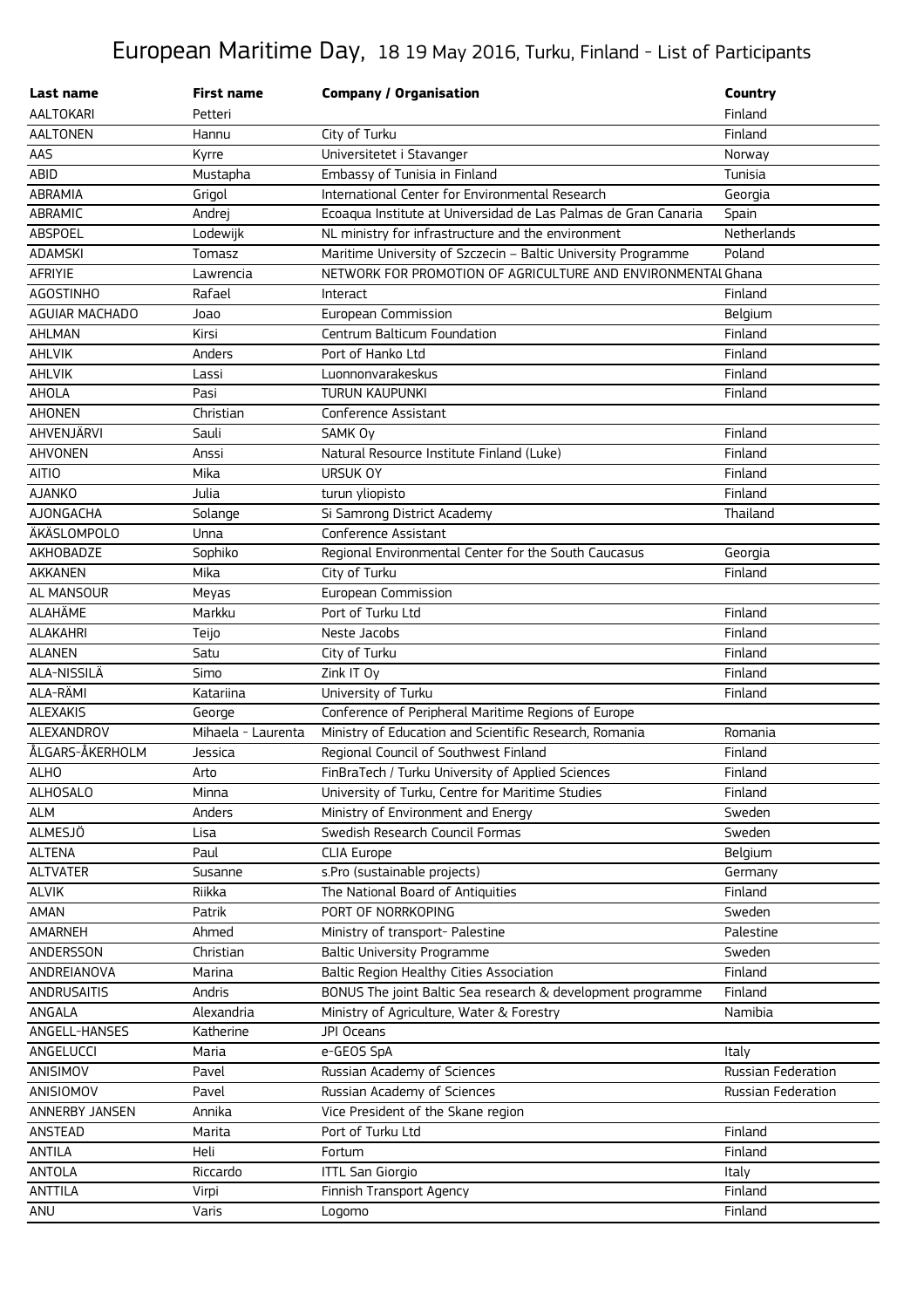| Last name                        | <b>First name</b>  | <b>Company / Organisation</b>                                               | <b>Country</b>     |
|----------------------------------|--------------------|-----------------------------------------------------------------------------|--------------------|
| <b>ARAFAT</b>                    | Yasir              | LOGOMO                                                                      |                    |
| <b>ARATA</b>                     | Bernard            | DCI                                                                         | France             |
| ARES BAUMGARTNER                 | Richard            | EU Border Management Agency - Frontex                                       | Spain              |
| <b>ARIKAS</b>                    | Rene               | Estonian Maritime Administration                                            | Estonia            |
| ARJUNANBOOPATHIYAR               | Arjunanelayaraja   | Aalamaram                                                                   | India              |
| <b>ARKIMA</b>                    | Antti              | Liikennevirasto                                                             | Finland            |
| <b>ARNKIL</b>                    | Anna               | Metsähallitus, Parks & Wildlife Finland                                     | Finland            |
| AROLA                            | Tommi              | Finnish Transport Safety Agency                                             | Finland            |
| ARSLAN                           | Volkan             | University of Strathclyde                                                   | United Kingdom     |
| <b>ARTJOKI</b>                   | Sari               | European Commission Representation in Finland                               | Finland            |
| <b>ASBACKA</b>                   | Lucas              | <b>FS-LINKS</b>                                                             | Finland            |
| ASENSO BOATENG                   | Eric               | The Coast and Ocean Foundation                                              | Ghana              |
| <b>ASKMAN</b>                    | Peter              | Region Skåne                                                                | Sweden             |
| <b>ASKOLA</b>                    | Anna               | <b>SITO</b>                                                                 | Finland            |
| <b>ASLAN</b>                     | Filiz              | Forschungszentrum Jülich GmbH - Project Management Jülich                   | Germany            |
| <b>ASUMALAHTI</b>                | Hannu              | Port of Rauma Ltd                                                           | Finland            |
| <b>ATHANASOPOULOS</b>            | Athanasios         | Managing Authority of Operational Programme Western Greece                  | Greece             |
| ATHANASOPOULOU                   | Christina          | Student Ambassador                                                          |                    |
| <b>ATTILA</b>                    | Jenni              | Finnish Environment Institute SYKE                                          | Finland            |
| <b>AUERBACH</b>                  | Julie              |                                                                             | Malta              |
| AUERBACH                         | Susanne            | Free University Berlin                                                      | Germany            |
| AUGIER                           | Patrick            | Secrétariat général de la mer                                               | France             |
| <b>AUHTO</b>                     | Tiina              | Liikennevirasto                                                             | Finland            |
| <b>AUTERO</b>                    | Ville              | Finnish Transport Safety Agency                                             | Finland            |
| <b>AUTIO</b>                     | Riitta             | Finnish Environment Institute, SYKE                                         | Finland            |
| <b>AUVINEN</b>                   | Janne              | SDS Aura Oy                                                                 | Finland            |
| <b>AUVINEN</b>                   | Janne              | LOGOMO                                                                      | Finland            |
| <b>BABICH</b>                    | lgor               | The Association of Ukrainian regions "EU Strategy for the Danube Re Ukraine |                    |
| <b>BABYCH</b>                    | Vladyslav          | Maritime University of Szczecin - Baltic University Programme               | Poland             |
| <b>BACKER</b>                    | Hermanni           | <b>HELCOM</b>                                                               | Finland            |
| <b>BADRAGAN</b>                  | Dumitru            | <b>DEMOS</b>                                                                | Romania            |
| <b>BAMLER</b>                    | Jan - Niklas       | Leibniz Center for Tropical Marine Ecology GmbH                             | Germany            |
| <b>BANGA</b>                     | Kristaps           | Cehs EU<br>European Commission                                              | Latvia             |
| <b>BARALE</b><br><b>BARBIERE</b> | Vittorio<br>Julian | IOC-UNESCO                                                                  | Italy<br>France    |
| <b>BARE</b>                      | Julinda            | Expert on European Integration and Projects Directory                       | Albania            |
| <b>BARNES</b>                    |                    | MacCabe Durney Barnes                                                       | Ireland            |
| <b>BARR</b>                      | Jerry<br>Sue       | OpenHydro                                                                   | United Kingdom     |
| <b>BARRESI</b>                   | Alessandra         | DARTE department, "Mediterranea" University of Reggio Calabria - I Italy    |                    |
| <b>BARRETT</b>                   | Catherine          | Bord lascaigh Mhara                                                         | Ireland            |
| <b>BARTOLI</b>                   | Mario              | Italian Embassy                                                             | Finland            |
| <b>BAUER</b>                     | Veronika           | Student Ambassador                                                          |                    |
| BAYKOVA                          | Irina              | St-Petersburg State Economic University                                     | Russian Federation |
| BAZARGAN                         | Dario              | <b>CLIA Europe</b>                                                          | Belgium            |
| <b>BEAZ HIDALGO</b>              | Victoria           | European Commission                                                         | Belgium            |
| <b>BEIFERT</b>                   | Anatoli            | Hochschule Wismar, University of Applied Sciences: Technology, Bus Germany  |                    |
| <b>BEKE</b>                      | Philippe           | EMBASSADOR                                                                  | Belgium            |
| BELANCIC-FARKAS                  | <b>Branimir</b>    | Ministry of Maritime Affairs, Transport and Infrastructure                  | Croatia            |
| <b>BEN ROMDHANE</b>              | Youssef            | Ministry of Transport                                                       | Tunisia            |
| <b>BENABBOU</b>                  | Abdelouahed        | COMHAFAT/ATLAFCO                                                            | Morocco            |
| <b>BENAJIBA</b>                  | Adnane             | Ministry of Infrastruture and the Environment                               | Netherlands        |
| <b>BENAVENTE</b>                 | Jose Manuel        | Pau                                                                         |                    |
| <b>BENYELLES</b>                 | Abderrahim Lotfi   | MINISTRY OF TRANSPORT                                                       | Algeria            |
| <b>BERDEMPE</b>                  | Vasiliki           | MINISTRY OF MARITIME AFFAIRS AND INSULAR POLICY                             | Greece             |
| BERDZENISHVILI                   | Mamia              | Department of tourism and resorts of Ajara Autonomous Republic, C Georgia   |                    |
| <b>BEREZIN</b>                   | Arseny             | MMT Ecotechnologie GmbH                                                     | Russian Federation |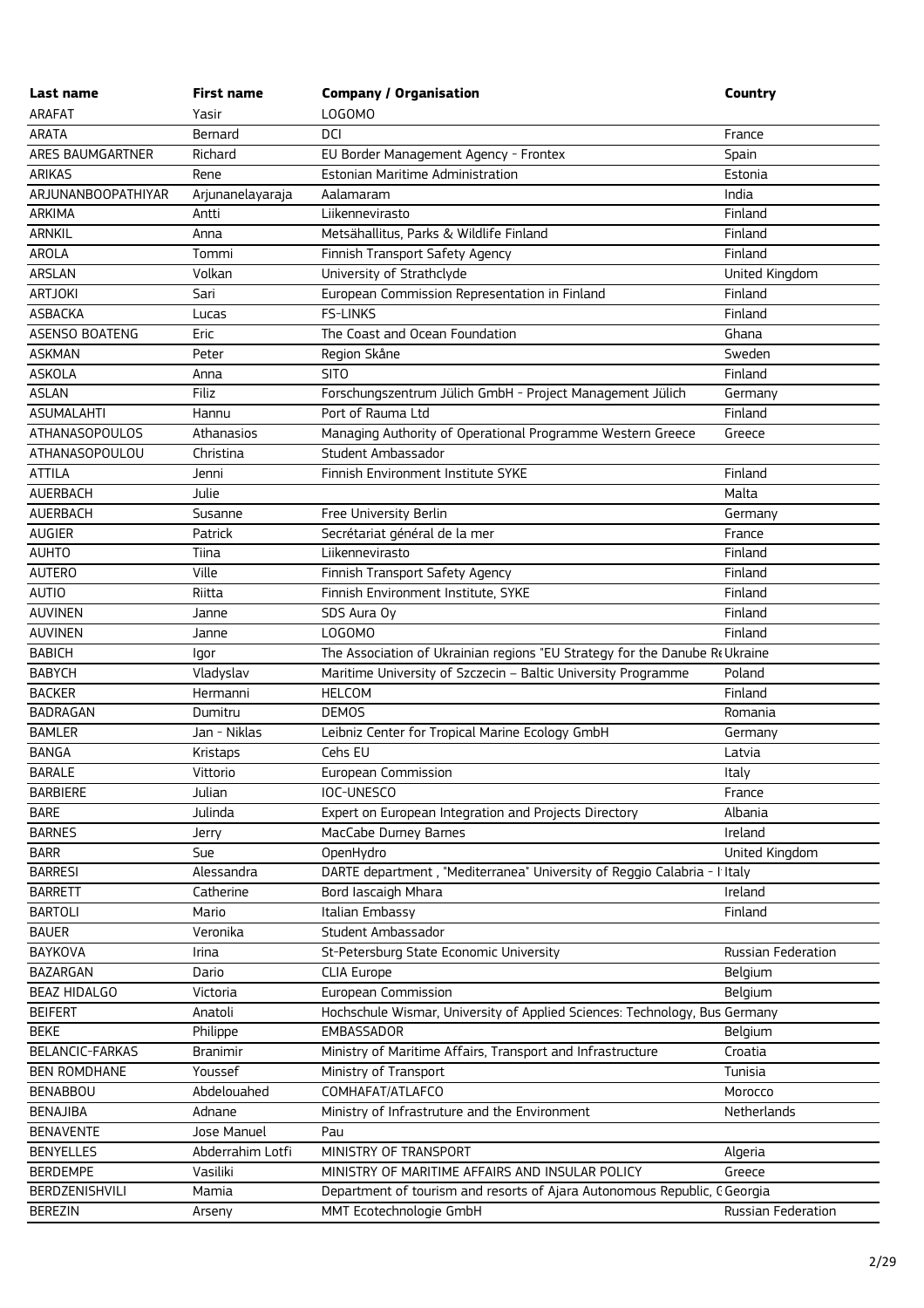| Last name                | <b>First name</b> | <b>Company / Organisation</b>                                             | Country                   |
|--------------------------|-------------------|---------------------------------------------------------------------------|---------------------------|
| <b>BERGMAN</b>           | <b>Mathias</b>    | <b>BALTIC SEA ACTION GROUP</b>                                            | <b>FINLAND</b>            |
| <b>BERKOWSKA</b>         | Elżbieta          | Chancellery of the Sejm                                                   | Poland                    |
| <b>BERNACCHI</b>         | Roberto           | ABB                                                                       | Italy                     |
| <b>BERNER</b>            | Anne              | Minister of Transport and                                                 |                           |
|                          |                   | Communications, Finland                                                   |                           |
| <b>BERNITZ</b>           | Annika            | Turku Region Development Centre                                           | Finland                   |
| <b>BERZANO</b>           | Marco             | Università Politecnica delle Marche                                       | Italy                     |
| <b>BESEDA</b>            | Anton             | University of Turku                                                       | Finland                   |
| <b>BEYER</b>             | Carsten           | s.Pro - sustainable projects GmbH                                         | Germany                   |
| <b>BIELECKI</b>          | Dawid             | Maritime University of Szczecin - Baltic University Programme             | Poland                    |
| <b>BIELEWSKI</b>         | Jacek             | Maritime University of Szczecin - Baltic University Programme             | Poland                    |
| <b>BIELIK</b>            | Yurii             | Maritime University of Szczecin - Baltic University Programme             | Poland                    |
| <b>BIKKUZHIN</b>         | Vadim             | Consulate General of the Russian Federation in Turku                      | Russian Federation        |
| <b>BILICI</b>            | Ahmet             | PROMATECH-Professional Maritime Technologies                              | Turkey                    |
| <b>BILLIET</b>           | Stijn             | European Commission                                                       | Belgium                   |
| <b>BINDELLA</b>          | Carlo Maria       | Studio Tributario e Societario                                            | Italy                     |
| <b>BIVESON</b>           | Paula             | <b>Baltic Sea Action Group</b>                                            | Sweden                    |
| <b>BJERING</b>           | Åsa               | The Conference of Peripheral Maritime Regions, Baltic Sea Commiss Belgium |                           |
| <b>BJÖRKENHEIM</b>       | Riitta            | Vaasa Region Development Company/Midway Alignment                         | Finland                   |
| <b>BJÖRKQVIST</b>        | Nea               | Conference Assistant                                                      | Finland                   |
| <b>BLAKEMAN</b>          | Kirstie           | Borough of Poole                                                          | United Kingdom            |
| <b>BLANKETT</b>          | Penina            | Ministry of the Environment                                               | Finland                   |
| <b>BLAZAUSKAS</b>        | Nerijus           | Coastal Research and Planning Institute                                   | Lithuania                 |
| <b>BLICHER DANIELSEN</b> | Troels            | Danish Maritime Authority                                                 | Denmark                   |
| <b>BLOMQVIST</b>         | Ea Maria          | Åbo Akademi University                                                    | Finland                   |
| <b>BLONK</b>             | Cornelis          | Pelagic Freezer-trawler Association                                       | Netherlands               |
| <b>BOCCI</b>             | Martina           | Thetis                                                                    | Italy                     |
| <b>BOGAERTS</b>          | Sonia             | Federal Public Service Mobility and Transport                             | Belgium                   |
| <b>BOGDAŃSKI</b>         | Mateusz           | Maritime University of Szczecin - Baltic University Programme             | Poland                    |
| BOIJER-SVAHNSTRÖM        | Johanna           | Viking Line Abp                                                           | Finland                   |
| <b>BOLOS</b>             | Marcel            | Ministry of Transport                                                     | Romania                   |
| <b>BONDAD</b>            | Maria             | OP Vakuutus Oy                                                            | Finland                   |
| <b>BONDINA</b>           | Vladislavna       | <b>REGNUM</b>                                                             | <b>Russian Federation</b> |
| <b>BONNE</b>             | Wendy             | JPI Oceans                                                                | Belgium                   |
| <b>BORBYE PEDERSEN</b>   | Bjorn             | Danish Maritime Authority                                                 | Denmark                   |
| <b>BOREL</b>             | Gildas            | Support team for the Atlantic Action Plan                                 | France                    |
| <b>BÖSEL</b>             | Janine            | University of Bremen                                                      | Germany                   |
| <b>BOSTOCK</b>           | Philipp           | Maritime and Coastguard Agency                                            | United Kingdom            |
| <b>BOUISSOU</b>          | Victor            | <b>DCNS</b>                                                               | Belgium                   |
| <b>BOYE</b>              | <b>Niels</b>      | INTERREG Oresund-Kattegat-Skagerrak                                       | Denmark                   |
| <b>BOYESEN</b>           | Jan               | Maritime Development Center of                                            |                           |
|                          |                   | Europe                                                                    |                           |
| <b>BRANTOVA</b>          | Veronika          | veronika.brantova@ecorys.com                                              | Netherlands               |
| <b>BRAZINSKAITE</b>      | Justina           |                                                                           | Finland                   |
| <b>BRENNAN</b>           | Paul              | Interpreter                                                               | Belgium                   |
| <b>BRODDA</b>            | Joachim           | <b>BALance Technology Consulting</b>                                      | Germany                   |
| <b>BROMAN</b>            | <b>Mathias</b>    | <b>SSPA Sweden AB</b>                                                     | Sweden                    |
| <b>BROWN</b>             | Andrew            | The Scottish Government                                                   | United Kingdom            |
| <b>BROZINSKI</b>         | Ari               | Central Baltic Programme                                                  | Finland                   |
| <b>BRUNDU</b>            | Gina              | Ministry of Infrastructure and Transport                                  | Italy                     |
| <b>BRUNNSTROM</b>        | Kerstin           | Conference of Peripheral Maritime Regions of Europe                       |                           |
| <b>BRUUN</b>             | Jan - Erik        | Finnish Environment Institute (SYKE)                                      | Finland                   |
| <b>BRZOSTOWSKI</b>       | Karol             | Astri Polska                                                              | Poland                    |
| <b>BUCH</b>              | Erik              | EuroGOOS AISBL                                                            | Denmark                   |
| <b>BUDESCU</b>           | Natalia           | Association of Cross-border Cooperation "Lower Danube Euroregion" Romania |                           |
| <b>BURMAN</b>            | Åsa               | Lighthouse                                                                | Sweden                    |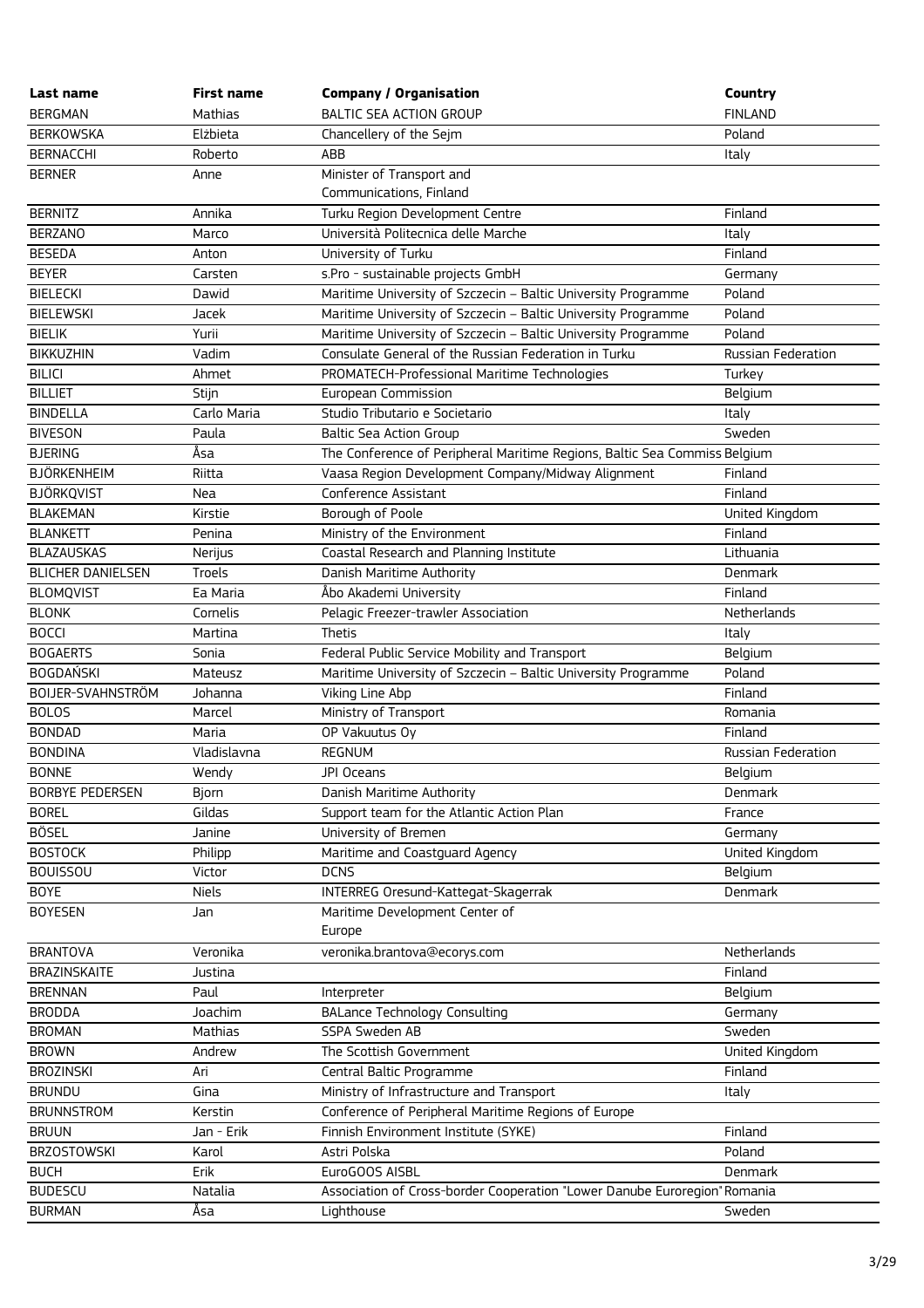| Last name                | <b>First name</b> | <b>Company / Organisation</b>                                     | Country                   |
|--------------------------|-------------------|-------------------------------------------------------------------|---------------------------|
| <b>BURMISTROVA</b>       | Nina              | <b>ITAR-TASS</b>                                                  | <b>Russian Federation</b> |
| <b>BUŚ</b>               | Jakub             | Maritime University of Szczecin - Baltic University Programme     | Poland                    |
| <b>BUSOLINI</b>          | Patrizia          | Interreg Med Programme                                            | France                    |
| <b>BUSSIAN</b>           | Joachim           | German Embassy                                                    | Germany                   |
| <b>BUYLE-BODIN</b>       | Zoé               | Normandy Region -                                                 |                           |
|                          |                   | <b>Brussels Representation</b>                                    |                           |
| <b>CAHILL</b>            | Bronwyn           | <b>SUBMARINER Network</b>                                         | Germany                   |
| CALEWAERT                | Jan - Bart        | <b>EMODnet Secretariat</b>                                        | Belgium                   |
| CALON                    | Jean - Noel       | CAB Mission Capécure 2020 Boulogne sur mer                        | France                    |
| CALZAROSSA               | Antonin           | Novea Partners                                                    | United Kingdom            |
| <b>CARBAJOSA</b>         | Jesus             | <b>CIMNE</b>                                                      | Spain                     |
| CARLSSON                 | Carl              | Zero Vision Tool                                                  | Sweden                    |
| CARLSSON                 | Sissa             | German Shipbuilding and Ocean Industries Association (VSM)        | Germany                   |
| <b>CARNEIRO</b>          | Gonçalo           | NIRAS Sweden AB                                                   | Sweden                    |
| CARNIEL                  | Laura             | Southern England Local Partners                                   | United Kingdom            |
| <b>CASAS Y PIIROINEN</b> | Marcos Luis       | Turun yliopisto                                                   | Finland                   |
| CAZACU                   | <b>Iulian</b>     | <b>SMART Development Center</b>                                   | Romania                   |
| <b>CHABASON</b>          | Lucien            | iddri                                                             | France                    |
| CHAKOUR                  |                   | Mohamed Redouane Ministère des Transports                         | Algeria                   |
| <b>CHARPENTRON</b>       | Céline            | University of Turku, Brahea Center                                | Finland                   |
| <b>CHARRIER</b>          | Frederic          | Ffspm                                                             | France                    |
| <b>CHEIKH</b>            | Salim             | METL-DMM                                                          | Morocco                   |
| <b>CHENG</b>             | Wai               | Clisap                                                            | Germany                   |
| <b>CHERNYSHOV</b>        | Albert            | Russian Maritime Register of Shipping, Branch in Finland          | Russian Federation        |
| <b>CHUDLEY</b>           | John              | Southampton Solent University (Warsash Maritime Academy)          | United Kingdom            |
| <b>CHUN</b>              | Kyung-Yeol        | Student Ambassador                                                |                           |
| CICOVACKI                | Luksa             | Ministry of Maritime Affairs, Croatia                             | Croatia                   |
| <b>CIOACA</b>            | Ionela            | Student Ambassador                                                |                           |
| <b>CIRA</b>              | Manuel            | Nausicaa, Centre National de la Mer                               | France                    |
| <b>CLARKE</b>            | Michael           | Centre for Environment, Fisheries and Aquaculture Science (Cefas) | United Kingdom            |
| <b>CLARKSON</b>          | Joanna            | SUBMARINER Network for Blue Growth EEIG                           | Germany                   |
| <b>CLOCCHIATTI</b>       | Alessia           | European Commission                                               | Belgium                   |
| <b>COERS</b>             | Susanne           | University Bremen                                                 | Germany                   |
| COLEMAN                  | Karen             | Moderator of the conference                                       |                           |
| COLLADO                  | Laura             | Pau                                                               |                           |
| <b>COMODI</b>            | Gabriele          | Università Politecnica delle Marche                               | Italy                     |
| COMSA                    | Luminita          | <b>Tulcea County Council</b>                                      | Romania                   |
| CONTE                    | Giuseppe          | Università Politecnica delle Marche                               | Italy                     |
| <b>CORNELIUS</b>         | Tim               | Atlantis Resources Ltd                                            |                           |
| CORONER                  | Florence          | Ifremer                                                           | France                    |
| COSTA                    | Simona            | Regione Liguria                                                   | Belgium                   |
| COSTA                    | Cristina          | Eur <sub>Ocean</sub>                                              | Portugal                  |
| COSTACHE                 | Catalin           | Ministry of Transport                                             | Romania                   |
| COYLE                    | Peter             | <b>IMERC</b>                                                      | Ireland                   |
| CRANSTON                 | Petra             | Cursor Oy (Cruise Port Kotka)                                     | Finland                   |
| <b>CRENTSIL</b>          | John Kofi         | AMBER PAN COMPANY OF GHANA                                        | Ghana                     |
| <b>CRIPE</b>             | Douglas           | Group on Earth Observations (GEO) Secretariat                     | Switzerland               |
| <b>CRISE</b>             | Alessandro        | Istituto Nazionale di Oceanografia e Geofisica Sperimentale       | Italy                     |
| <b>CUMMINS</b>           | Valerie           | Irish Maritime and Energy                                         | Ireland                   |
|                          |                   | Resource Cluster                                                  |                           |
| <b>CUMPANASOIU</b>       | Ciceronis         | AM POPAM                                                          | Romania                   |
| CZUCZMAN                 | Jerzy             | Forum Okrętowe                                                    | Poland                    |
| <b>DALTON</b>            | Gordon            | Maribe H2020 project                                              | Ireland                   |
| <b>DANET</b>             | Nathalie          | Interpreter                                                       |                           |
| <b>DANKEL</b>            | Dorothy           | University of Bergen                                              | Norway                    |
| <b>DAVIDS</b>            | Greg              | Wartsila                                                          | South Africa              |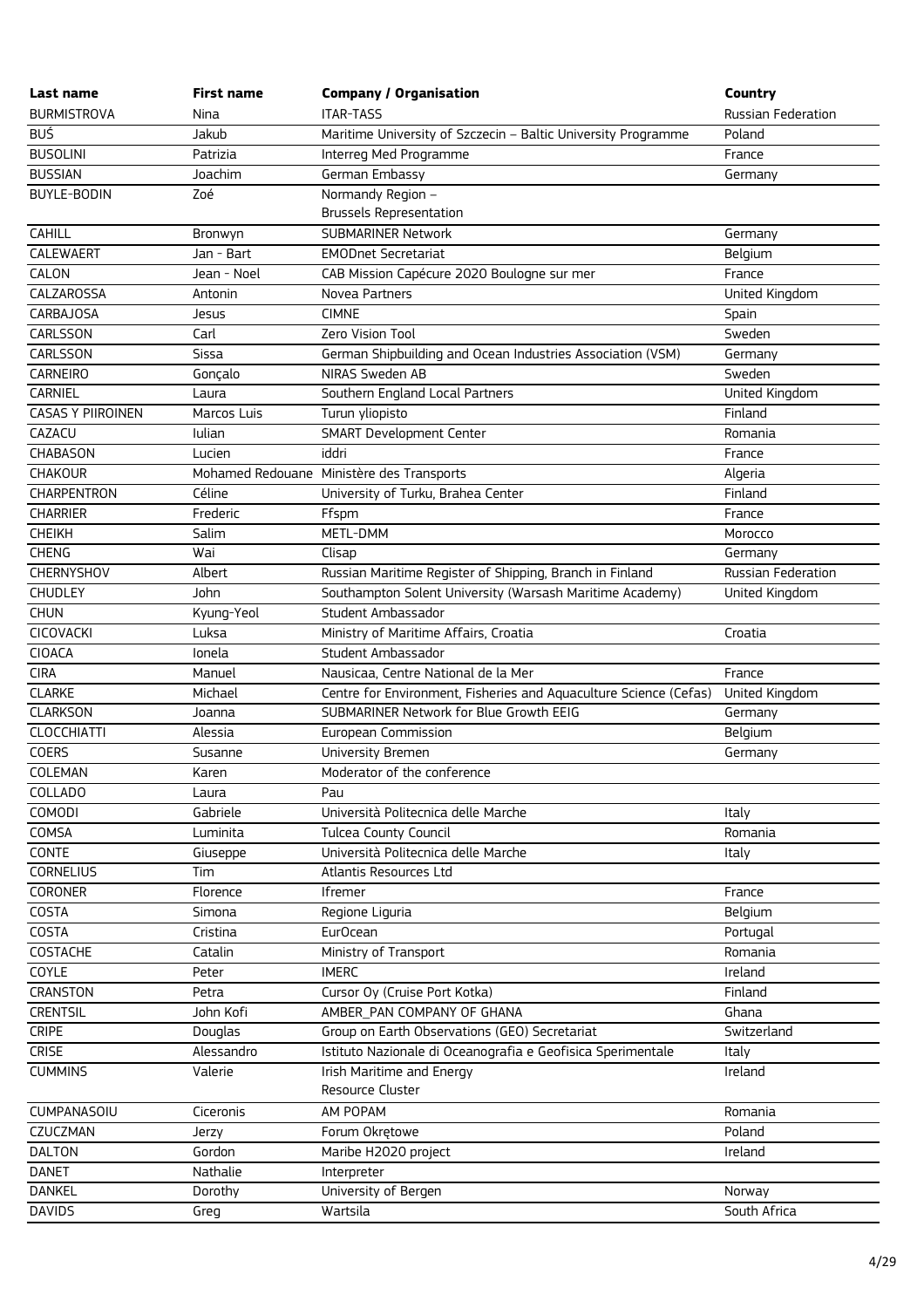| Last name          | <b>First name</b> | <b>Company / Organisation</b>                                  | Country            |
|--------------------|-------------------|----------------------------------------------------------------|--------------------|
| DE BACKER          | Philippe          | Federal Government of Belgium                                  | Belgium            |
| DE BARTOLO         | Sarah             | Cogea                                                          | Italy              |
| DE BOER            | Klaas             | European Parliament                                            | Germany            |
| DE NARDO           | Alessandra        | Consorzio906                                                   | Italy              |
| DE ROSA            | Francesco         | Consorzio906                                                   | Italy              |
| <b>DE RUITER</b>   | Willem            | Fipra International                                            | Belgium            |
| DE VET             | Jan Maarten       | Ecorys                                                         | Belgium            |
| DE VLEESCHOUWER    | Tanguy            | <b>ONETEC GROUP</b>                                            | Belgium            |
| DE VREES           | Leo               | Netherlands Ministry of Infrastructure and the Environment     | Netherlands        |
| <b>DELFINI</b>     | Vanessa           | ASI - Italian Space Agency                                     | Italy              |
| <b>DEMBOWSKA</b>   | Adriana           | National Water Management Authority                            | Poland             |
| <b>DEPREZ</b>      | Tim               | Ghent University - Marine Training Platform                    | Belgium            |
| <b>DERKSEN</b>     | Ludovicus         | STC-Group                                                      | Netherlands        |
| <b>DESMOND</b>     | Amanda            | Department for Environment, Food and Rural Affairs             | United Kingdom     |
| DI SALVATORE       | Paola             | Abruzzo Region                                                 | Italy              |
| <b>DIGIOIA</b>     | Marco             | CLIA Cruise Lines International Association Europe             | Belgium            |
| <b>DIMITROVA</b>   | Cveta             | Epsilon Bulgaria                                               | <b>Bulgaria</b>    |
| <b>DIMOV</b>       | Diyan             | Port of Burgas JSC                                             | <b>Bulgaria</b>    |
| <b>DIMOV</b>       | Stoycho           | Port of Burgas JSC                                             | <b>Bulgaria</b>    |
| <b>DINCER</b>      | Emre              | MoTMC of Turkey                                                | Turkey             |
| <b>DINGLE</b>      | David             | Carnival plc                                                   | United Kingdom     |
| DIOGO              | Hugo              | <b>Blue Growth</b>                                             | Portugal           |
| <b>DION</b>        | Bryan             | Decomatic (UK) Ltd                                             | United Kingdom     |
| <b>DION</b>        | Xena              | Borough of Poole                                               | United Kingdom     |
| <b>DITTMAR</b>     | Carsten           | Kanu                                                           | Germany            |
| <b>DJAN</b>        | Nana Kwasi        | NETWORK FOR PROMOTION OF AGRICULTURE AND ENVIRONMENTAL Ghana   |                    |
| <b>DOLGOPOLOVA</b> | Alena             | Capital Media                                                  | Finland            |
| <b>DOM</b>         | Ann               | Seas at Risk                                                   | Belgium            |
| <b>DONATI</b>      | Cecilia           | Mercator Ocean                                                 | France             |
| <b>DØSKELAND</b>   | Inge              | Hordaland fylkeskommune                                        | Norway             |
| DOUMBIA-HENRY      | Cleopatra         | World Maritime University                                      | Sweden             |
| <b>DRIUCHINA</b>   | Anastasija        | University Of Turku                                            | Finland            |
| <b>DROSOGIANNI</b> | Eleni             | Municipality of Piraeus                                        | Greece             |
| <b>DROUILLON</b>   | Margriet          | <b>Ghent University</b>                                        | Belgium            |
| <b>DUMITRU</b>     | Badragan          | "DEMOS"                                                        | Romania            |
| <b>DURKIN</b>      | Mikhail           | <b>Coalition Clean Baltic</b>                                  | Sweden             |
| <b>DWUMFOUR</b>    | Kwasi Ohene       | Network for promotion of agriculture and environmental studies | Ghana              |
| <b>DWYER</b>       | Ned               | Eur <sub>Ocean</sub>                                           | Portugal           |
| ECONOMOU           | Christos          | European Commission                                            |                    |
| <b>EEROLA</b>      | Anni              | Valonia                                                        | Finland            |
| EEVA               | Raija             | City of Turku                                                  | Finland            |
| <b>EGOSHIN</b>     | Vasilii           | Digt                                                           | Russian Federation |
| <b>EHRNROOTH</b>   | Anna              | Anna Ehrnrooth                                                 | Finland            |
| <b>EINOLA</b>      | Maria             | Conference Assistant                                           |                    |
| <b>EJDERSTEN</b>   | Marcus            | MacGregor                                                      | Sweden             |
| <b>EKEBOM</b>      | Jan               | Metsähallitus Parks & Wildlife Finland                         | Finland            |
| <b>EKLUND</b>      | Timo              | Metallityöväen Liitto                                          | Finland            |
| <b>EKLUND</b>      | Toni              | City of Turku                                                  | Finland            |
| EL FAYEDH          | Romdhane          | Embassy of Tunisia in Finland                                  | Tunisia            |
| <b>EL KAISSI</b>   | Abdel Hafiz       | Directorate General of Land and Maritime Transport             | Lebanon            |
| ELGOWEILY          | Taghareed         | Ministry of Foreign Affairs                                    | Egypt              |
| <b>ELISEEV</b>     | Andrey            | LLC "SIG"                                                      |                    |
| <b>ELO</b>         | Juha              | City of Turku                                                  | Finland            |
| <b>ELORANTA</b>    | Sauli             | Rolls-Royce                                                    | Finland            |
| <b>ELSILA</b>      | Tero              | NAVIGATOR MAGAZINE                                             |                    |
| <b>ELSING</b>      | Ida               | Interreg Öresund-Kattegat-Skagerrak                            | Sweden             |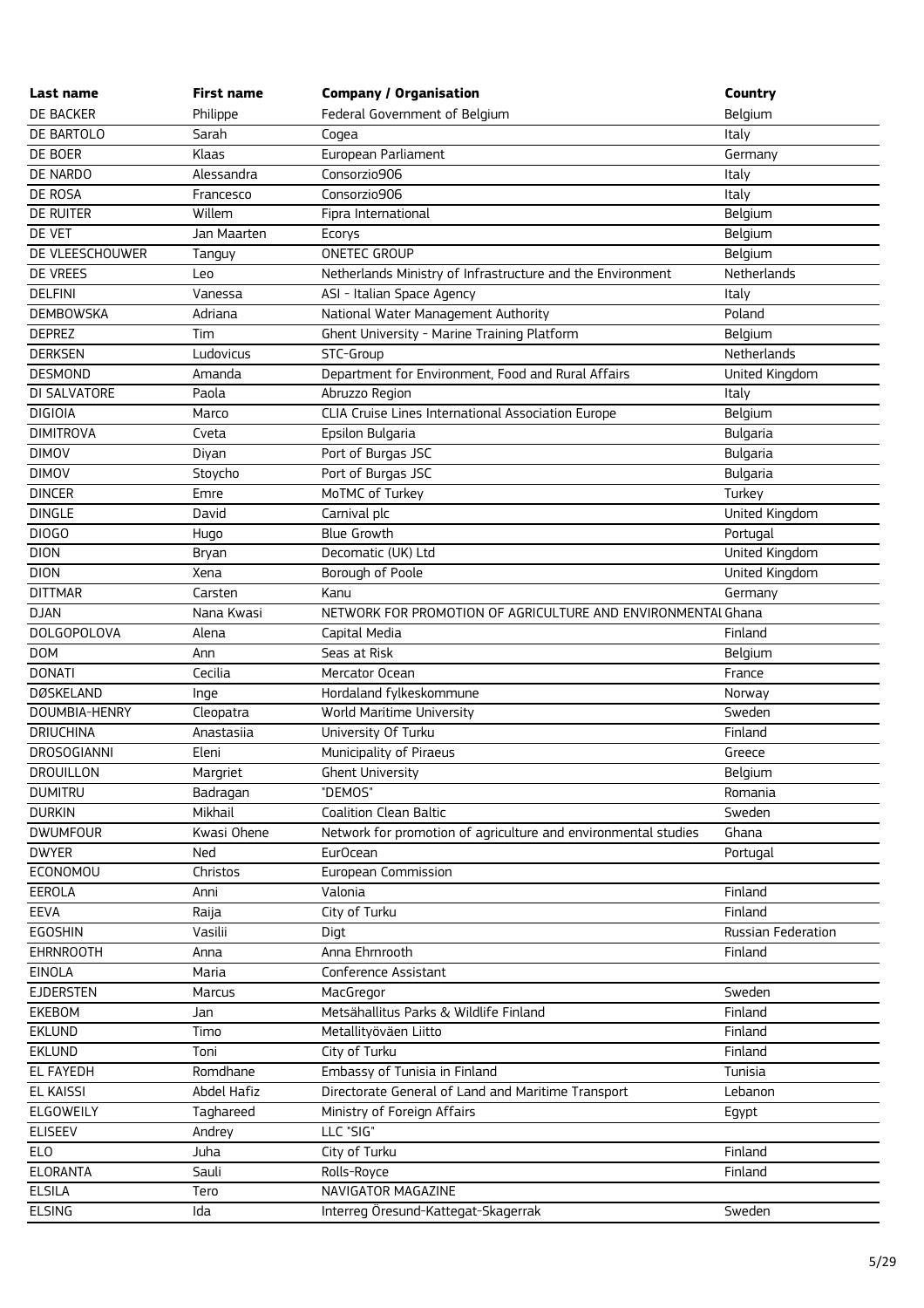| Last name          | <b>First name</b> | <b>Company / Organisation</b>                                              | Country        |
|--------------------|-------------------|----------------------------------------------------------------------------|----------------|
| <b>ENBERG</b>      | Elina             | Sunborn Catering                                                           | Finland        |
| <b>EPARKHINA</b>   | Dina              | EuroGOOS                                                                   | Belgium        |
| <b>ERIKSSON</b>    | Lolan Margaretha  | Ministry of Transport and Communications                                   | Finland        |
| ERKKILÄ-VÄLIMÄKI   | Anne              | Brahea Centre at the University of Turku                                   | Finland        |
| <b>ERKKO</b>       | Sanna             | Central Baltic Programme c/o Regional Council of South West Finlan Finland |                |
| <b>ERKKOLA</b>     | Petra Elina       | Freelance consultant                                                       | Finland        |
| ERMAKOV            | Ilya              | Council of the Baltic Sea States Secretariat                               | Sweden         |
| ERONEN             | Matti             | Finnish Tranport Agency                                                    | Finland        |
| <b>ERONEN</b>      | Miitta            | Centrum Balticum Foundation                                                | Finland        |
| ERSHOVA            | Anna              | Aquimer                                                                    | France         |
| <b>ERWES</b>       | Pierre            | <b>BioMarine International</b>                                             |                |
|                    |                   | <b>Clusters Association</b>                                                |                |
| <b>ESKELINEN</b>   | Laura             | <b>BONUS EEIG</b>                                                          | Finland        |
| <b>ESKO</b>        | Matti             | Kvarken Ports Ltd                                                          | Finland        |
| <b>ESTRADA</b>     | Indalecio         | Centro integrado foormación Profesional del Mar                            | Spain          |
| <b>ETELÄVUORI</b>  | Jukka             | National Emergency Supply Agency                                           | Finland        |
| <b>FACCHINETTI</b> | Claudia           | ASI - Italian Space Agency                                                 | Italy          |
| <b>FADINA</b>      | Lola              | UK Department for Transport                                                | United Kingdom |
| <b>FALESSE</b>     | Elise             | OneTec Group                                                               | Belgium        |
| <b>FALKENBERG</b>  | Karl              | European Commission                                                        | Belgium        |
| <b>FAMMLER</b>     | Heidrun           | Baltic Environmental Forum Group                                           | Germany        |
| <b>FANG</b>        | Hong              | Novia University of Applied Sciences                                       | China          |
| <b>FANNON</b>      | Eoin              | Office of the Attorney General                                             | Ireland        |
| <b>FASSNACHT</b>   | Nele              | European Commission                                                        | Belgium        |
| <b>FAVA</b>        | Fabio             | Università di Bologna                                                      |                |
| <b>FEBVRE</b>      | Arnaud            | ABS ÖB                                                                     | Finland        |
| <b>FEDORENKO</b>   | Elena             | Pilamir Oy                                                                 | Finland        |
| <b>FEIGHAN</b>     | Conor             | <b>FEPORT</b>                                                              | Belgium        |
| <b>FERCHICHI</b>   | Riadh             | Ministère des Affaires Etrangères                                          | Tunisia        |
| <b>FIORINI</b>     | Michele           | The IET Italy                                                              | Italy          |
| <b>FLETCHER</b>    | Richard James     | Interpreter                                                                | Belgium        |
| <b>FLINCKE</b>     | Marianne          |                                                                            |                |
| <b>FLINKMAN</b>    | Juha              | Marine Research Center, Finnish Environment Institute                      | Finland        |
| <b>FLYNN</b>       | Rob               | Ocean Energy Europe                                                        |                |
| <b>FOKA</b>        | Athena            | SPECIAL SERVICE EU FUNDS MANAGEMENT/MINISTRY OF MARITIME Greece            |                |
| <b>FORSHAW</b>     | Kevin             | NERC National oceanography Centre                                          | United Kingdom |
| <b>FORSSTROM</b>   | Janina            | Conference Assistant                                                       |                |
| <b>FORSSTRÖM</b>   | Bo                | Cutty Sark 2Sail Foundation                                                | United Kingdom |
| <b>FOSSI</b>       | Maria Cristina    | University of Siena                                                        | Italy          |
| <b>FOSSI</b>       | Cristina          | <b>UNISI</b>                                                               |                |
| <b>FREDDI</b>      | Alessandro        | Università degli Studi eCampus & Università Politecnica delle March Italy  |                |
| <b>FREY</b>        | Merje             | Ministry of Rural Affairs                                                  | Estonia        |
| <b>FRIAS VEGA</b>  | Manuel            | <b>HELCOM</b>                                                              | Finland        |
| <b>FRIBERG</b>     | Freddy            | <b>DNVGL</b>                                                               | Finland        |
| <b>FRIEMEL</b>     | Karin             | Interpreter                                                                | Belgium        |
| <b>FRIESS</b>      | Bernhard          | European Commission                                                        |                |
| <b>FRITZE</b>      | Joonas            | <b>WWF</b>                                                                 | Finland        |
| <b>FRODJO</b>      | Marten            | FS-LINKS Ab                                                                | Finland        |
| <b>FROMHOLDT</b>   | Nora              | <b>G4S SECURITY SERVICES</b>                                               | Finland        |
| <b>FRONTCZAK</b>   | Marcin            | Maritime University of Szczecin - Baltic University Programme              | Poland         |
| FUJIWARA-ACHRÉN    | Tokiko            |                                                                            | Finland        |
| <b>GALEA</b>       | Leeanne           | Malta Marittima                                                            | Malta          |
| <b>GALLUZZO</b>    | Fabio             | Ass. Ambienalista Marevivo                                                 | Italy          |
| <b>GAO</b>         | Minghui           | Student Ambassador                                                         |                |
| <b>GARAVELLI</b>   | Sara              | Trust-IT Services                                                          | Italy          |
| GÅRDMARK           | Wilhelm           | Swedish Agency for Marine and Water Management                             | Sweden         |
|                    |                   |                                                                            |                |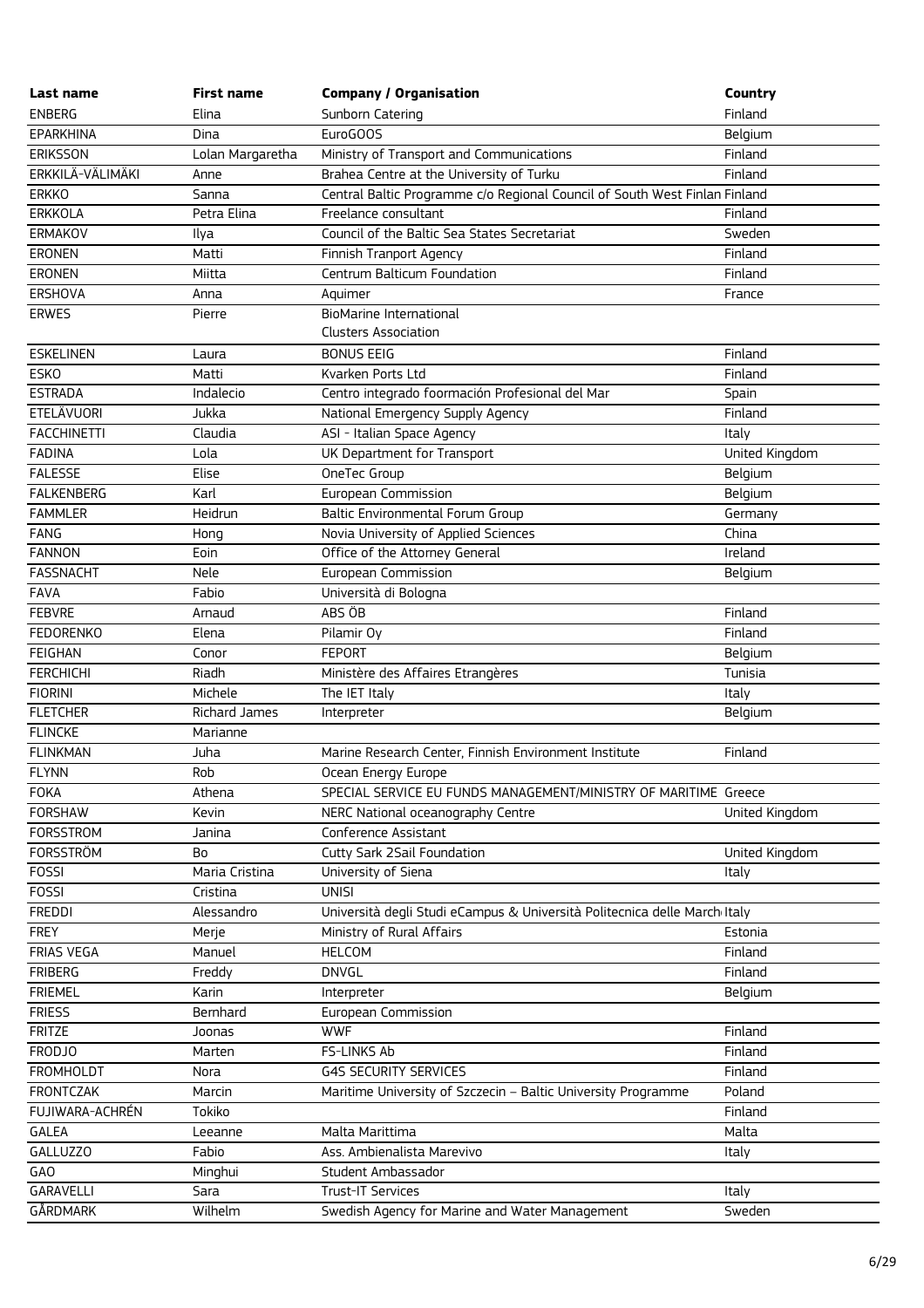| Last name                   | First name        | <b>Company / Organisation</b>                                               | Country                |
|-----------------------------|-------------------|-----------------------------------------------------------------------------|------------------------|
| <b>GARLAND</b>              | Holly             | Elite Maritime Selection                                                    | United Kingdom         |
| <b>GARRETT CONNELL</b>      | Connell           | OpenHydro                                                                   | Ireland                |
| <b>GATCHIN</b>              | Yuri              | Legislative Assembly of St. Petersburg                                      | Russian Federation     |
| <b>GAVILENKO</b>            | Jan               | Sunborn Catering                                                            | Finland                |
| <b>GEBRAAD</b>              | Jaap              | Stichting STC-Group                                                         | Netherlands            |
| <b>GENESTIG</b>             | Johan             | Swedish Coastguard                                                          | Sweden                 |
| <b>GEORGIEV</b>             | Dr. Valentin      | GeoMarine Ltd.                                                              | <b>Bulgaria</b>        |
| <b>GERLITZ</b>              | Laima             | Hochschule Wismar, University of Applied Sciences: Technology, Bus Germany  |                        |
| <b>GERRARD</b>              | Simon             | Southampton Marine and Maritime Institute                                   | United Kingdom         |
| <b>GHANIM</b>               | Majdi             | Ministry of Transport                                                       | Palestine              |
| <b>GHOUL IDJER</b>          | Karima            | Ministère de l'Agriculture, du Développement Rural et de la Pêche           | Algeria                |
| <b>GIACOMETTI</b>           | Alberto           | Nordregio                                                                   | Sweden                 |
| <b>GIANNOULI</b>            | Amerissa          | Athens University of Economics and Business                                 | Greece                 |
| <b>GIANSANTI</b>            | Pierluigi Massimo | Italian Technology                                                          | Italy                  |
| <b>GIATSIOU</b>             | Eftychia          | Student Ambassador                                                          |                        |
| GIGINEISHVILI               | Amiran            | Georgian Rural Council                                                      | Georgia                |
| <b>GILEK</b>                | Michael           | Södertörn University                                                        | Sweden                 |
| <b>GILLE</b>                | Johan             | Ecorys                                                                      | Netherlands            |
| <b>GILLILAND</b>            | Paul              | Marine Management Organisation                                              | United Kingdom         |
| <b>GIORDANO</b>             | Mario             | Università Politecnica delle Marche                                         | Italy                  |
| <b>GIRARD</b>               | Eric              | EUROPEAN DEFENCE AGENCY                                                     | France                 |
| <b>GIUFFRIDA</b>            | Michela           | European Parliament                                                         | Italy                  |
| <b>GLADKOV</b>              | Dmitrii           | Videotel Marine International                                               | United Kingdom         |
| <b>GLADKOV</b>              | Dmitry            | Videotel                                                                    | United Kingdom         |
| <b>GODAL</b>                | Odd               | European Commission, Directorate-General Regional and urban Polic Belgium   |                        |
| <b>GOLDTEN</b>              | Adam              | ROYAL CARIBBEAN                                                             | <b>United States</b>   |
| GONÇALVES                   | Ana               | Nautical School                                                             | Portugal               |
| <b>GOTZMANN</b>             | <b>Dirk</b>       | <b>CIVILSCAPE</b>                                                           | Germany                |
| <b>GOUNDER</b>              | Mary Mitchelle    | Durban University of Technology                                             | South Africa           |
| <b>GOUSIAS</b>              |                   | Ministry of Maritime Affairs and Insular Policy                             |                        |
| <b>GOVENDER</b>             | Christos          | Nelson Mandela Metropolitan University                                      | Greece<br>South Africa |
| <b>GRABARZ</b>              | Leon<br>Agnieszka | Maritime Institute in Gdańsk                                                | Poland                 |
|                             |                   |                                                                             |                        |
| GRÄFNINGS                   | Max               | Åbo Akademi University                                                      | Finland                |
| GRANBERG<br><b>GRANBERG</b> | Anna              | Novia UAS                                                                   | Finland                |
|                             | Kari              | Viking Line                                                                 | Finland                |
| <b>GRANHOLM</b>             | Kaj               | Independent                                                                 |                        |
| <b>GRANT</b>                | Fiona             | Marine Institute                                                            | Ireland                |
| <b>GREENHILL</b>            | Lucy              | Scottish Association for Marine Science                                     | United Kingdom         |
| GREGERSEN                   | Bo                | Regional Environment, Science, Technology and Health Office for the Denmark |                        |
| <b>GREIDANUS</b>            | Harm              | European Commission - Joint Research Centre                                 | Italy                  |
| GREZDA                      | Lauresha          | Director of Fishery Directory                                               | Albania                |
| <b>GRITSENKO</b>            | Daria             | University of Helsinki                                                      | Finland                |
| <b>GRONHOLM</b>             | <b>Bjorn</b>      | Union of the Baltic Cities - Sustainable Cities Commission                  | Finland                |
| <b>GRUBER</b>               | Sigi              | European Commission                                                         |                        |
| <b>GRUET</b>                | Rémy              | Ocean Energy Europe                                                         |                        |
| <b>GRZYBOWSKI</b>           | Mark              | Polish Maritime Cluster - Gdynia Maritime University                        | Poland                 |
| <b>GRZYBOWSKI</b>           | Marek             | <b>Gdynia Maritime University</b>                                           | Poland                 |
| <b>GUBIN</b>                | lgor              | ANO "The Agency of Investment Development of the Republic of Mari El"       |                        |
| <b>GUDIMENKO</b>            | Dmitry            | Capital Development Group                                                   | Finland                |
| <b>GUDMUNDSEN</b>           | Jan Ole           | Norwegian ministry of foreign affairs                                       | Norway                 |
| GUEZGUEZ                    | Mohamed Dhia      | Regional Acitvity Centre for Specially Protected Areas                      | Tunisia                |
| <b>GUNNARSSON</b>           | Göran             | Region Östergötland                                                         | Sweden                 |
| <b>GURI</b>                 | Gledis            | <b>NOVIA</b>                                                                | Finland                |
| <b>GURRIERI</b>             | Sonia             | European affairs department                                                 | Italy                  |
| <b>GUSTAFSSON</b>           | Jenny             | Keep the Archipelago Tidy Association                                       | Finland                |
| <b>GUSTAFSSON</b>           | Magnus            | Abo Akademi University                                                      | Finland                |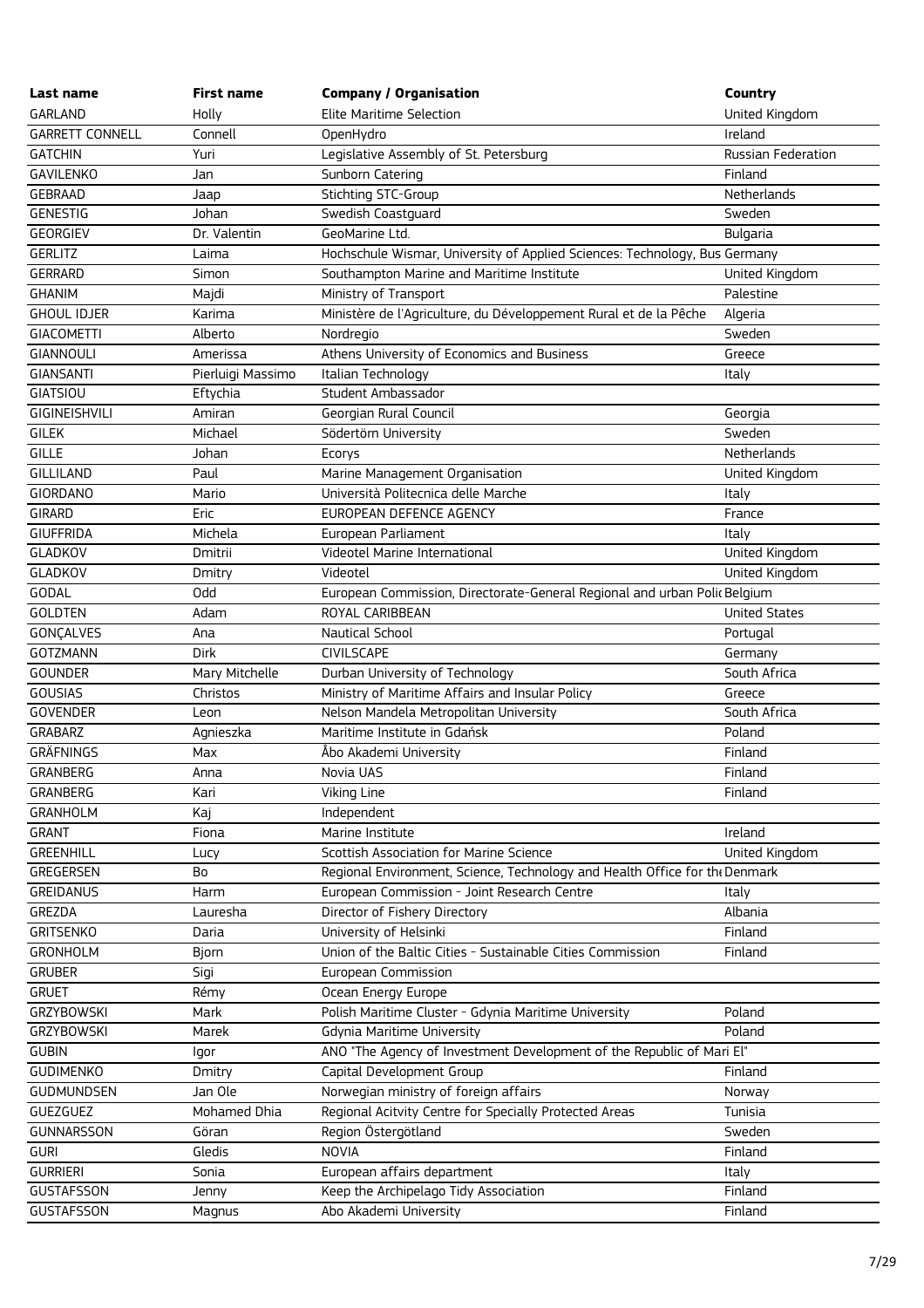| Last name          | <b>First name</b> | <b>Company / Organisation</b>                                 | Country        |
|--------------------|-------------------|---------------------------------------------------------------|----------------|
| <b>GUSTAVSSON</b>  | Lasse             | Oceana                                                        |                |
| <b>GUZEL</b>       | Sinan             | <b>TCG Fora Law Office</b>                                    | Turkey         |
| <b>GUŹNICZAK</b>   | Ada               | POMORSKIE Regional EU Office                                  | Belgium        |
| HAAJA              | Eini              | University of Turku                                           | Finland        |
| <b>HAAKSI</b>      | Hanna             | Keep the Archipelago Tidy                                     | Finland        |
| <b>HAAPAL</b>      | Jari              | Finnish Meteorological Institute                              | Finland        |
| <b>HAAPAMAKI</b>   | Elina             | Conference Assistant                                          |                |
| <b>HAAPANIEMI</b>  | Saara             | Wulff Entre                                                   |                |
| <b>HAAPIAINEN</b>  | Jari              | Prime Minister's Office                                       | Finland        |
| <b>HAAVISTO</b>    | Sari              | City of Turku                                                 | Finland        |
| <b>HACKBARTH</b>   | Björn             | Patent and Valorization Agency Mecklenburg-Vorpommern         | Germany        |
| <b>HAECKEL</b>     | <b>Matthias</b>   | <b>GEOMAR</b>                                                 | Germany        |
| HAGERLUND          | Ove               | Finnish Transport Safety Agency                               | Finland        |
| HÄGGROTH           | Nina              | Port of Hanko Ltd                                             | Finland        |
| <b>HAIJANEN</b>    | Pauliina          | Regional Council of Southwest Finland                         | Finland        |
| <b>HAINES</b>      | Rupert            | ICF International                                             | United Kingdom |
| <b>HAKALA</b>      | Markku            | Finnish Port Operators Association                            | Finland        |
| <b>HÄKÄMIES</b>    | Kari              | Regional Council of Southwest Finland                         | Finland        |
| <b>HAKANS</b>      | Joakim            | Alfons Hakans                                                 | Finland        |
| <b>HÄKKINEN</b>    | Pentti            | Turku Seas 2020 programme                                     | Finland        |
| <b>HALICKI</b>     | Adam              | Maritime University of Szczecin - Baltic University Programme | Poland         |
| <b>HALONEN</b>     | Markku            | Permanent Representation of Finland to the EU                 | Belgium        |
| <b>HALONEN</b>     | Justiina          | Kymenlaakson ammatikorkeakoulu                                | Finland        |
| <b>HALONEN</b>     | Vesa              | Southwest Finland Emergency Services                          | Finland        |
| <b>HAMALAINEN</b>  | Jyrki             | <b>GEOLOGIAN TUTKIMUSKESKUS</b>                               |                |
| HÄMÄLÄINEN         | Esa               | University of Turku                                           | Finland        |
| <b>HAMANN</b>      | Kristin           | <b>GEOMAR</b>                                                 | Germany        |
| HAMRO-DROTZ        | Markus            | Hammarström Puhakka Partners Attorneys                        | Finland        |
| <b>HAMUKWAYA</b>   | Gideon            | GH Namgold (PTY) Ltd.                                         | Namibia        |
| <b>HAMZA</b>       | Khalifa           | Mauritanian Ministry of Foreign Affairs and Cooperation       | Mauritania     |
| <b>HÄNNINEN</b>    | Jaana             | Meyer Turku                                                   | Finland        |
| <b>HANNUKAINEN</b> | Mirva             | finnish transport agency                                      | Finland        |
| <b>HANSEN</b>      | Tore              | Østfold Fylkeskommune                                         | Norway         |
| <b>HANSEN</b>      | Christina         | ProMare ApS                                                   | Denmark        |
| <b>HANUS</b>       | John              | JPI Oceans & KDM                                              | Belgium        |
| <b>HARVEY</b>      | <b>Nick</b>       | Seafarers UK                                                  | United Kingdom |
| <b>HASSLER</b>     | Björn             | Södertörn University                                          | Sweden         |
| <b>HAUFIKU</b>     | H.E. Bonny        | The Embassy of the Republic of Namibia                        | Namibia        |
| <b>HEIKINHEIMO</b> | Juha              | <b>NAPA</b>                                                   |                |
| HEIKKILÄ           | Konsta            | Parliament of Finland                                         | Finland        |
| <b>HEIKONEN</b>    | Pekka             | Pemamek Oy                                                    | Finland        |
| <b>HEIKONEN</b>    | Kaisu             | Finnish Transport Agency                                      | Finland        |
| <b>HEINONEN</b>    | Jaakko            | VTT Technical Research Centre of Finland Ltd.                 | Finland        |
| <b>HEINONEN</b>    | Gunnar J          | European Community Association of Ship Brokers and Agents     | Finland        |
| <b>HEINONEN</b>    | Sami              | Regional Council of Southwest Finland                         | Finland        |
| <b>HEISKA</b>      | Kati              | Finnish Border Guard                                          | Finland        |
| HEISKANEN          | Anna - Stiina     | Finnish Envrionment Institute                                 | Finland        |
| <b>HELAMA</b>      | Katja             | Sunborn Catering                                              | Finland        |
| <b>HELAO</b>       | Moses             | Karakulia Weavers                                             | Namibia        |
| <b>HELENIUS</b>    | Matti             | LAK Oy - Business Experts                                     | Finland        |
| <b>HELKO</b>       | Suvi              | European Commission                                           | Finland        |
| <b>HELLSTRÖM</b>   | Elsie             | Svinesundskommittén                                           | Sweden         |
| <b>HELMINEN</b>    | Reima             | Centre for Maritime Studies, University of Turku              | Finland        |
| <b>HEMMILA</b>     | Aija              | Sunborn Catering                                              | Finland        |
| <b>HENG</b>        | Chiang Gnee       | Singapore Maritime Institute                                  | Singapore      |
| <b>HENRIKSEN</b>   | Ditte Folke K.    | Danish Maritime Authority                                     | Denmark        |
|                    |                   |                                                               |                |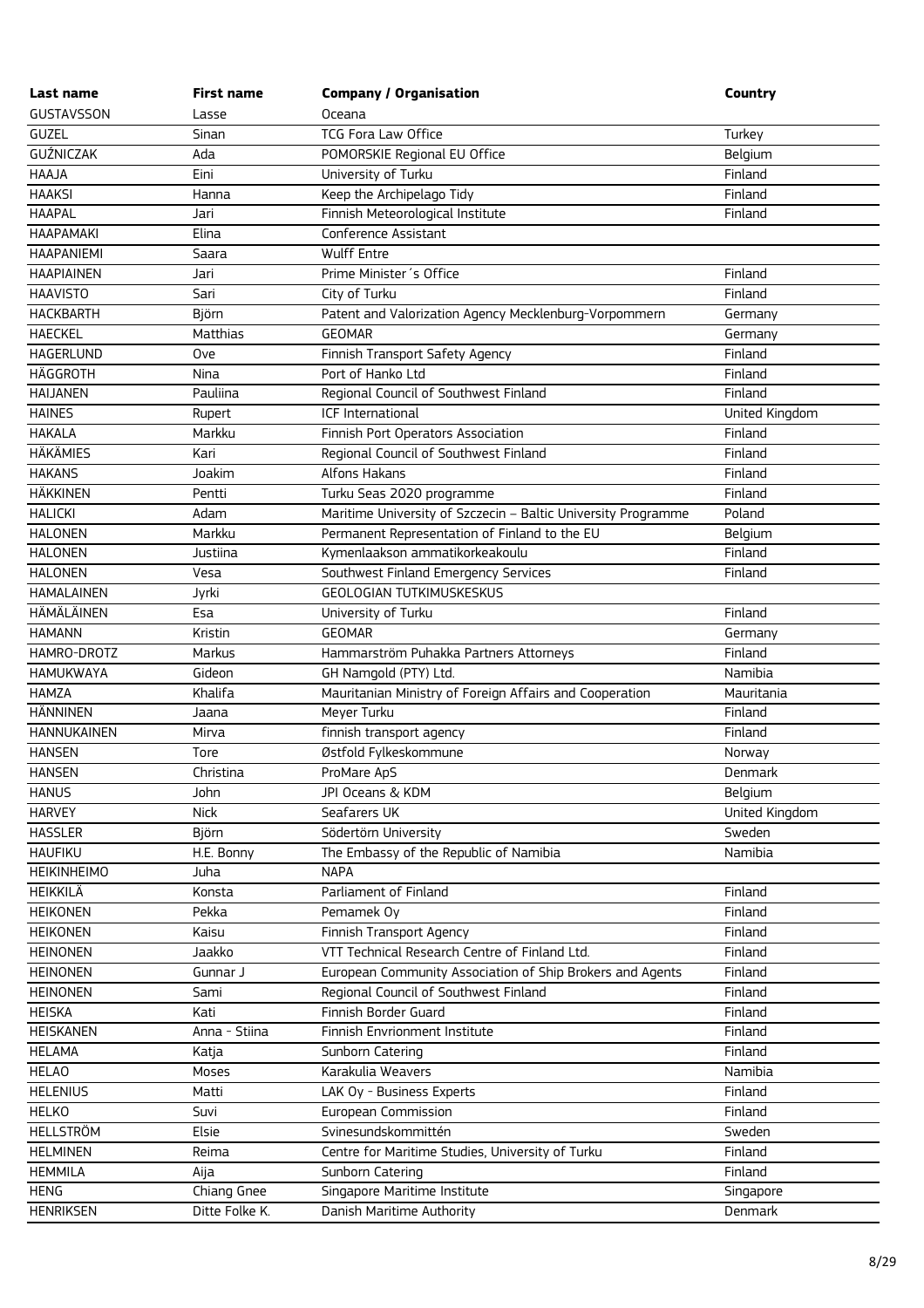| Last name           | <b>First name</b> | <b>Company / Organisation</b>                                                                | Country              |
|---------------------|-------------------|----------------------------------------------------------------------------------------------|----------------------|
| <b>HENRIKSEN</b>    | Ditte             | Danish Maritime Authority                                                                    | Denmark              |
| <b>HERING</b>       | Frank             | Regional Council of Kymenlaakso                                                              | Finland              |
| <b>HERLIN</b>       | Ilkka             | Baltic Sea Action Group                                                                      |                      |
| <b>HERLIN</b>       | Staffan           | <b>FINNLINES</b>                                                                             | Finland              |
| <b>HERMAN</b>       | Charlotte         | European Commission                                                                          |                      |
| <b>HERMANSSON</b>   | Anders            | Ministry for Enterprise and Innovation                                                       | Sweden               |
| <b>HERNESNIEMI</b>  | Hannu             | National Emergency Supply Agency of Finland                                                  | Finland              |
| <b>HIETANEN</b>     | Eeva              | Port of Helsinki                                                                             | Finland              |
| <b>HIETANIEMI</b>   | Minna             | SituPro Inc                                                                                  | <b>United States</b> |
| <b>HIGGINS</b>      | Ruth              | Eur <sub>Ocean</sub>                                                                         | Portugal             |
| <b>HILTUNEN</b>     | Pasi              | Diving Group Oy                                                                              | Finland              |
| <b>HIRVIRINNE</b>   | Olga              | Turku City                                                                                   | Finland              |
| <b>HJELT</b>        | Yrjo              | Yleisradio                                                                                   | Finland              |
| HJERPE OLAUSSON     | Jessica           | Region of Västra Götaland                                                                    | Sweden               |
| HÖGBLOM             | Esa               | Regional Council of Southwest Finland                                                        | Finland              |
| <b>HOIKKALA</b>     | Joonas            | University of Turku                                                                          | Finland              |
| HOIRMANDINGER       | Guenter           | European Commission                                                                          |                      |
| <b>HOKKANEN</b>     | Eero              | ARCTIA OY                                                                                    | Finland              |
| <b>HOLM</b>         | Ann               | Regional Council of Ostrobothnia                                                             | Finland              |
| <b>HOLM</b>         | Carina            | Abo Underrattelser                                                                           | Finland              |
| <b>HOLMBERG</b>     | Liisa             | Sami Education Institute                                                                     | Finland              |
| <b>HOLMES</b>       | lan               | Innovate UK                                                                                  | United Kingdom       |
| <b>HOLTHUS</b>      | Paul              | World Ocean Council                                                                          | <b>United States</b> |
| <b>HONKANEN</b>     | Asmo              | Natural Resources Institute Finland                                                          | Finland              |
| <b>HONKANEN</b>     | Kaisa             | <b>Blue Ocean Solutions</b>                                                                  | Finland              |
| <b>HORNIDGE</b>     | Anna - Katharina  | Leibniz-Center for Tropical Marine Ecology                                                   | Germany              |
| <b>HORTTANAIEN</b>  | Asko              | ForeC Advisors                                                                               | Finland              |
| <b>HUDDE</b>        | Jessica           | IBZ Association for Innovation and Education - Centre for Research a Germany                 |                      |
| <b>HUDSON</b>       | Hilary            | Fipra International                                                                          | Belgium              |
| <b>HUGHES</b>       | Raquel            | Tidal Lagoon Power                                                                           |                      |
| <b>HUISMAN</b>      | <b>Maurits</b>    | InterVision                                                                                  | Netherlands          |
| <b>HUKKANEN</b>     | Jukka             | <b>G4S SECURITY SERVICES</b>                                                                 | Finland              |
| <b>HUOTARI</b>      | Jukka             |                                                                                              | Finland              |
| <b>HUOVINEN</b>     | Outi              | Ministry of the Environment of Finland                                                       | Finland              |
| <b>HURME</b>        | Maarit            | Logomo                                                                                       |                      |
| <b>HUTTUNEN</b>     | Timo              | Turku Science Park Oy                                                                        | Finland              |
| <b>HUUMO</b>        | Mikko             | Fortum Oyj                                                                                   | Finland              |
| <b>HYTTI</b>        | Mia               | University of Turku                                                                          | Finland              |
| <b>HYYPPÄ</b>       | Mikko             | The Finnish Border Guard                                                                     | Finland              |
| <b>HYYRYLÄINEN</b>  | Heikki            | Meriturva                                                                                    | Finland              |
| <b>IACOPI</b>       | Mirella           | ITTL "Nautico San Giorgio"                                                                   | Italy                |
| <b>IAFRATI</b>      | Alessandro        | <b>CNR-INSEAN</b>                                                                            | Italy                |
| <b>IDJER KARIMA</b> | Ghoul             | Ministry of Agriculture                                                                      | Algeria              |
| <b>IENNACO</b>      | Maria Luisa       | European Parliament                                                                          | Belgium              |
| <b>IFRIM</b>        | Vlad - Alexandru  | <b>Tulcea County Council</b>                                                                 | Romania              |
| IGLESIAS-CAMPOS     | Alejandro         | The Intergovernmental Oceanographic Commission of UNESCO                                     | France               |
| <b>IGNASIAK</b>     | Joanna            | Ministry of Maritime Economy and Inland Navigation                                           | Poland               |
| <b>IHO</b>          | Antti             | Natural Resources Institute Finland                                                          | Finland              |
| <b>IITAL</b>        | Arvo              | Tallinn University of Technology                                                             | Estonia              |
| <b>IITHETE</b>      | Taamba P.         | <b>Atlantic Tradeport Holdings</b>                                                           | Namibia              |
| <b>IKÄVALKO</b>     | Johanna           | Ministry of Transport and Communications                                                     | Finland              |
| <b>IKONEN</b>       | Mirja             | Trafi Finnish Transport Safety Agency                                                        | Finland              |
| <b>ILOVU</b>        | Albin             | IBPF Investment Holding (PTY) Ltd.                                                           | Namibia              |
| <b>IMHOFF</b>       | Heike             | German Federal Ministry for the Environment, Nature Conservation, Building and Nuclear Safet |                      |
| <b>INGMARSSON</b>   | Pierre            | SP Technical Research Institute of Sweden                                                    | Sweden               |
| <b>INKINEN</b>      | Tommi             | University of Turku                                                                          | Finland              |
|                     |                   |                                                                                              |                      |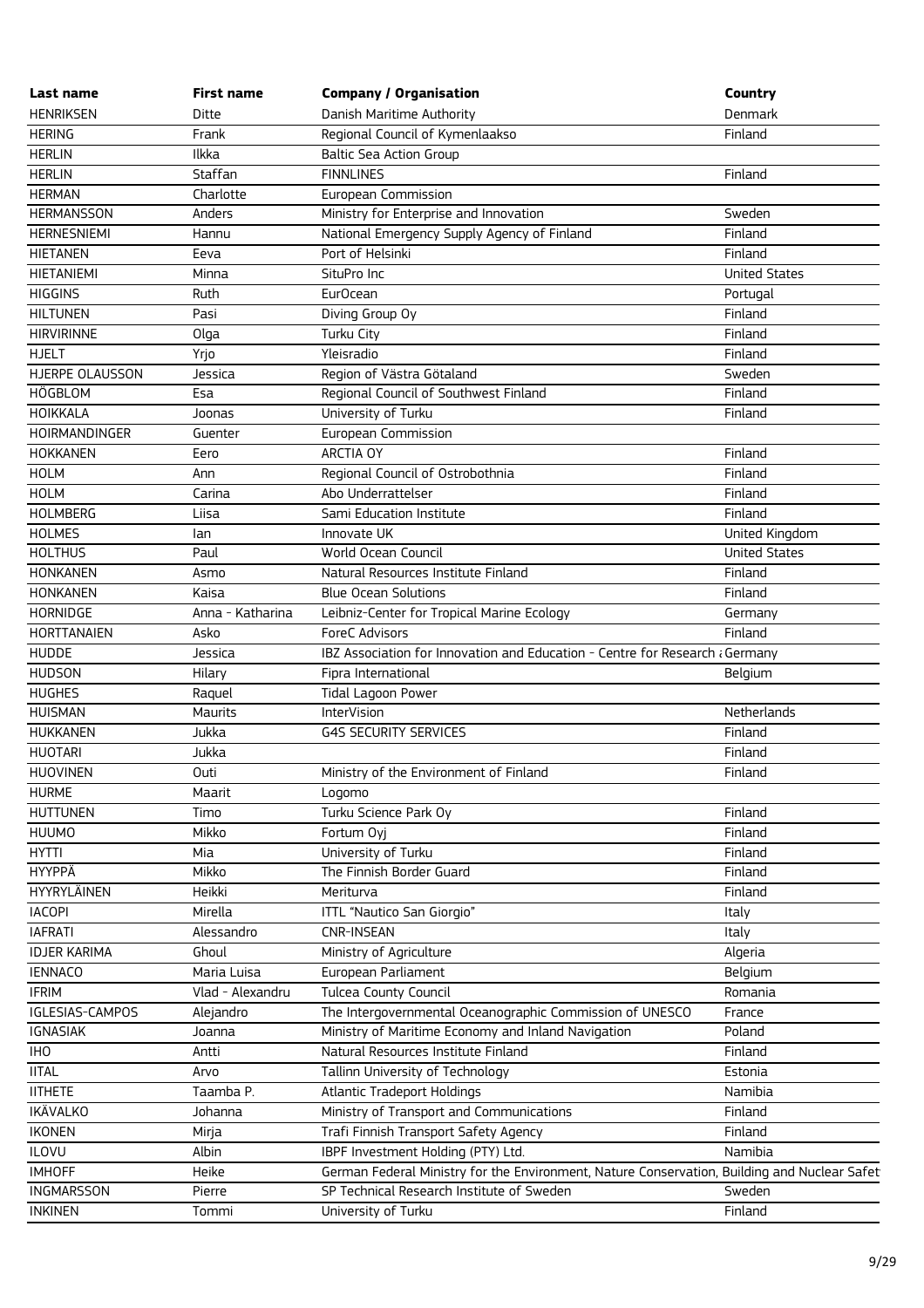| Last name                             | First name     | <b>Company / Organisation</b>                                                | Country                      |
|---------------------------------------|----------------|------------------------------------------------------------------------------|------------------------------|
| <b>INOTAI</b>                         | Andras         | EUROPEAN COMMISSION                                                          |                              |
| <b>INTOVUORI</b>                      | Ville - Veikko | Finnish Transport Safety Agency, Trafi                                       | Finland                      |
| <b>IONOV</b>                          | Victor         | St. Petersburg State University - Baltic University Programme                | Russian Federation           |
| <b>IRJALA</b>                         | Matti          | Aeromon Oy                                                                   | Finland                      |
| <b>ISAEUS</b>                         | Martin         | AquaBiota                                                                    | Sweden                       |
| <b>ISAKSEN</b>                        | Nadja          | Conference Assistant                                                         |                              |
| <b>ISAKSSON</b>                       | Ingela         | Swedish Agency for Marine and Water Management                               | Sweden                       |
| <b>ISLAM</b>                          | Uruj Nur       | Former employee of Maersk group                                              | Bangladesh                   |
| <b>ISOKALLIO</b>                      | Kristiina      | Ministry of the Environment                                                  | Finland                      |
| <b>ISSAH</b>                          | Abdul - Razak  | Novia University of Applied Science                                          | Finland                      |
| <b>IVANOVA</b>                        | Liliana        | Sustainable Development Center "The potential of Danube"                     | Ukraine                      |
| <b>IYENGAR</b>                        | Mohan          | Borough of Poole, UK                                                         | United Kingdom               |
| <b>JAAKKOLA</b>                       | Jukka          | Lexia Attorneys Ltd                                                          | Finland                      |
| <b>JAARI</b>                          | Peter          | Lexia Attorneys Ltd                                                          | Finland                      |
| <b>JABŁOŃSKI</b>                      | Michał         | Maritime University of Szczecin - Baltic University Programme                | Poland                       |
| <b>JAKOBSSON</b>                      | Netta          | Sunborn Catering                                                             | Finland                      |
| <b>JALAVA</b>                         | Eero           | <b>Baltic Sea Action Group</b>                                               | Finland                      |
| <b>JALO</b>                           | Timo           | Lexia Attorneys                                                              | Finland                      |
| <b>JAMES</b>                          | Alan           | Hyperloop Technologies Inc.                                                  |                              |
| JÄMSÉN                                | Kauko          | Adooria Consulting Oy                                                        | Finland                      |
| JANETZKE-WENZEL                       | Dorothee       | Embassy of Germany in Finland                                                |                              |
| <b>JANKE</b>                          | Benjamin       | Bomin Linde LNG                                                              | Germany                      |
| <b>JANNARI</b>                        | Julia          | KEEP THE ARCHIPELAGO TIDY                                                    | Finland                      |
| <b>JANSEN</b>                         | Sam            | MEGALIGHT SYSTEMS OY                                                         | Finland                      |
| <b>JANSSON</b>                        | Helén          | Zero Vision Too                                                              | Sweden                       |
| <b>JAROSŁAWSKA</b>                    | Angelika       | National Cluster of Innovative Enterprises                                   | Poland                       |
| <b>JARVINEN</b>                       | Juulia         | Sunborn Catering                                                             | Finland                      |
| <b>JÄRVINEN</b>                       | Jani           | Promarine Oy                                                                 | Finland                      |
| <b>JÄRVINEN</b>                       | Markku         | Oilwhale.Oy Ltd                                                              | Finland                      |
| <b>JAUHIAINEN</b>                     | Jussi          | University of Turku                                                          | Finland                      |
| <b>JAVANAINEN</b>                     | Tarja          | Kotka Maritime Research Centre                                               | Finland                      |
| <b>JEFFREY</b>                        | Lauri          | Logomo                                                                       | Finland                      |
| <b>JOHANSEN</b>                       | Fred R.        | Narvik Science Park                                                          |                              |
| <b>JOHANSSON</b>                      | Caroline       | Swedish Maritime Administration                                              | Norway<br>Sweden             |
| <b>JOHN</b>                           | Alexander      | IBZ Association for Innovation and Education - Centre for Research a Germany |                              |
| <b>JOKINEN</b>                        |                |                                                                              |                              |
| <b>JOKINEN</b>                        | Antti<br>Mikko | Freelance                                                                    | Finland<br>Finland           |
|                                       |                | Innoeco                                                                      |                              |
| <b>JOKINEN</b>                        | Leena          | University of Turku                                                          | Finland                      |
| <b>JOKIOINEN</b><br><b>JOKISIPILA</b> | Esa<br>Markku  | Rolls Royce                                                                  | Finland<br>Finland           |
|                                       |                | University of Turku<br>Mahmoud Joma                                          |                              |
| <b>JOMA</b>                           | Mahmoud        |                                                                              | Palestinian Territory, Occup |
| <b>JONASSEN</b>                       | Jan R.         | Stord/Haugesund University College                                           | Norway                       |
| <b>JORGENSEN</b>                      | Frigg          | <b>Association of Arctic</b><br><b>Expedition Cruise Operators</b>           |                              |
|                                       |                |                                                                              |                              |
| <b>JORGENSEN</b>                      | Lars           | DANISH TECHNOLOGICAL INSTITUTE                                               | Denmark                      |
| <b>JORTIKKA-LAITINEN</b>              | Tiina          | Ministry for Foreign Affairs of Finland                                      | Finland                      |
| <b>JOYCE</b>                          | Peter          | Department for Business, Innovation & Skills                                 | United Kingdom               |
| <b>JUKAKOSKI</b>                      | Roni           | MACGREGOR                                                                    | Finland                      |
| <b>JUNNILA</b>                        | Charlotte      | City of Turku                                                                | Finland                      |
| JÜRGEN                                | Klimke         | German Parliament                                                            | Germany                      |
| <b>JUSSILA</b>                        | Paavo          | Embassy of South Africa                                                      | Finland                      |
| <b>JUVONEN</b>                        | Timo           | Regional Council of Southwest FInland                                        | Finland                      |
| KÄÄRIÄ                                | Juha           | Turku University of Applied Sciences                                         | Finland                      |
| <b>KAASINEN</b>                       | Susanna        | <b>HELCOM</b>                                                                | Finland                      |
| <b>KACZOROWSKI</b>                    | Jaroslaw       | Pomeranian Special Economic Zone                                             | Poland                       |
| <b>KAIPAINEN</b>                      | Ilona          | Wega (Finnish Maritime Cluster)                                              | Finland                      |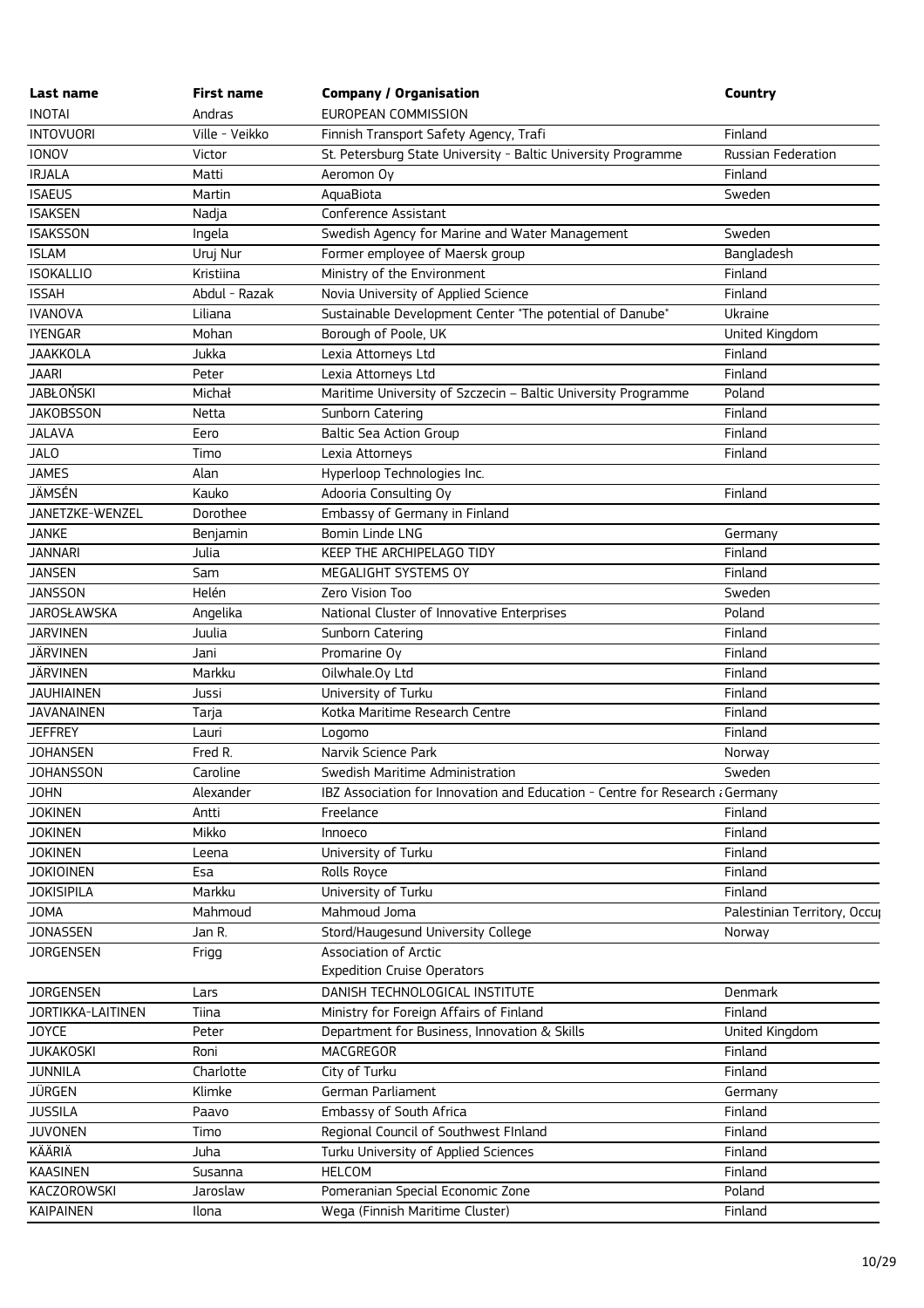| Last name          | <b>First name</b> | <b>Company / Organisation</b>                                              | Country              |
|--------------------|-------------------|----------------------------------------------------------------------------|----------------------|
| <b>KAISER</b>      | Isabelle          | Region Bretagne                                                            | France               |
| <b>KAJANDER</b>    | Sakari            | University of Turku, Brahea Centre, Centre for Maritime Studies            | Finland              |
| <b>KAKKO</b>       | Henna             | Logomo                                                                     |                      |
| <b>KALHORO</b>     | Muhsan Ali        | Faculty of Marine Sciences, Lasbela University of Agriculture, Water China |                      |
| <b>KALLASVUO</b>   | Meri              | Luonnonvarakeskus                                                          | Finland              |
| KALLIOINEN         | Jussi             | <b>YLE</b>                                                                 | Finland              |
| KALLIOLA           | Risto             | University of Turku                                                        | Finland              |
| KALLIOMÄKI         | Mauri             | Diving Group Oy                                                            | Finland              |
| KALLIOMÄKI         | Jarno             | Diving group Oy                                                            | Finland              |
| KALNĀJA            | Anete             | <b>Baltic Assembly</b>                                                     | Latvia               |
| KÄMÄRÄINEN         | Petri             | SituPro Inc                                                                | <b>United States</b> |
| <b>KAMPL</b>       | Alenka            | European Commission                                                        | Belgium              |
| <b>KANAKARIS</b>   | loannis           | University of Patras                                                       | Greece               |
| <b>KANERVA</b>     | Ilkka             | Finnish parliament, Regional Council of Southwest Finland                  | Finland              |
| KANKAANPÄÄ         | Paula             | Finnish Environment Institute, Marine Research Centre                      | Finland              |
| <b>KANKAINEN</b>   | Markus            | Natural resources institute Finland                                        | Finland              |
| KANKKUNEN          | Mika              | Sunborn Catering                                                           | Finland              |
| <b>KANTO</b>       | Eija              | Wega                                                                       | Finland              |
| <b>KAPITANOV</b>   | Ivan              | Port of Burgas JSC                                                         | <b>Bulgaria</b>      |
| <b>KARA DEMIR</b>  | Gonca             | PROMATECH-Professional Maritime Technologies                               | Turkey               |
| KARFAKI            | Eleni             | <b>IMP Facility</b>                                                        |                      |
| KARHI              | Tero              | <b>TURKU SCIENCE PARK</b>                                                  |                      |
| <b>KARHU</b>       | Minna             | MacGregor Group                                                            | Finland              |
| <b>KARHUNEN</b>    | Anna - Riikka     | Regional Council of Kymenlaakso                                            | Finland              |
| <b>KARIMAA</b>     | Aleksandra        | Polish Finnish Chamber of Commerce/ Hivemind Consulting                    | Finland              |
| <b>KARJALAINEN</b> | Miina             | Kotka Maritime Research Association                                        | France               |
| <b>KARKAMA</b>     | Markku            | Finnish National Board of Education                                        | Finland              |
| KARLE              | Paul              | Finnish Border Guard                                                       | Finland              |
| <b>KARLSSON</b>    | Per - Olof        | Ahoa Mare                                                                  | Finland              |
| <b>KARLSSON</b>    | Pär               | Linnaeus University, Kalmar Maritime Academy                               | Sweden               |
| <b>KARPPINEN</b>   | Veijo             | <b>G4S SECURITY SERVICES</b>                                               | Finland              |
| <b>KARTTUNEN</b>   | Marjukka          | Port of Turku Ltd                                                          | Finland              |
| <b>KARVINEN</b>    | Ville-Juhani      | SUOMEN YMPARISTOKESKUS                                                     |                      |
| <b>KARVONEN</b>    | Tapio             | Turun Yliopisto                                                            | Finland              |
| <b>KASARI</b>      | Kari              | SANDVIK MINING AND CONSTRUCTION OY                                         | Finland              |
| <b>KASIMATIS</b>   | Georgios          | DNV GL                                                                     | Norway               |
| <b>KASPER</b>      | Maria             | Interpreter                                                                | Belgium              |
| KATILA             | Jenny             | University of Turku                                                        | Finland              |
| <b>KATTELUS</b>    | Lauri             | City of Turku                                                              | Finland              |
| <b>KAUNISMAEKI</b> | Hele              | City of Turku                                                              |                      |
| <b>KAUPPINEN</b>   | Veli - Matti      | Regional Council of Southwest Finland                                      | Finland              |
| KEINÄNEN-TOIVOLA   | Minna             | Satakunta University of Applied Sciences                                   | Finland              |
| <b>KEINO</b>       | Ulla              | SeaFocus                                                                   | Finland              |
| <b>KENNEDY</b>     | Caroline          | University of Hull                                                         | United Kingdom       |
| KERDJOUDJ-BELKAID  | Lamia             | <b>FEPORT</b>                                                              | Belgium              |
| <b>KERTTULA</b>    | Jaana             | Centrum Balticum Foundation / City of Turku                                | Finland              |
| <b>KESKI-NIRVA</b> | Kiira             | North Norway European Office                                               | Belgium              |
| <b>KETOLA</b>      | Annukka           |                                                                            |                      |
| <b>KHAMIS</b>      | Zakaria           | University of Turku                                                        | Finland              |
| KHUNTSARIA         | Nestan            | Caucasus Green Area, union                                                 | Georgia              |
| KHUSNITDINOV       | Zufar             | Consul General of the Russian Federation in Turku                          | Russian Federation   |
| KIHLSTRÖM          | Carolina          | Lighthouse                                                                 | Sweden               |
| KIILUNEN           |                   | Interact Programme                                                         | Finland              |
| KIISKI             | Janne             | Kotka Maritime Research Centre                                             | Finland              |
| <b>KIKAS</b>       | Anna              |                                                                            |                      |
|                    | Tavo              | Estonian Ministry of Finance                                               | Estonia              |
| KILIC              | Deniz             | Boosphorus University                                                      | Turkey               |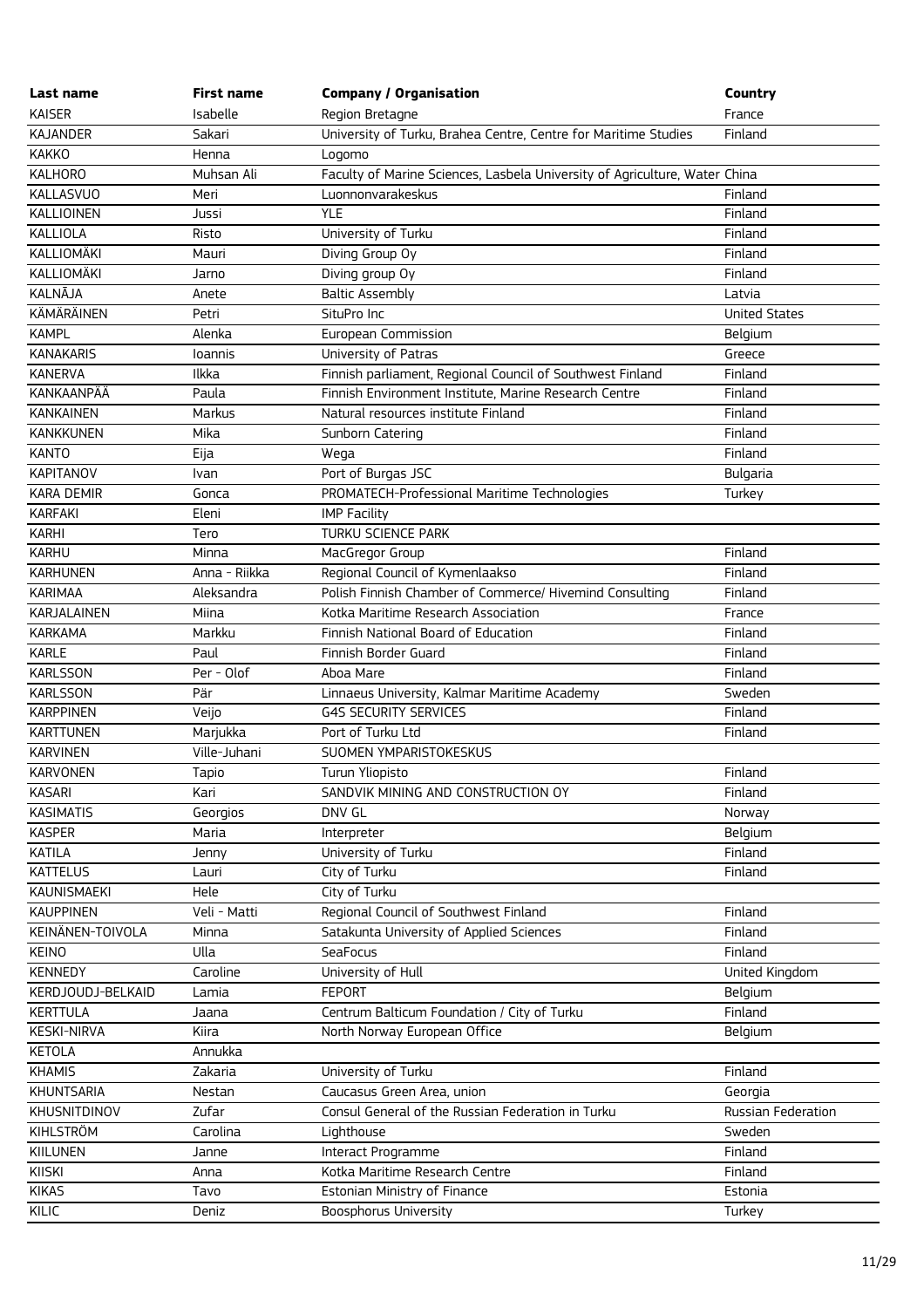| Last name         | <b>First name</b> | <b>Company / Organisation</b>                                               | Country         |
|-------------------|-------------------|-----------------------------------------------------------------------------|-----------------|
| <b>KINNUNEN</b>   | Leila             | Langh Group Oy Ab                                                           | Finland         |
| <b>KINNUNEN</b>   | Darja             | Yritysslivous                                                               | Finland         |
| <b>KINNUNEN</b>   | Jori              | Sunborn Catering                                                            | Finland         |
| <b>KIRBY</b>      | Simon             | Rolls-Royce Marine                                                          | England         |
| <b>KIRCHNER</b>   | Stefan            | University of Lapland                                                       | Finland         |
| KIURU             | Tapio             | Natural Research Institute Finland                                          | Finland         |
| <b>KIVEKÄS</b>    | Laura             | Visit Turku                                                                 | France          |
| KIVENJUURI        | Tomi              | Finnish Border Guard                                                        | Finland         |
| <b>KIVIMAA</b>    | Seppo             | ECMAR European Council for Maritime Applied R&D                             | Finland         |
| KIVIMAKI          | Elisabet          | Embassy of Finland in Namibia                                               | Namibia         |
| KL                | Jerry             | <b>Blue Ocean Solutions</b>                                                 | Singapore       |
| <b>KLABBERS</b>   | Margareta         | Ministry for Foreign Affairs of Finland                                     | Finland         |
| <b>KLANG</b>      | Mikko             | John Nurminen Foundation                                                    | Finland         |
| <b>KLAP</b>       | Aleksis           | Regional Council of Southwest Finland                                       | Finland         |
| <b>KLEIN</b>      | Kai               | <b>Baltic Environmental Forum</b>                                           | Estonia         |
| <b>KLEIVEN</b>    | Eystein           | Fredrikstad Kommune                                                         | Norway          |
| <b>KLEVANSKY</b>  | Anton             | Interpreter                                                                 |                 |
| <b>KLEVEN</b>     | Kjersti           | Kleven Maritime AS                                                          | Norway          |
| <b>KLIMKE</b>     | Jürgen            | <b>OSCE</b>                                                                 |                 |
| <b>KLOMP</b>      | Andrea            | Netherlands Cultural heritage Agency                                        | Netherlands     |
| <b>KLUBB</b>      | Janika            | Conference Assistant                                                        |                 |
| <b>KNAAPI</b>     | Harri             | INHUNT GROUP OY                                                             | Finland         |
| <b>KNUDSEN</b>    | Mikkel Stein      | Danish Agriculture & Food Council                                           | Denmark         |
| KNUUTTILA         | Juha              | Turku University Of Applied Sciences                                        | Finland         |
| KOCH              | Georg Michael     | Ministerium für Wirtschaft, Bau und Tourismus Mecklenburg-Vorpon Germany    |                 |
| KODERO ODERO      | Kenneth           | Namibia University of Science & Technology                                  | Namibia         |
| KØHLER            | Anders            | Floating Power Plant                                                        | Denmark         |
| <b>KOIVISTO</b>   | Mats              | Navielektro                                                                 | Finland         |
| <b>KOIVISTO</b>   | Asser             | Navielektro                                                                 | Finland         |
| <b>KOIVISTO</b>   | Marita            | Navielektro                                                                 | Finland         |
| <b>KOIVISTO</b>   | Heikki            | Satakunta University of Applied Sciences                                    | Finland         |
| <b>KOIVISTO</b>   | Markus            | Crescat Ltd                                                                 | Finland         |
| KOIVU             | Jan               | Ministry for Foreign Affairs, Finland                                       | Finland         |
| KOIVULA           | Uula              | Logomo                                                                      | Finland         |
| KOIVUSALO         | Heta              | City of Turku                                                               | Finland         |
| KOKKALIS          | Petros            | Municipality of Piraeus                                                     | Greece          |
| KOKOI             | Tuomas            | Trafi                                                                       | Finland         |
| <b>KOLEVA</b>     | Maria             | Politika Weekly/ Europost Weekly                                            | <b>Bulgaria</b> |
| KÖNIG             | Gabriela          | Federal Ministry of Agriculture, Forestry, Environment and Water Ma Austria |                 |
| <b>KONONEN</b>    | Kaisa             | <b>BONUS</b>                                                                | Finland         |
| KONSAP            | Anni              | Estonian Ministry of Finance                                                | Estonia         |
| <b>KONTIO</b>     | Aleksandra        | Conference Assistant                                                        | Finland         |
| KOPCZYNSKA        | Joanna            | Ministry of Environment                                                     | Poland          |
| KOPROWSKA         | Maria             | Gdansk Development Office                                                   | Poland          |
| KORBER            | Jan-Hendrik       | <b>TURKU AMK</b>                                                            | Finland         |
| <b>KORFER</b>     | Aude              | Délégation Bretagne Europe                                                  | Belgium         |
| KORNELÍUSDÓTTIR   | Anna              | Icelandic New Energy                                                        | Iceland         |
| KORPELA           | Tuomas            | <b>ICEYE</b>                                                                | Finland         |
| <b>KORSI</b>      | Juha              | Finnish Traffic Safety Agency                                               | Finland         |
| <b>KOSKINEN</b>   | Jarmo             | Port of Turku Ltd                                                           | Finland         |
| <b>KOSKINEN</b>   | Mirja             | Centre for Economic Development, Transport and the Environment f Finland    |                 |
| <b>KOSKINEN</b>   | Mikki             | <b>ESL Shipping Ltd</b>                                                     | Finland         |
| KOSZELEW          | Jolanta           | Bialystok University of Technology                                          | Poland          |
| KOTAVIITA         | Anna              | City of Turku                                                               | Finland         |
| KOTILAINEN        | Aarno             | Geological Survey of Finland                                                | Finland         |
| KOUKKULA-TEIXEIRA | Heli              | SeaFocus                                                                    | Finland         |
|                   |                   |                                                                             |                 |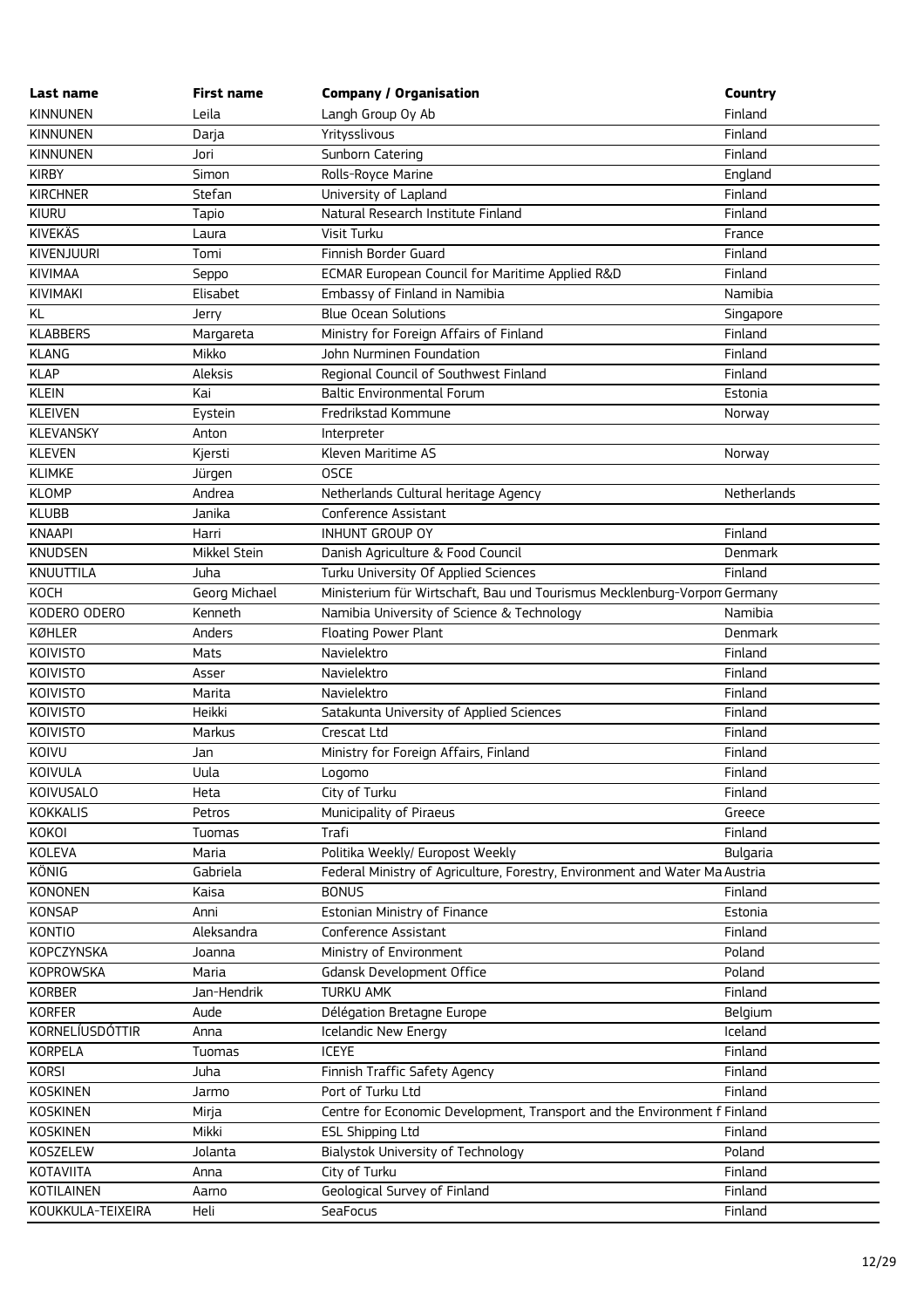| Last name          | <b>First name</b>  | <b>Company / Organisation</b>                                              | Country            |
|--------------------|--------------------|----------------------------------------------------------------------------|--------------------|
| <b>KOURI</b>       | Jaana              | Univerity of Turku                                                         | Finland            |
| KOWALCZYK          | Sebastian          | Centrum Techniki Okrętowej S.A.                                            | Poland             |
| KOZHUHAROV         | Stanislav          | V.Ships Leisure                                                            | Monaco             |
| <b>KRAFT</b>       | Christine          | DB AG Kommunikationstechnologie                                            | Germany            |
| <b>KRAUSE</b>      | Gesche             | Alfred-Wegener-Institut Helmholtz-Center for Polar and Marine Rest Germany |                    |
| <b>KRISTENSEN</b>  | Erik               | 3F                                                                         | Denmark            |
| <b>KRONMAN</b>     | Jatta              | <b>G4S SECURITY SERVICES</b>                                               | Finland            |
| <b>KRÖPLIN</b>     | Gesine             | Ministry of Economics, Construction and Tourism Mecklenburg-Vorpt Germany  |                    |
| <b>KRUEGER</b>     | Careen             | Project Management Juelich                                                 | Germany            |
| <b>KRUGER</b>      | Velma Sileste      | Multibank Technology CC                                                    | Namibia            |
| <b>KRZYWDA</b>     | Katarzyna          | Ministry of Maritime Economy and Inland Navigation                         | Poland             |
| <b>KUBACKA</b>     | Maria              | Maritime Institute in Gdansk                                               | Poland             |
| KUCHARCZAK         | Dorota             | Gdansk Development Office                                                  | Poland             |
| KUGAY              | Kutay Derin        | Gola Culture, Arts and Ecology Association                                 | Turkey             |
| KUJALA             | Anni               | John Nurminen Foundation                                                   | Finland            |
| KUJALA             | Pentti             | Aalto University                                                           | Finland            |
| KUJANPÄÄ           | Jussi              | Autrosafe Oy, Finland                                                      | Finland            |
| <b>KUKKO</b>       | Hilkka             | Sunborn Catering                                                           | Finland            |
| <b>KUMPULAINEN</b> | Tiia               | Yritysslivous                                                              |                    |
| KURAUMUNE ROSWITHA | Kambueza           | <b>KTS Professional Services</b>                                           | Namibia            |
| <b>KUREK</b>       | Maciej             | Maritime University of Szczecin - Baltic University Programme              | Poland             |
| <b>KURU</b>        | Pekka              |                                                                            |                    |
| <b>KURVINEN</b>    | Lasse              | Metsähallitus/Parks & Wildlife Finland                                     | Finland            |
| <b>KUULUVAINEN</b> | Ilkka              | <b>G4S SECURITY SERVICES</b>                                               | Finland            |
| <b>KUUSINEN</b>    | Andrei             | University of Turku, City of Turku                                         | Finland            |
| <b>KUUSNIEMI</b>   | Heidi              | Finnish Geospatial Research Institute                                      | Finland            |
| <b>KUVERUA</b>     | Tjiunomuinjo Steve | <b>KTS Professional Services</b>                                           | Namibia            |
| <b>KUZMIC</b>      | Dimitrij           | Joint Secretariat - Interreg ADRION Programme                              | Italy              |
| KVELASHVILI        | Nukri              | "Youth Alternative"                                                        | Georgia            |
| KYLLÖNEN           | Merja              | European Parliament                                                        | Finland            |
| <b>KYRIAKIDIS</b>  | Nikolaos           | Support Team for the Atlantic Action Plan                                  | Belgium            |
| KYYNARAINEN        | Jonna              | Sunborn Catering                                                           | Finland            |
| KYYNÄRÄINEN        | Niko               | Turku Region Development Centre                                            | Finland            |
| LAAG               | Steinar            | DNV GL                                                                     | Norway             |
| LAAKSONEN          | Teppo              | <b>TURKU SCIENCE PARK</b>                                                  |                    |
| LAAMANEN           | Leena              | <b>HELCOM Baltic Marine Environment Protection Commission</b>              | Finland            |
| LAAMANEN           | Maria              | Ministry of the Environment                                                | Finland            |
| <b>LAAMRICH</b>    | Abdennaji          | COMHAFAT/ATLAFCO                                                           | Morocco            |
| LADKOWSKA          | Hanna              | University of Gdansk                                                       | Poland             |
| LAHTEENMAKI        | Jari               | <b>BRITISH CONSULATE</b>                                                   |                    |
| <b>LAIHONEN</b>    | Pasi               | Finnish Environment Institute SYKE                                         | Finland            |
| LAINE              | Valtteri           | Trafi                                                                      | Finland            |
| LAINE              | Tuomas             | Turku Police Departement                                                   |                    |
| LAINE              | Markku             | Yrityssiivous                                                              | Finland            |
| LAINE              | Sonja              | Sunborn Catering Oy                                                        | Finland            |
| LAINE              | Joonas             | Sunborn Catering                                                           | Finland            |
| LAINIO             | Heini              | Sunborn Catering                                                           | Finland            |
| LAITINEN           | Toni               | Rajavartiolaitos/Finnish Border Guard                                      | Finland            |
| LAITIO             | Kirsi              | University of Turku                                                        | Finland            |
| <b>LAMBERT</b>     | <b>Nick</b>        | Satellite Applications Catapult                                            | United Kingdom     |
| <b>LAMPINEN</b>    | Risto              | Ministry of Agriculture and Forestry                                       | Finland            |
| LANGENSKIÖLD       | Rickard            | Castrén & Snellman Attorneys Ltd                                           | Finland            |
| LANGH              | Linda              | Pesupalvelu Hans Langh Oy                                                  | Finland            |
| LANGH-LAGERLÖF     | Laura              | Langh Group                                                                | Finland            |
| LAPEKOVA           | Irina              | City of Turku                                                              | Russian Federation |
| LAPINTIE           | Lari               | City of Turku                                                              | Finland            |
|                    |                    |                                                                            |                    |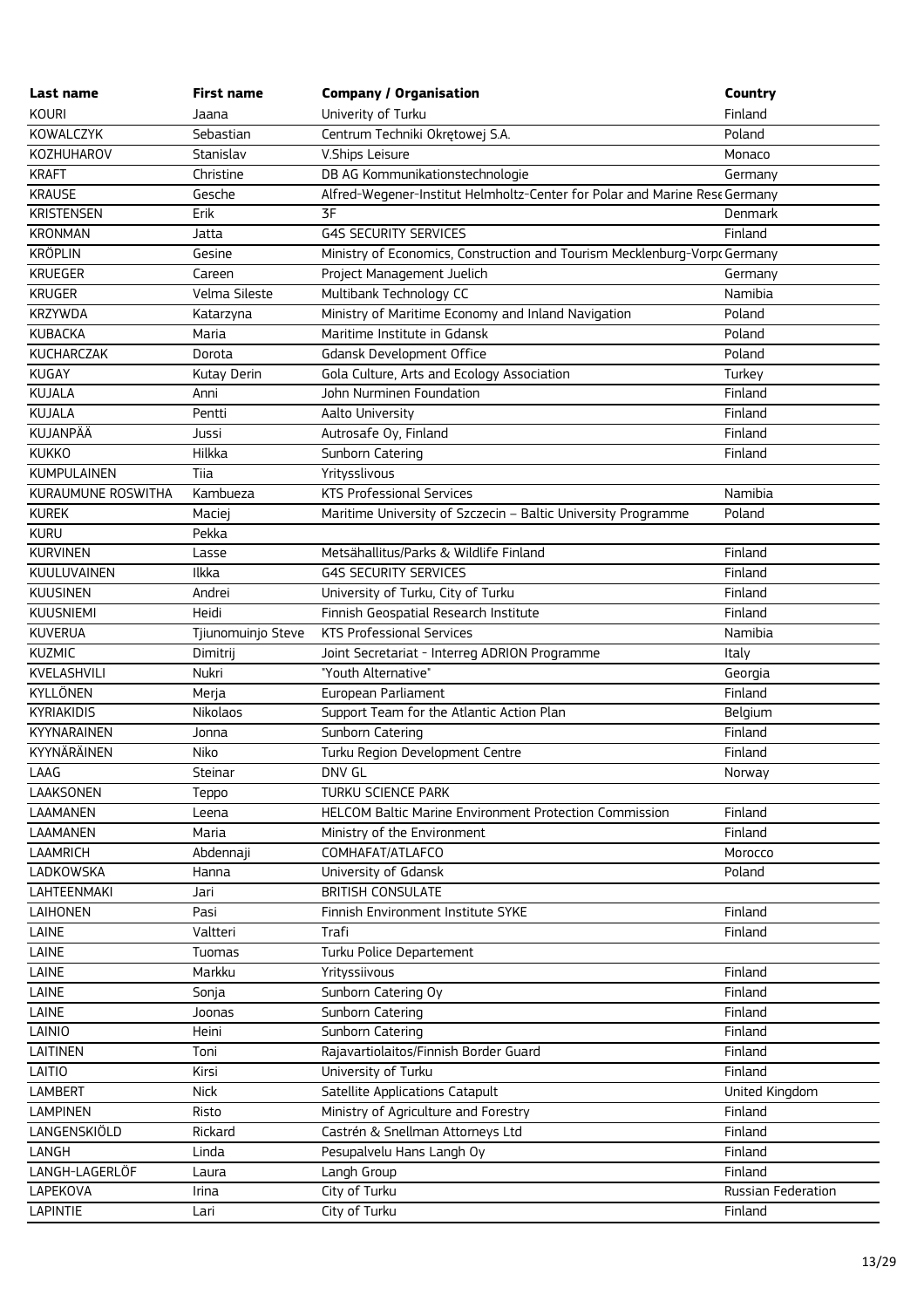| Last name                     | <b>First name</b> | <b>Company / Organisation</b>                                 | Country        |
|-------------------------------|-------------------|---------------------------------------------------------------|----------------|
| LAPPALAINEN                   | Jouni             | Finnish Transport Safety Agency                               | Finland        |
| LARDJANE                      | Anissa            | Fondation                                                     | France         |
| LARGE                         | Scott             | International Council for the Exploration of the Sea          | <b>Denmark</b> |
| LAROSSE                       | Jan               | European Commission                                           |                |
| LASSILA                       | Antti             | Sunborn Catering                                              | Finland        |
| <b>LATUSZEK</b>               | Anna              | Ministry of Maritime Economy and Inland Navigation            | Poland         |
| LATVA                         | Otto              | University of Turku                                           | Finland        |
| <b>LAURILA</b>                | Johanna           | <b>HELCOM</b>                                                 | Finland        |
| LAURILA                       | Maarit            | European Economic and Social Committee (EESC)                 | Belgium        |
| <b>LAURINEN</b>               | Markus            | Koneteknologiakeskus Turku Oy                                 | Finland        |
| LAUTTAMÄKI                    | Salla - Maria     | Centrum Balticum                                              | Finland        |
| LAYCOCK                       | Guy               | Interpreter                                                   |                |
| LE TISSIER                    | Martin            | Future Earth Coasts (LOICZ), UCC, Ireland                     | Ireland        |
| LE VISAGE                     | Christophe        | <b>IMP Facility</b>                                           |                |
| <b>LEEMANS</b>                | Eelco             | Leemans Maritime Consutancy                                   | Netherlands    |
| LEE-NIINIOJA                  | Hee Sook          | Journalist                                                    | Finland        |
| <b>LEHTINEN</b>               | Seppo             | City of Turku                                                 | Finland        |
| <b>LEHTINEN</b>               | Jouni             | MacGregor Finland Oy                                          | Finland        |
| <b>LEHTINEN</b>               | Piia              | Sunborn Catering                                              | Finland        |
| <b>LEHTINEN</b>               | Essi              | Sunborn Catering                                              | Finland        |
| <b>LEHTINEN</b>               | Hannu             | <b>G4S SECURITY SERVICES</b>                                  | Finland        |
| <b>LEHTINIEMI</b>             | Maiju             | SUOMEN YMPARISTOKESKUS                                        | <b>FINLAND</b> |
| <b>LEHTONEN</b>               | Mikael            | Global Innovation Infrastructure Fund                         | Finland        |
| LEIKKONEN                     | Heikki            | ARCTIA OY                                                     | Finland        |
| LEINI                         | Erina             | <b>RASEKO</b>                                                 | Finland        |
| LEINONEN                      | Juha              | Sunborn Catering                                              | Finland        |
| LEISTÉN                       | Marianne          | Machine Technology Center                                     | Finland        |
| <b>LEKKAS</b>                 | Anastasios        | JPI Oceans/NTNU                                               | Belgium        |
| <b>LEMPINEN</b>               | Minna             | Regional Council of Southwest Finland                         | Finland        |
| LEONI                         | Stefania          | Emilia Romagna Region                                         | Italy          |
| LEPPÄ                         | Juhani            | Pietari Foundation                                            | Finland        |
| LEPPÄNEN                      | Laura             | Varsinais-Suomen liitto                                       | Finland        |
| <b>LERICOLAIS</b>             | Gilles            | <b>IFREMER</b>                                                | France         |
| <b>LERVIK</b>                 | Andreas           | Fredrikstad Kommune                                           | Norway         |
| LEŚNIAK                       | Szymon            | Maritime University of Szczecin - Baltic University Programme | Poland         |
| LEVANDER                      | <b>Oskar</b>      | Rolls Royce                                                   | Finland        |
| <b>LHUISSIER</b>              | Jean - Marie      | EuroBlue                                                      | Belgium        |
| $\sqcup$                      | Xiaowang          | Venemaailma Oy                                                | Finland        |
| LIBANDA                       | <b>Benedict</b>   | Environmental Investment Fund                                 | Namibia        |
| LICZNERSKA-BEREŚNIEWIC Joanna |                   | Maritime Institute in Gdansk                                  | Poland         |
| <b>LIDWIN</b>                 | Tomasz            | Maritime University of Szczecin - Baltic University Programme | Poland         |
| LIEBERMAN                     | Syvain Patrice    | European Commission                                           | Belgium        |
| LIHR                          | Gunnar            | Circular Devices oy                                           | Finland        |
| LIITOLA                       | Jari              | VIIDAKKORUMPU                                                 | Finland        |
| LIIV                          | Harry             | Ministry of the Environment                                   | Estonia        |
| <b>LIKAR</b>                  | Metka             | MINISTRY OF INFRASTRUCTURE                                    | Slovenia       |
| LILJEQVIST                    | Nina              | Port of Helsinki Ltd                                          | Finland        |
| LIN                           | Jason             | Singapore Maritime Institute                                  | Singapore      |
| LIN                           | Qiang             | Novia University of Applied science                           | China          |
| LINDAHL                       | Alexandra         | Merenkulun HarjoitteluMylly ry                                | Finland        |
| <b>LINDROOS</b>               | Paula             | Åbo Akademi University                                        | Finland        |
| <b>LINDROOS</b>               | Elina             | Conference Assistant                                          |                |
| LINDSTRÖM                     | Sabina            | Ministry of Transport and Communications                      | Finland        |
| LINGSTEN                      | Linda             | Swedish Agency for Marine and Water Management                | Sweden         |
| <b>LINKAITS</b>               | Talis             | VASAB                                                         | Latvia         |
| LIPOWSKI                      | Florian           | Landtag Mecklenburg-Vorpommern                                | Germany        |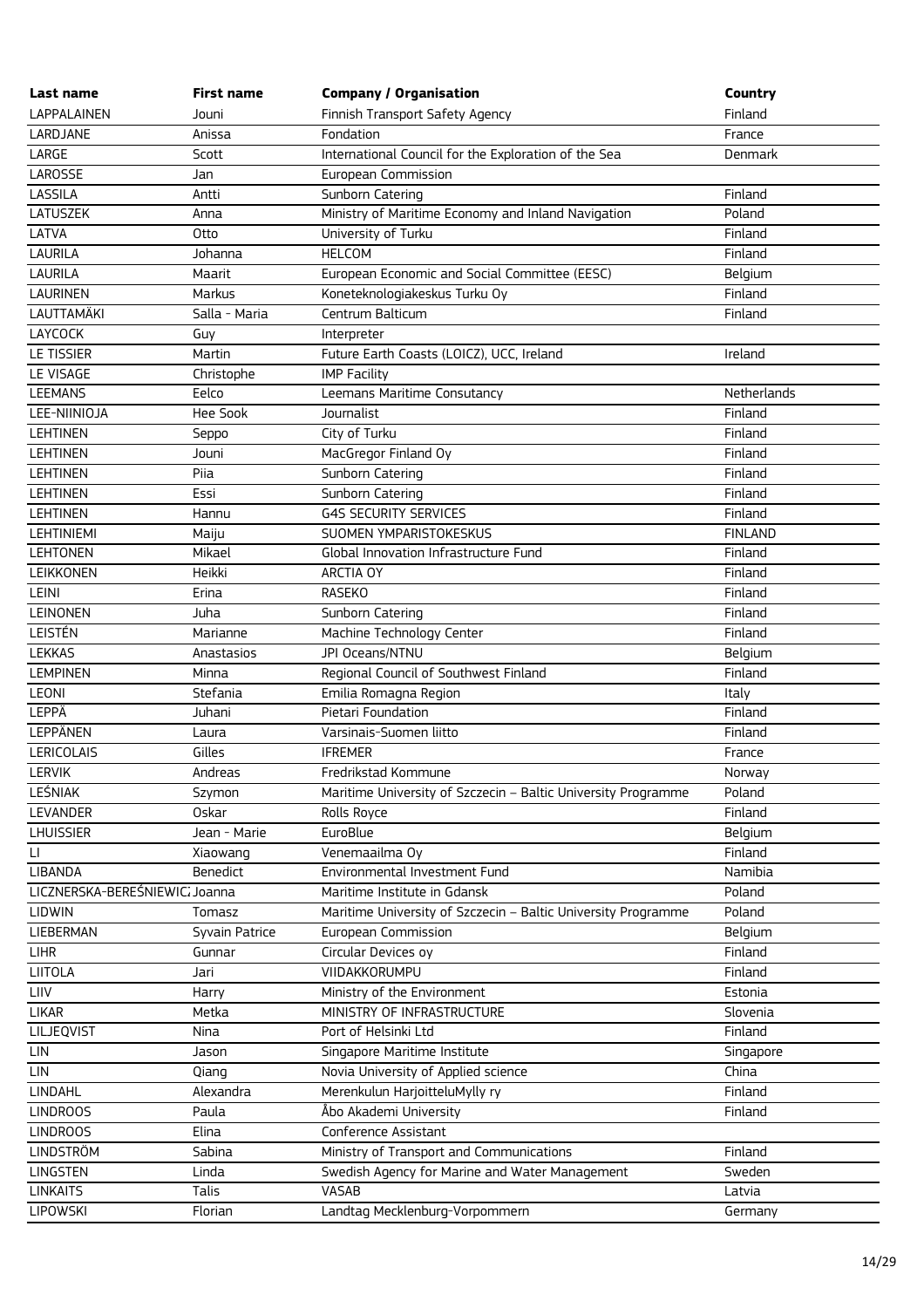| Last name                   | <b>First name</b> | <b>Company / Organisation</b>                                             | Country     |
|-----------------------------|-------------------|---------------------------------------------------------------------------|-------------|
| <b>LISTON</b>               | Dr. Paul          | CIHS, Trinity College Dublin, University of Dublin                        | Ireland     |
| <b>LIUHTO</b>               | Kari              | Centrum Balticum Foundation                                               | Finland     |
| LÖFSTRÖM                    | Mats              | Parliament of Finland                                                     | Finland     |
| LOGGEN                      | Cees              | Province of Noord-Holland                                                 | Netherlands |
| <b>LOHIKOSKI</b>            | Mikko             | City of Turku                                                             | Finland     |
| LOISA                       | Olli              | Turku University of Applied Sciences                                      | Finland     |
| LONG                        | Liam              | Interpreter                                                               | Belgium     |
| <b>LONNFORS</b>             | Tom               | Turun Messukeskus                                                         | Finland     |
| LOPEZ DE LACALLE            | Javier            | Foro Maritimo Vasco                                                       | Spain       |
| LÓPEZ-EGEA                  | María             | Centro Integrado Formación Profesional del Mar                            | Spain       |
| <b>LOTFI BENYELLES</b>      | Abderrahim        | Ministry of Transport                                                     | Algeria     |
| LOTTI                       | Paolo             | Assonave                                                                  | Italy       |
| LOZANO                      | Luis              | www.dalula.eu                                                             | Spain       |
| LUNDÉN                      | Aleksi            | Lexia Attorneys Ltd                                                       | Finland     |
| <b>LUNDSTRÖM</b>            | Jonas             | Region Västerbotten                                                       | Sweden      |
| ŁUNIEWSKI                   | Dustin            | Maritime University of Szczecin - Baltic University Programme             | Poland      |
| LUOMALA                     | Jenni             | Finnish Transportation Agency                                             | Finland     |
| <b>LUSENIUS</b>             | Heidi             | Student                                                                   | Finland     |
| LUSENIUS                    | Johanna           | <b>G4S SECURITY SERVICES</b>                                              | Finland     |
| LÜSSE                       | Steffen           | Ministry of Economic Affairs, Employment, Transport and Technolog Germany |             |
| MAASKOLA                    | Mika              | City of Turku                                                             | Finland     |
| <b>MACHADO</b>              | Joao Aguiar       | European Commission                                                       |             |
| MACMILLAN-LAWLER            | Miles             | GRID-Arendal                                                              | Norway      |
| MADEKIVI                    | Tuula             | MacGregor Finland Oy                                                      | Finland     |
| <b>MAGIER</b>               | Sebastian         | Euroregion Baltic                                                         | Poland      |
| <b>MAHMUDOV</b>             | Nasir             | Organization for Justice and Peace in Europe (OJPE)                       | Netherlands |
| <b>MAJOLI</b>               | Paolo             | Italian Coast Guard                                                       | Italy       |
| MAJOUL                      | Nadia             | <b>UTICA</b>                                                              | Tunisia     |
| MAKAUSKAITE                 | Giedre            | Promatech                                                                 | Turkey      |
| <b>MAKELA</b>               | Minna             | Sunborn Catering                                                          | Finland     |
| MÄKELÄ                      | Sinimarja         | Centrum Balticum Foundation                                               | Finland     |
| <b>MAKI</b>                 | Olli - Pekka      | City of Turku                                                             | Finland     |
| MÄKI                        | Miina             | John Nurminen Foundation                                                  | Finland     |
| MÄKILÄ                      | Annaleena         | Finnish Port Association                                                  | Finland     |
| MÄKINEN                     | Anita             | Finnish Transport Safety Agency                                           | Finland     |
| MÄKINEN                     | Seppo H           | Finnish Transport Agency                                                  | Finland     |
| <b>MÄKINEN</b>              | Sofia             | Wega (Finnish Maritime Cluster)                                           | Finland     |
| MAKÓWKA                     | Jakub             | Maritime University of Szczecin - Baltic University Programme             | Poland      |
| <b>MAKSIMENKO</b>           | Denis             | Pilamir Oy                                                                | Finland     |
| <b>MALILA</b>               | Saara             | City of Turku                                                             | Finland     |
| <b>MALINEN</b>              | Kaisa - Sofia     | Tapahtumallinen                                                           | Finland     |
| MALKAVAARA                  | Heli              | MacGregor Group                                                           | Finland     |
| <b>MALMSTEN</b>             | Jarmo             |                                                                           | Finland     |
| MALONGI                     | Helena Roswitha   | University of Turku                                                       |             |
|                             |                   | Allan HS Properties CC                                                    | Namibia     |
| <b>MANNERVESI</b>           | Mika              | City of Salo                                                              | Finland     |
| <b>MANNI</b>                | Olli A.           | City of Turku                                                             | Finland     |
| MANSIKKASALO                | Anne              | Finnish Transport Agency                                                  | Finland     |
| MANSOUR MANSOUR EL KI Ilham |                   | Directorate General of Land and Maritime Transport                        | Lebanon     |
| <b>MANTAS</b>               | George            | AquaBioTech Group                                                         | Malta       |
| <b>MANTYLA</b>              | Marja             | Sunborn Catering                                                          | Finland     |
| <b>MARCINKO</b>             | Paweł             | Maritime University of Szczecin - Baltic University Programme             | Poland      |
| <b>MARILL</b>               | Xavier            | Ministry for Environment, Energy and the Sea                              | France      |
| MARKKULA                    | Tapio             | <b>UTU</b>                                                                | Finland     |
| MARKKULA                    | Markku            | Committee of the Regions                                                  |             |
| MARKOVIC                    | Filip             | UNIVERSITY VERSAILLES                                                     | Serbia      |
| MARSCHUETZ                  | Benedikt          | Moldovan Environmental Governance Academy (MEGA)                          | Austria     |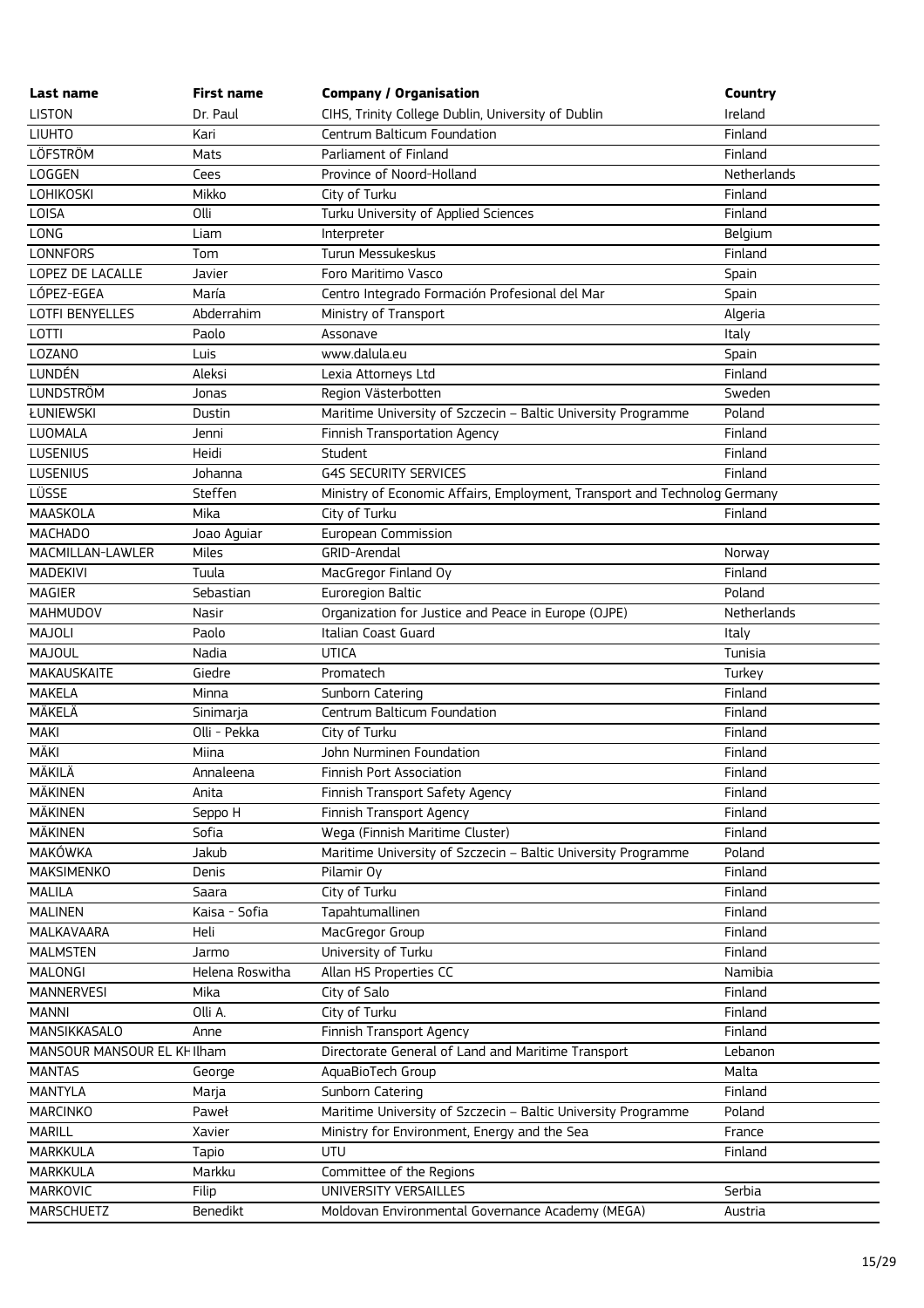| Last name            | <b>First name</b> | <b>Company / Organisation</b>                                                           | Country        |
|----------------------|-------------------|-----------------------------------------------------------------------------------------|----------------|
| <b>MARTENS</b>       | Marianne          | GreenBridge, Ghent University                                                           | Belgium        |
| <b>MARTIKAINEN</b>   | Tuomas            | Finnish Transport Agency                                                                | Finland        |
| <b>MARTIN</b>        | Georg             | Estonian Marine Institute, University of Tartu                                          | Estonia        |
| <b>MARTIN MIGUEZ</b> | <b>Belen</b>      | <b>EMODnet</b>                                                                          | Belgium        |
| <b>MARTINEZ</b>      | Cristina          | Ecorys                                                                                  | Belgium        |
| <b>MARVA</b>         | Meri - Maija      | Satkunta University of Applied Sciences, Faculty of Logistics and Ma Finland            |                |
| <b>MARX</b>          | Eunice            | NelsonMandela Mentropolitan University                                                  | South Africa   |
| MARYNOWICZ           | Michał            | Maritime University of Szczecin - Baltic University Programme                           | Poland         |
| <b>MASCART</b>       | Thibaud           | Ghent University - Marine Training Platform                                             | Belgium        |
| MASILISO SISKA       | Patricia          | New Millenium Guest House                                                               | Namibia        |
| MASLOV               | Yuriy             | Association of Ukrainian regions "EU Strategy for the Danube Regior Ukraine             |                |
| MATCZAK              | Maciej            | Gdynia Maritime University                                                              | Poland         |
| <b>MATHIEU</b>       | Pascal            | Interpreter                                                                             | Belgium        |
| <b>MÄTIK</b>         | Marit             | Estonian Ministry of the Interior                                                       | Estonia        |
| <b>MATIKKA</b>       | Mirva             | Logomo                                                                                  |                |
| <b>MATTILA</b>       | Matti             | Rauma Offshore Engineering                                                              | Finland        |
| MÅTTS                | Anna              | Vaasa Region Development Company VASEK                                                  | Finland        |
| <b>MATTSSON</b>      | Kaj               | ÅBOLANDS FISKARFÖRBUND                                                                  | Finland        |
| <b>MAURIZI</b>       | Lorenzo           | Università Politecnica delle Marche                                                     | Italy          |
| <b>MAURO</b>         | Salvatore         | <b>CNR-INSEAN</b>                                                                       | Italy          |
| <b>MAZAR</b>         | Ronit             | National Planning Administration                                                        | Israel         |
| <b>MCCAFFERY</b>     | Rachel            | Intasave                                                                                | United Kingdom |
| <b>MCCARRON</b>      | Kathleen          | 2 Seas INTERREG Programme                                                               | France         |
| MCDOUGALL            | Chris             | Atkins                                                                                  | United Kingdom |
| <b>MCKINLEY</b>      | Emma              | University of Chichester                                                                | United Kingdom |
| <b>MCQUIRE</b>       | Christopher       | British Government, Department for Business Innovation and Skills United Kingdom        |                |
| <b>MEDYK</b>         | Piotr             | Maritime University of Szczecin - Baltic University Programme                           | Poland         |
| <b>MEISSNER</b>      | Gesine            | European Parliament                                                                     | Germany        |
| MELASNIEMI           | Marjukka          | Turun kaupunki                                                                          | Finland        |
| <b>MELET</b>         | Angélique         | Mercator Ocean                                                                          | France         |
| <b>MELLETT</b>       | Mark              | Defense                                                                                 |                |
|                      |                   | Forces Ireland                                                                          |                |
| <b>MELNE</b>         | Laura             | VASAB                                                                                   | Latvia         |
| <b>MELTOVAARA</b>    | Kristiina         | Turku University of Applied Sciences                                                    | Finland        |
| MENSHOVA             | Yulia             | Environmental authority                                                                 | Russia         |
| MENYAH-ARTIVOR       | <b>Bernadette</b> | Namibia Investment Centre                                                               | Namibia        |
| <b>MERISAARI</b>     | Kiira             | Sunborn Catering                                                                        | Finland        |
| <b>MERRIMAN</b>      | Pauli             | WWF Baltic Ecoregion Programme                                                          | Sweden         |
| <b>MESKHIDZE</b>     | Giorgi            | International Association Civitas Georgica                                              | Georgia        |
| METSÄJÄTTI           | Mirumaru          | Conference Assistant                                                                    |                |
| METSANRANTA          | Nea               | Turku University of Applied Sciences                                                    | Finland        |
| <b>METSOLA</b>       | Ukko              | Fipra International Ltd                                                                 | Belgium        |
| <b>METSOLA</b>       | Ukko              | Royal Caribbean Cruises Ltd                                                             | Belgium        |
| <b>METSOLA</b>       | Sari              | <b>Blue Ocean Solutions</b>                                                             | Finland        |
| <b>MEYER</b>         | Bernard           | Community of European Shipyards' Association                                            |                |
| MEYER ZU BERGSTEN    | Karin             | PricewaterhouseCoopers AG WPG                                                           | Germany        |
| <b>MEYLER</b>        | Leonid            | Baltic Fishing Fleet State Academy of the Kaliningrad State Technica Russian Federation |                |
| <b>MICHAELIS</b>     | Frank             | Airbus Defence and Space GmbH                                                           | Germany        |
| <b>MICKEVICIENE</b>  | Rima              | Klaipeda University                                                                     | Lithuania      |
| MIIKKOLA             | Mikael            | City of Turku                                                                           | Finland        |
| MIKKOLA              | Erkki             | Ministry of Defence of Finland                                                          | Finland        |
| MIKKOLA              | Jaakko            | Helsinki-Uusimaa Regional Council                                                       | Finland        |
| MIKKOLA              | Tuomas            | Turku Region Development Centre                                                         | Finland        |
| MIKKOLAINEN          | Elisa             | <b>EM</b>                                                                               | Finland        |
| <b>MIKKONEN</b>      | Karri             | Turku Future Technologies, Turku Region Development Centre                              | Finland        |
| MIKOLAJCZYK          | Adam              | Office of the Marshal of the Pomorskie Voivodeship                                      | Poland         |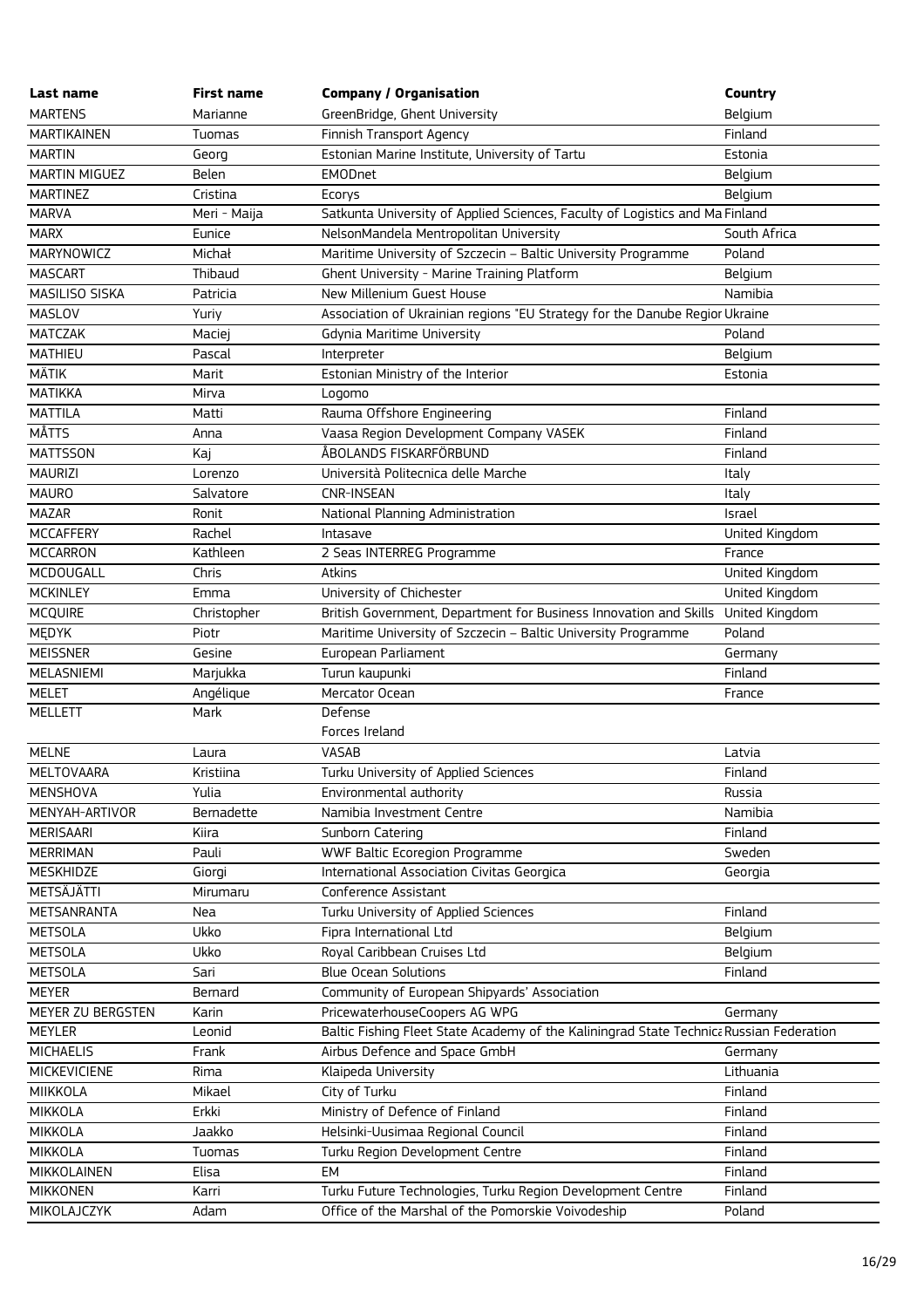| Last name              | <b>First name</b> | <b>Company / Organisation</b>                                              | Country                      |
|------------------------|-------------------|----------------------------------------------------------------------------|------------------------------|
| <b>MIKOS</b>           | Veronika          | <b>Healthy Seas</b>                                                        | Netherlands                  |
| <b>MILLS</b>           | Elyse             | Transnational Institute (TNI)                                              | Netherlands                  |
| MOCANU                 | lonut             | <b>Tehnopol Asociation</b>                                                 | Romania                      |
| MOCCIA                 | Jacopo            | Ocean Energy Europe                                                        | Belgium                      |
| <b>MOFFAT</b>          | Colin             | Marine Scotland Science                                                    | United Kingdom               |
| MOHAMED SIDATY         | Sidi              | Mauritanian Ministry of Foreign Affairs and Cooperation                    | Mauritania                   |
| <b>MOILANEN</b>        | Piia              | Tekes                                                                      | Finland                      |
| MOISALA                | Jouko             | DG-Diving Group Oy                                                         | Finland                      |
| <b>MOLENDA</b>         | Igor              | Maritime University of Szczecin - Baltic University Programme              | Poland                       |
| <b>MOLINA</b>          | Teresa            | Ministry for Foreign Affairs                                               | Spain                        |
| MOLINA SCHMID          | Teresa            | Dirección General de Coordinación de Políticas Comunes                     | Spain                        |
|                        |                   | y Asuntos Generales de la UE Secretaría de Estado para la Unión<br>Europea |                              |
| <b>MONAKHISI</b>       | Ngwako            | Embassy of South Africa                                                    | Finland                      |
| <b>MONBET</b>          | Phil              | Pole Mer Bretagne Atlantique                                               | France                       |
| <b>MONDRUP</b>         | Gitte             | Danish Maritime Authority                                                  | Denmark                      |
| <b>MONDUP</b>          | Gitte             | Danish Maritime Authority                                                  | Denmark                      |
| <b>MONONEN</b>         | Jenna             | Conference Assistant                                                       |                              |
| <b>MONTERIU</b>        | Andrea            | Universita' Politecnica Delle Marche                                       | Italy                        |
| <b>MOONEY</b>          | Patrick           | Novia University of Applied Sciences                                       | Finland                      |
| MORÁN-GARCÍA           | Ismael            | INTERREG VB "Atlantic Area" Programme                                      | Portugal                     |
| MORDAL                 | Anniken           | Norwegian Ministry of Trade, Industry and Fisheries                        | Norway                       |
| MOREIRA DA SILVA       | Isabel            | <b>INTERREG VB Atlantic Area Programme</b>                                 | Portugal                     |
| <b>MORETTI</b>         | Pier Francesco    | National Research Council of Italy                                         | Italy                        |
| <b>MORF</b>            | Andrea            | <b>NORDREGIO</b>                                                           | Sweden                       |
| MOROZOVA               | Svetlana          | Chief Time                                                                 | Russian Federation           |
| MOSYAGIN               | Egor              | Port News                                                                  | Russian Federation           |
| MOUJANE                | Radouane          | <b>EMBASSY</b>                                                             | Morocco                      |
| MUHAMMAD KAMRAN        | Khan              | <b>QATAR NAVIGATION ( MILAHA )</b>                                         | Qatar                        |
| <b>MUINJO</b>          | Philip            | Princeton Investments CC                                                   | Namibia                      |
| <b>MULTALA</b>         | Sari              | Eduskunta                                                                  | Finland                      |
| <b>MULUNGA</b>         | Mesang            | Ministry of Agriculture, Water & Forestry                                  | Namibia                      |
| <b>MUPUPA</b>          | Phillemon         | Namport                                                                    | Namibia                      |
| <b>MUSCAT</b>          | Konrad            | <b>Transport Malta</b>                                                     | Malta                        |
| <b>MUSCO</b>           | Francesco         | University luav of Venice                                                  | Italy                        |
| <b>MUSTAMÄKI</b>       | Esko              | Arctech Helsinki Shipyard Oy                                               | Finland                      |
| <b>MUSTONEN</b>        | Maria             | Ecoloop                                                                    | Sweden                       |
| MWALE MWIYA            | Charity           | Namibia Chamber of Commerce and Industry (NCCI)                            | Namibia                      |
| MWESHIHANGE            | Simataa George    | Oshana Rest Camp                                                           | Namibia                      |
| <b>MYHRBERG</b>        | Markus            | Lexia Attorneys Ltd                                                        | Finland                      |
| <b>MYLLY</b>           | Markku            | European Maritime Safety Agency                                            | Portugal                     |
| MYLLYMÄKI              | Paavo             | MTK-Varsinais-Suomi                                                        | Finland                      |
| <b>MYRBERG</b>         | Kai               | Finnish Environment Institute                                              | Finland                      |
| <b>NAABER</b>          | Eero              | Estonian Maritime Administration                                           |                              |
| NADIRADZE              | Dr. Kakha         | <b>AFRD</b>                                                                | Georgia                      |
| <b>NAKSUTTI</b>        | Charuta           | Sunborn Catering                                                           | Finland                      |
| <b>NAOR</b>            | Noa               | National Planning Administration                                           | Israel                       |
| <b>NAOXAS</b>          | Victoria Emma     | <b>Uibasen Services</b>                                                    | Namibia                      |
|                        |                   |                                                                            |                              |
| NARDELLO<br>NARKEVICH  | Ilaria            | <b>EMBRC</b><br>Saint-Petersburg State Chemical Pharmaceutical Academy     | France<br>Russian Federation |
|                        | lgor              |                                                                            |                              |
| NASTASEANU             | Ariana            | European Institute of Innovation and Technology                            | Hungary                      |
| NATARAJAN              | Harita            | Clariant Produkte (Deutschland) GmbH                                       | Germany                      |
| NAVARRETE<br>NDAKALAKO | Silvana           | Wageningen UR                                                              | Netherlands                  |
|                        | Brian Lineekela   | DBL CAD Designs & Engineering Solutions                                    | Namibia                      |
| <b>NDIP</b>            | Ashu Kingsley     | <b>Graceland International Services</b>                                    | Cameroon                     |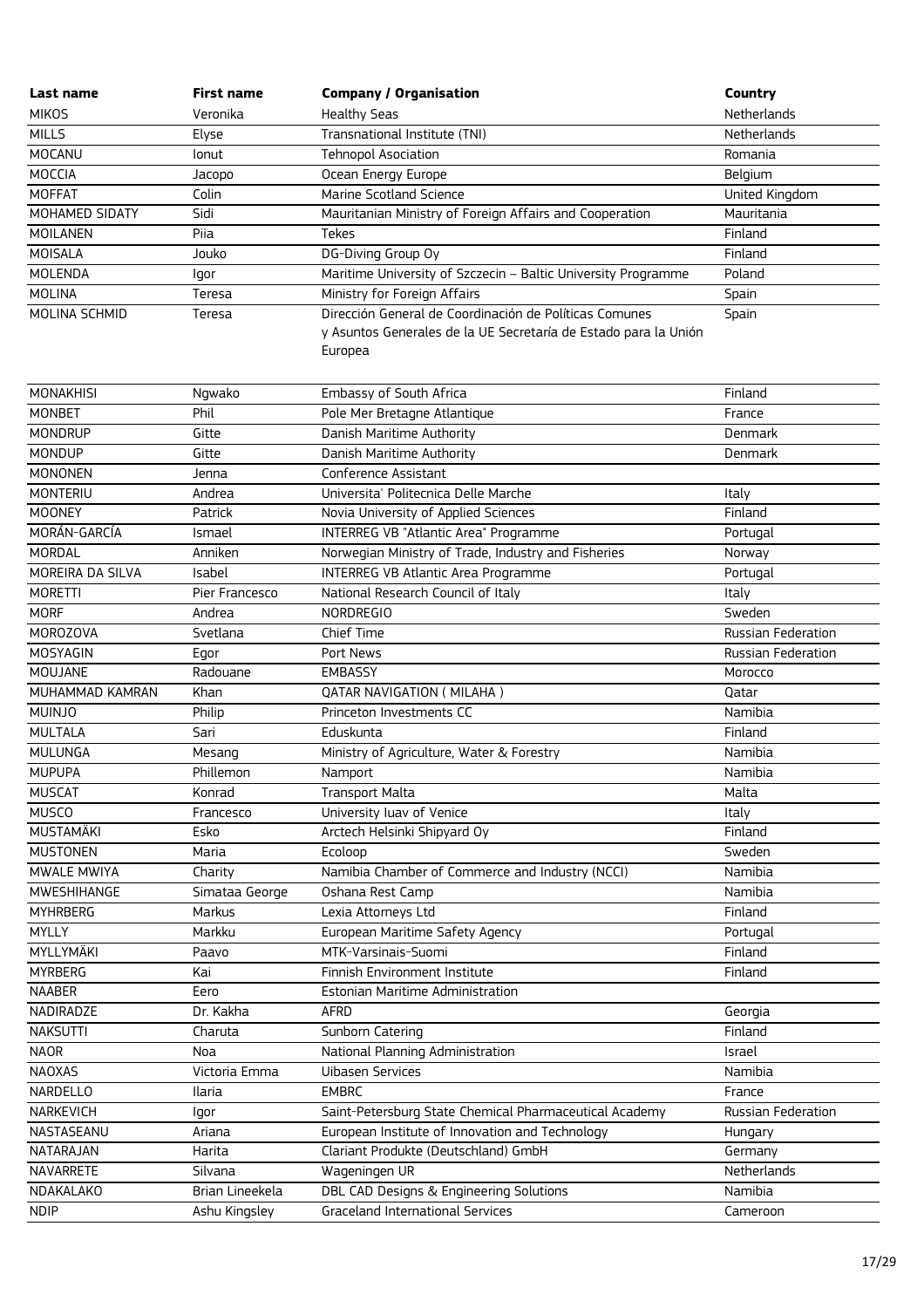| Last name           | <b>First name</b> | <b>Company / Organisation</b>                                              | Country      |
|---------------------|-------------------|----------------------------------------------------------------------------|--------------|
| NELAGO ANGULA       | Josephine         | <b>Batesda Medical Centre</b>                                              | Namibia      |
| NG KL               | Jerry             | <b>Blue Ocean Solutions</b>                                                | Finland      |
| <b>NICOLAS</b>      | Florent           | <b>HELCOM</b>                                                              | Finland      |
| NIEMELÄ             | Pekka             | University of Turku                                                        | Finland      |
| <b>NIEMI</b>        | Leena             | Conference Assistant                                                       |              |
| NIEMIEC-BUTRYN      | Monika            | Ministry of Maritime Economy and Inland Navigation                         | Poland       |
| <b>NIEMINEN</b>     | Tuija             | <b>G4S SECURITY SERVICES</b>                                               | Finland      |
| <b>NIEMINEN</b>     | Henry             | <b>BELGIAN LAHETYSTO</b>                                                   |              |
| <b>NIETOLA</b>      | Outi              | Finnish Forest Industries                                                  | Finland      |
| <b>NIINI</b>        | Mikko             | Finnish Maritime Association                                               | Finland      |
| <b>NIITEPÕLD</b>    | Merike            | Regional Council of Southwest Finland / Central Baltic programme 2 Finland |              |
| NIKODEMUSA          | Alda              | VASAB                                                                      | Latvia       |
| <b>NIRONEN</b>      | Antti             | Finnish Transport Safety Agency                                            | Finland      |
| <b>NISULA</b>       | Katri             | sveriges radio                                                             | Finland      |
| <b>NIXON</b>        | Eugene            | Marine Institute                                                           | Ireland      |
| <b>NJEMBO</b>       | Stanley           | Otjituuo Waste Management                                                  | Namibia      |
| <b>NOLAN</b>        | Neil              | Irish Defence Forces                                                       | Ireland      |
| <b>NOLLET</b>       | Aurelie           | Norfolk County Council                                                     | France       |
| <b>NORCINI PALA</b> | Arianna           | <b>RAM SPA</b>                                                             | Italy        |
| <b>NORDLI</b>       | Hanne             | Fredrikstad kommune                                                        | Norway       |
| <b>NORI</b>         | Vesa              | Finnish Navy / FIMAC                                                       | Finland      |
| <b>NORMIA</b>       | Pertti            | Coast Guard (West Finland)                                                 | Finland      |
| <b>NORTJE</b>       | Eunice            | Nelson Mandela Metropolitan University                                     | South Africa |
| <b>NOUBEL</b>       | Alma              | Défense Conseil International                                              | France       |
| NOUSIAINEN          | Pekka             | European Commission                                                        | Finland      |
| <b>NUCCIO</b>       | Antonio           | Cogea                                                                      | Italy        |
| <b>NUMMELA</b>      | Anne              | The Regional Council of Satakunta                                          | Finland      |
| <b>NUMMELIN</b>     | Lotta             | Östersjöfonden                                                             | Finland      |
| <b>NUMMINEN</b>     | Samu              | Central Baltic Programme 2014 - 2020/Regional Council of Southwe Finland   |              |
| <b>NUOTIO</b>       | Tarja             | Regional Council of Southwest Finland                                      | Finland      |
| <b>NUOTIO</b>       | Leena             | City of Turku                                                              |              |
| <b>NURMI</b>        | Irina             | Smooth it                                                                  |              |
| <b>NURMINEN</b>     | Aino-Kaisa        | <b>SUNBORN CATERING</b>                                                    | Finland      |
| <b>NYROOS</b>       | Sari              | University of Turku/Centre for Maritime Studies                            | Finland      |
| <b>NYSTROM</b>      | Magnus            | Ministry of the Environment                                                | Finland      |
| NZEHENGUA           | Samson Muhapi     | Maritime and Transport College                                             | Namibia      |
| <b>OBCARSKAITE</b>  | Egle              | Zero Vision Tool                                                           | Sweden       |
| <b>OCHIGAVA</b>     | Maia              | Caucasus Green Area, Union                                                 | Georgia      |
| <b>OINONEN</b>      | Kari              | Finnish Environment Institute SYKE                                         | Finland      |
| OIVA                | Leena             | <b>WWF Finland</b>                                                         | Finland      |
| <b>OJAKANGAS</b>    | Artturi           | Conference Assistant                                                       |              |
| <b>OJALA</b>        | Lauri             | Turku School of Economics                                                  | Finland      |
| <b>OJALA</b>        | Hanna             | Conference Assistant                                                       |              |
| <b>OLANDER</b>      | Aleksi            | <b>G4S SECURITY SERVICES</b>                                               | Finland      |
| <b>OLANIYI</b>      | Eunice            | Tallinn University of Technology                                           | Estonia      |
| <b>OŁDAKOWSKI</b>   | Bogdan            | <b>Baltic Ports Organization</b>                                           | Poland       |
| <b>OLIVA</b>        | Päivi             | Turku University of Applied Sciences                                       |              |
| <b>OLIVEIRA</b>     | Maria Teresa      | EUROPEAN COMMISSION                                                        | Belgium      |
| <b>OLLIKAINEN</b>   | Markku            | University of Helsinki                                                     | Finland      |
| <b>OLSEN</b>        | Thomas            | Maritime Developments Centre of the Europe                                 | Denmark      |
| <b>OLSSON</b>       | Jan               | Ministry of the Environment and Energy/Ministry for Foreign Affairs Sweden |              |
| <b>OMER</b>         | Isabelle          | European Commission                                                        | Belgium      |
| <b>OMRAN</b>        | <b>Tarek</b>      | Student Ambassador                                                         |              |
| <b>OPLOCKI</b>      | Przemek           | <b>Baltic Press</b>                                                        | Poland       |
| <b>OPOKA</b>        | Łukasz            | Maritime University of Szczecin - Baltic University Programme              | Poland       |
| <b>ORAVASAARI</b>   | Tomi              | Kymenlaakso University of Applied Sciences                                 | Finland      |
|                     |                   |                                                                            |              |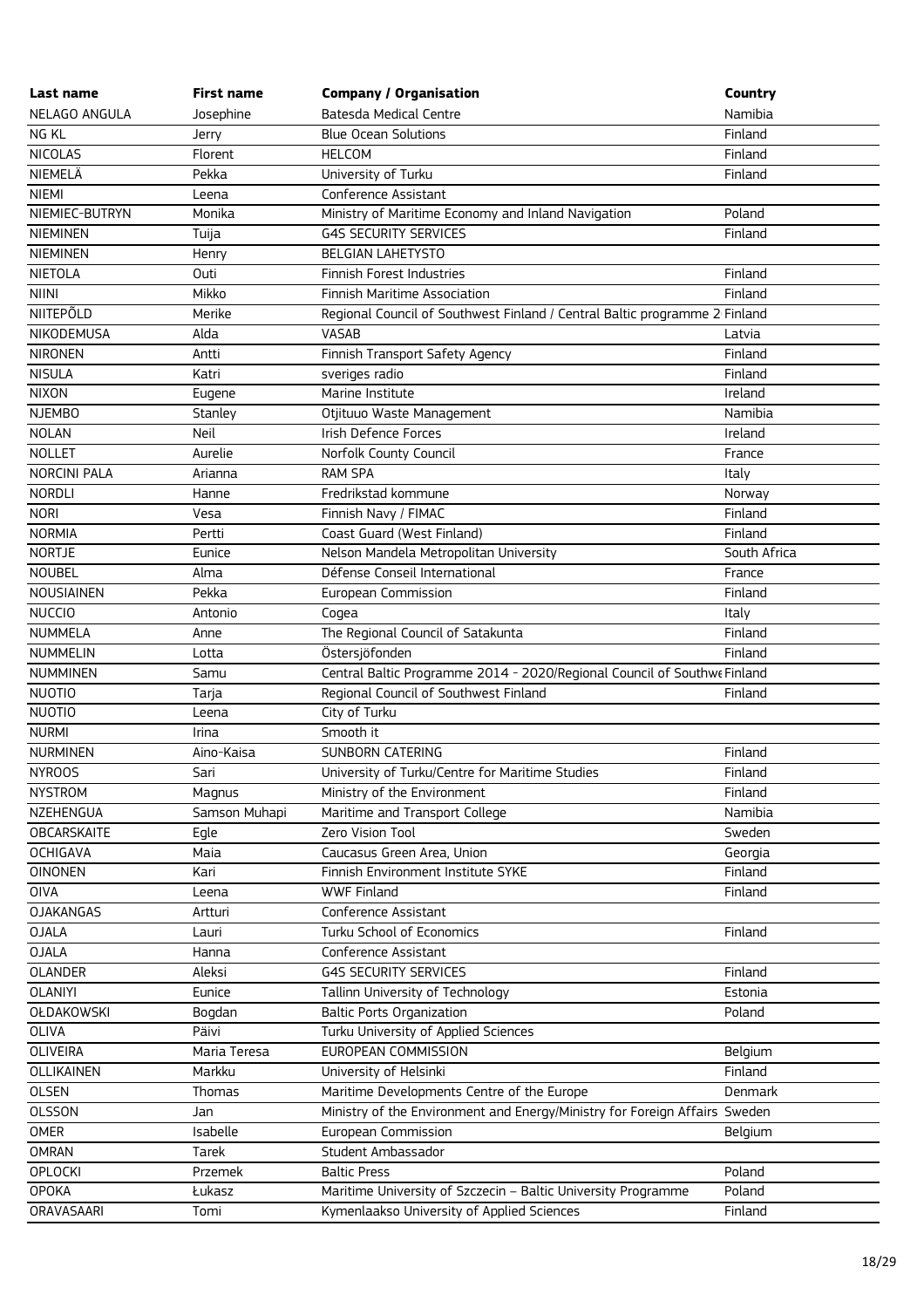| Last name         | <b>First name</b> | <b>Company / Organisation</b>                                                | <b>Country</b>         |
|-------------------|-------------------|------------------------------------------------------------------------------|------------------------|
| O'REILLY          | Eamonn            | Dublin Port                                                                  | Ireland                |
| ORIWOHL           | Bjoern            | Ministry of Transport and digital Infrastructure                             | Germany                |
| ORLIC             | Ivan              | MFA of Bosnia and Herzegovina                                                | Bosnia And Herzegovina |
| <b>OSEI</b>       | Thomas Kwame      | Farmers Care Foundation, NGO                                                 | Ghana                  |
| <b>OSEI</b>       | Victoria          | Farmers Care Foundation, NGO                                                 | Ghana                  |
| <b>OSTERGARD</b>  | Leif Christian    | ABOA MARE                                                                    | Finland                |
| ÖSTERLUND         | Bo                | Finnish National Defence University                                          | Finland                |
| <b>OSTROWSKI</b>  | Michal            | Office of the Marshal of the Pomorskie Voivodeship                           | Poland                 |
| <b>OUADAH</b>     | Amine             | Association Larimar Algeria                                                  | Algeria                |
| <b>OVASKA</b>     | Matti             | <b>WWF</b>                                                                   | Finland                |
| <b>OVERMEIRE</b>  | Ann               | Flanders Maritime Cluster                                                    |                        |
| <b>OZCOBAN</b>    | Sakir             | Ministry of Transport, Maritime Affairs and Communications                   | Turkey                 |
| PAAKKOLA          | Roosa             | Turku University of Applied Sciences                                         | Finland                |
| PAAKKOLA          | Mikko             | Logomo                                                                       |                        |
| PAASIKIVI         | Jari              | City of Turku                                                                | Finland                |
| PAGANO            | Pasquale          | Italian National Research Council - The Institute of Information Scier Italy |                        |
| PAGNI             | John              | <b>IHS Fairplay</b>                                                          | Finland                |
| PAJALA            | Petri             | Tap-Service                                                                  | Finland                |
| PAJU              | Kristiina         | UBC Sustainable Cities Commission/ City of Turku                             | Finland                |
| PAJUKALLIO        | Tero              | Diaidea Oy                                                                   | Finland                |
| <b>PALHUS</b>     | Sonja             | Regional Council of Southwest Finland                                        | Finland                |
| PALLARI           | Marko             | University of Turku                                                          | Finland                |
| PAPALEO           | Riccardo          | Istituto Nazionale di Fisica Nucleare                                        | Italy                  |
| PARENTEAU         | Mathieu           | Québec General Delegation in Brussels                                        | Canada                 |
| <b>PARÍS</b>      | Manuel            | Galicia Innovation Agency                                                    | Spain                  |
| <b>PARKES</b>     | Richard           | Maritime and Coastguard Agency                                               | United Kingdom         |
| <b>PARTANEN</b>   | Petteri           | Regional Council of Southwest Finland                                        | Finland                |
| PARVIAINEN        | Tuuli             | University of Helsinki                                                       | Finland                |
| PASKAUSKAS        | Ričardas          | Nature Research Centre                                                       | Lithuania              |
| <b>PASTILA</b>    | Timo              | KII                                                                          | Finland                |
| <b>PATRAKKA</b>   | Jouni             | Finnish Transport Agency                                                     | Finland                |
| <b>PATRAKKA</b>   | Mikko             | Ixonos                                                                       | Finland                |
| <b>PAUKKU</b>     | Pia               | The Maritime Museum of Finland                                               | Finland                |
| PAULAHARJU        | Marina            | Seafarers' Pension fund (Merimieseläkekassa)                                 | Finland                |
| <b>PAULET</b>     | Yves - Marie      | Université de Bretagne Occidentale                                           | France                 |
| PAULOMÄKI         | Hanna             | <b>OCEANA</b>                                                                | Denmark                |
| <b>PAVLAKIS</b>   | Christoforos      | Piraeus News                                                                 | Greece                 |
| PAWLOWSKA         | Alina             | ID-Gene Ecodiagnostics                                                       | Switzerland            |
| PAWLOWSKI         | Patryk            | Maritime University of Szczecin                                              | Poland                 |
| PEDROSA           | Juan              | Director General, SASEMAR (Ministry for Transport and Infrastructuri Spain   |                        |
| PEKANHEIMO        | Antti             | Port of Turku                                                                | Finland                |
| PEKKALA           | Petri             | PUOLUSTUSVOIMAT                                                              | Finland                |
| PELTOLA           | Janne             | Ministry of Employment and the Economy                                       | Finland                |
| PELTOMAKI         | Antti             | European Commission                                                          |                        |
| PELZER            | Margarete         | AquaMarine, Innovation & Consulting                                          | Germany                |
| PENDOLIN          | Irene             | City of Turku & Union of the Baltic Cities                                   | Finland                |
| PENTINSAARI       | Pietari           | Trafi                                                                        | Finland                |
| PENTTILÄ          | liro              | Ministry of Defence                                                          | Finland                |
| <b>PERHO</b>      | Tiina             | Regional Council of Southwest Finland                                        | Finland                |
| <b>PERISSE</b>    | Damien            | Conference of Peripheral and Maritime Regions (CPMR)                         | France                 |
| PERKONOJA         | Maarit            | Natural resources Institute                                                  | Finland                |
| <b>PERNAS</b>     | Octavio           | University of Corunna                                                        | Spain                  |
| PEROSSINI         | Fabio             | Kpeople ltd                                                                  | United Kingdom         |
| PERROCHEAU        | Pierre            | <b>SEA Europe</b>                                                            | Belgium                |
| PERSSON TINGSTRÖM | Emelie            | Swedish Maritime Administration                                              | Sweden                 |
| PESU              | Leena             | FINNISH TRADE ORGANISATION                                                   | Finland                |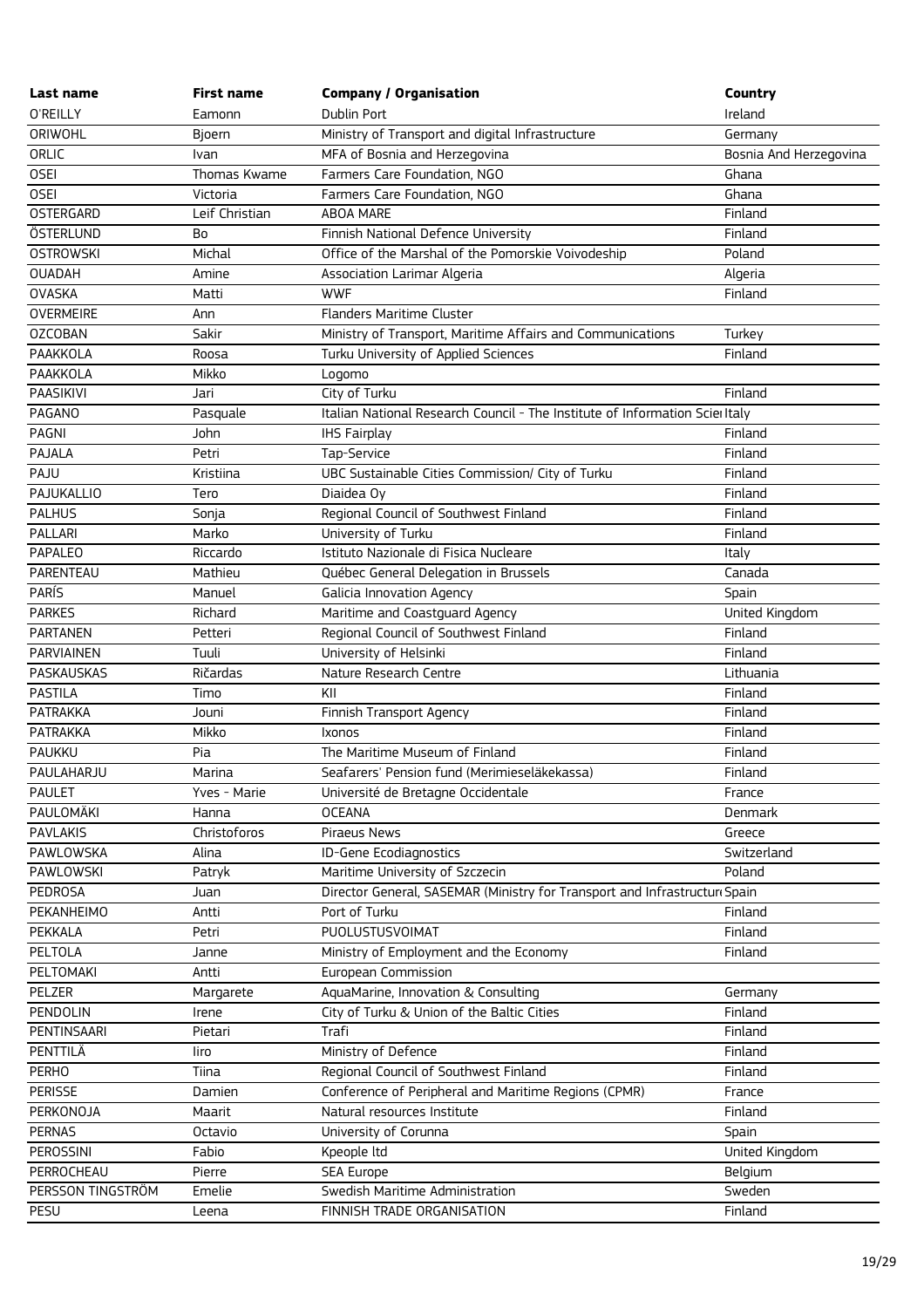| Last name        | <b>First name</b> | <b>Company / Organisation</b>                                                | Country              |
|------------------|-------------------|------------------------------------------------------------------------------|----------------------|
| <b>PETERSEN</b>  | Elizabeth         | Air Namibia                                                                  | Namibia              |
| PETERSSON        | Anna              | Swedish Transport Agency                                                     | Sweden               |
| <b>PETEVES</b>   | <b>Stathis</b>    | European Commission                                                          | Netherlands          |
| PETROVA          | Nadezda           | Narva Department for City Develppment and Economy                            | Estonia              |
| PETTERSSON       | Jörgen            | <b>BSPC</b>                                                                  | Finland              |
| PIERLEONI        | Paola             | Università Politecnica delle Marche                                          | Italy                |
| <b>PIERRON</b>   | Eric              | Conseil Departemental de la Manche                                           | France               |
| PIETARI          | Päivi             | City of Turku                                                                | Finland              |
| PIETIKAINEN      | Sirpa             | Member of European Parliament                                                |                      |
| PIETIKÄINEN      | Kristiina         | Ministry of Transport and Communications                                     | Finland              |
| PIETOLA          | Liisa             | Central Union of Agricultural Producers and Forest Owners                    | Finland              |
| PIGNALOSA        | Paolo             | Oceanis srl                                                                  | Italy                |
| PINEDA           | <b>Ivan</b>       | EuropeanWind Energy Association                                              |                      |
| PINGOUD          | Kristina          | <b>MFA</b>                                                                   | Finland              |
| PIONTKIVSKYI     | Dmytro            | Maritime University of Szczecin - Baltic University Programme                | Poland               |
| <b>PITITTO</b>   | Alessandro        | Cogea                                                                        | Italy                |
| <b>PITKÄNEN</b>  | Mervi             | Machine Technology Center Turku Ltd                                          | Finland              |
| <b>PNIEWSKI</b>  | Filip             | UNIVERSITY OF GDANSK                                                         | Poland               |
| <b>POIKONEN</b>  | Jonne             | University Of Turku                                                          | Finland              |
| <b>POKELA</b>    | Pekka             | Gaia Consulting Oy                                                           | Finland              |
| <b>POKKI</b>     | Heidi             | Luonnonvarakeskus                                                            | Finland              |
| PÖNTYNEN         | Riitta            | SPC Finland / Brahea Centre at the University of Turku, Centre for M Finland |                      |
| POPOVIC          | Ivana             | Environmental Protection Agency Montenegro                                   | Montenegro           |
| <b>PORRAS</b>    | Kaisa - Elina     | Finnish Transport Agency                                                     | Finland              |
| <b>PORVARI</b>   | Marjukka          | John Nurminen Foundation                                                     | Finland              |
| POSTACCHINI      | Matteo            | Università Politecnica delle Marche                                          | Italy                |
| <b>POSTI</b>     | Janne             | Marine Stewardship Council                                                   | Finland              |
| POTINKARA        | Jesse             | Kongressitekniikka                                                           |                      |
| <b>POUTANEN</b>  | Eeva - Liisa      | Ministry of the Environment                                                  | Finland              |
| <b>POUTANEN</b>  | Martti            | Ministry of the Environment                                                  | Finland              |
| <b>POUTANEN</b>  | Pekka             | Merivoimien esikunta                                                         | Finland              |
| <b>PRANS</b>     | Sofia             | Region Östergötland                                                          | Sweden               |
| <b>PRAUSE</b>    | Gunnar            | Tallinn University of Technology                                             | Estonia              |
| <b>PRAUSE</b>    | Gunnar Klaus      | TSEBA / Tallinn University of Technology                                     | Estonia              |
| <b>PRINS</b>     | Henk              | Marin                                                                        | Netherlands          |
| <b>PRUITT</b>    | Richard           | Royal Caribbean Cruises Ltd.                                                 | <b>United States</b> |
| PRZEDRZYMIRSKA   | Joanna            | Maritime Institute in Gdańsk                                                 | Poland               |
| <b>PULKKINEN</b> | Elmeri            | Logomo                                                                       | Finland              |
| <b>PULKKINEN</b> | Jussi             | <b>G4S SECURITY SERVICES</b>                                                 | Finland              |
| PUOLITAIVAL      | Kimmo             | ELY Centre for Southwest Finland                                             | Finland              |
| <b>PUOTUNEN</b>  | Pekka             | Euler Hermes                                                                 | Finland              |
| <b>PURJU</b>     | Alari             | Tallinn University of Technology                                             | Estonia              |
| <b>PUSSINEN</b>  | Riina- Maija      | Sunborn Catering                                                             | Finland              |
| <b>PUTKINEN</b>  | Tuula             | John Nurminen Foundation                                                     | Finland              |
| <b>PUTKONEN</b>  | Raita             | Finnish Border Guard                                                         | Finland              |
| <b>PUTKONEN</b>  | Jouko             | Oy Merinova Ab                                                               |                      |
| <b>PUUKKA</b>    | Riitta            | Ministry for Foreign Affairs of Finland                                      | Finland              |
| <b>PYĆ</b>       | Anna              | Polish Trout BreedersAssociation                                             |                      |
| PYYKONEN         | Juhha             | Security Analysis SecAn                                                      |                      |
| QAQZEH           | Qais              | Ministry of Transport                                                        | Jordan               |
| QUARANTA         | Claudio           | European Parliament                                                          | Italy                |
| RADVILAITE       | Vilma             | European Commission                                                          |                      |
| <b>RAFFEL</b>    | Dorit             | State Chancellery Mecklenburg-Vorpommern                                     | Germany              |
| RAITANIEMI       | Jari              | Luke                                                                         | Finland              |
| <b>RAJALA</b>    | Taini             | Cursor Oy                                                                    | Finland              |
| RAKOWSKA         | Iwona             | Maritime Institute in Gdańsk                                                 | Poland               |
|                  |                   |                                                                              |                      |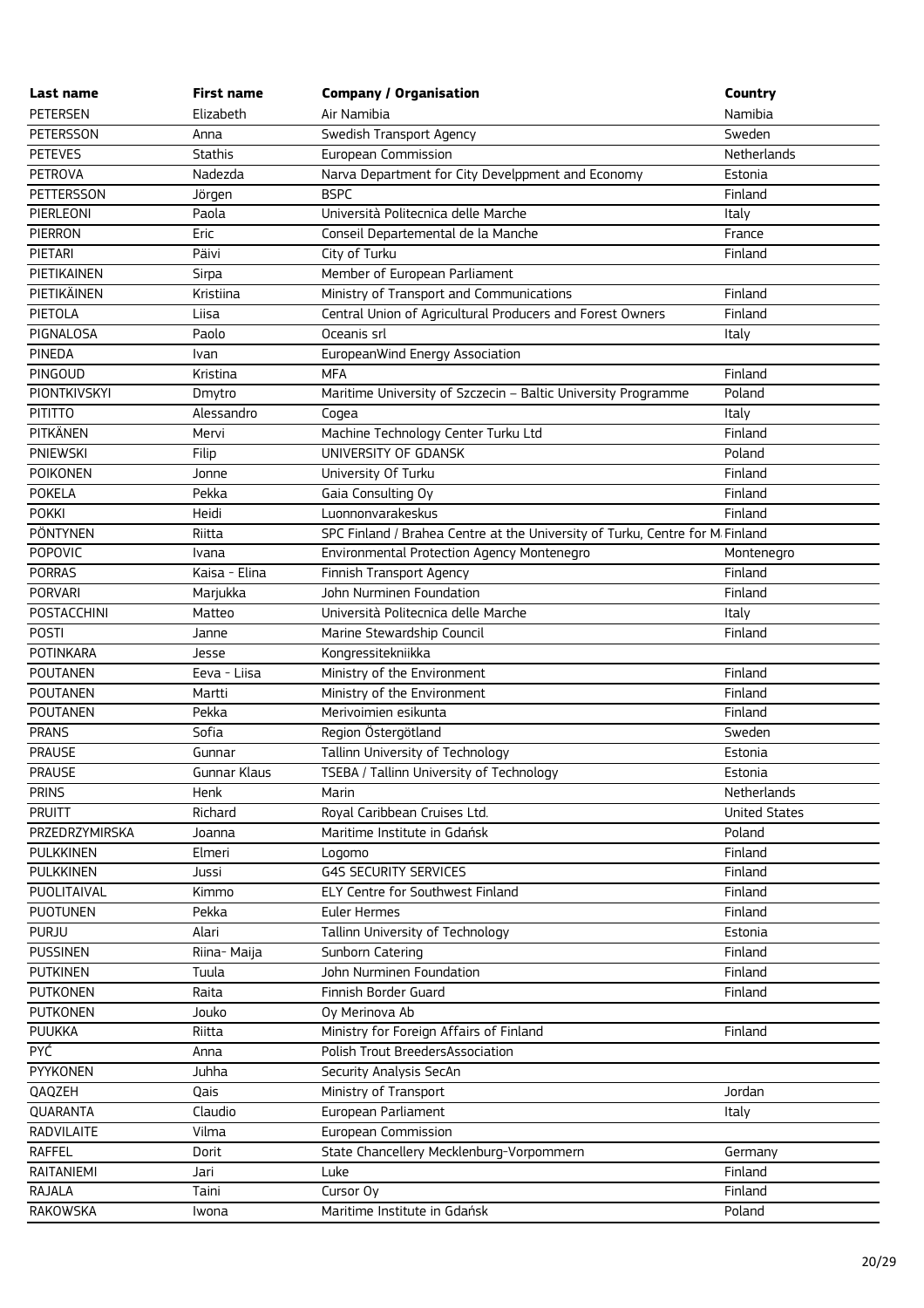| Last name                       | <b>First name</b> | <b>Company / Organisation</b>                                            | Country              |
|---------------------------------|-------------------|--------------------------------------------------------------------------|----------------------|
| <b>RAMBERG</b>                  | Christian         | Port of Turku Ltd                                                        | Finland              |
| <b>RAMIERI</b>                  | Emiliano          | Thetis                                                                   | Italy                |
| RANDELL                         | Aleksi            | City of Turku                                                            | Finland              |
| RANDONE                         | Mauro             | WWF Mediterranean                                                        | Italy                |
| <b>RANNE</b>                    | Tiina             | Ministry of Transport and Communications                                 | Finland              |
| <b>RANTA</b>                    | Markku            | <b>BONUS</b>                                                             | Finland              |
| <b>RANTA</b>                    | Julia             | Conference Assistant                                                     |                      |
| <b>RANTA</b>                    | Kirsi             | Logomo Oy                                                                | Finland              |
| RANTAHALVARI                    | Pasi              | Finland's Permanent Representation to the EU                             | Finland              |
| RANTAJÄRVI                      | Eija              | Finnish Environment Institute SYKE                                       | Finland              |
| <b>RANTALA</b>                  | Anniina           | Conference Assistant                                                     |                      |
| <b>RANTANEN</b>                 | Aino              | Port of Helsinki Ltd                                                     | Finland              |
| <b>RANTANEN</b>                 | Elina             | City of Turku                                                            | Finland              |
| <b>RANTANEN</b>                 | Mia-Maria         | Sunborn Catering                                                         | Finland              |
| <b>RANTSI</b>                   | Jaakko            | Port of Kemi                                                             | Finland              |
| <b>RASANEN</b>                  | Janne             | Turun Kaupunki                                                           | Finland              |
| RÄSÄNEN-NAUSKA                  | Jaana             | City of Turku                                                            | Finland              |
| <b>RASTAS</b>                   | Jari A.           | Consulate of Poland in Turku                                             | Finland              |
| <b>RATEL</b>                    | Christine         | European Commission                                                      | Belgium              |
| <b>RAUTIAINEN</b>               | Eino              | <b>G4S SECURITY SERVICES</b>                                             | Finland              |
| RAUVOLA                         | Mikko             | Logomo Oy                                                                | Finland              |
| REDD                            | Tom               | JPI Oceans                                                               | Belgium              |
| <b>REDERE</b>                   | Baiba             | VASAB                                                                    | Latvia               |
| <b>REHNSTRÖM</b>                | Gustaf            | Region Västra Götaland                                                   | Sweden               |
| <b>REIMERT</b>                  | Zinzi             | TNO / MUST Marine                                                        | Netherlands          |
| <b>REINHOLDSSON</b>             | Linda             | Interreg Öresund-Kattegat-Skagerrak                                      | Sweden               |
| <b>REISNER</b>                  | Rene              | Ministry of the Environment                                              | Estonia              |
| REITZ                           | Anja              | GEOMAR Helmholtz Centre for Ocean Research                               | Germany              |
| <b>REPKA</b>                    | Sari              | University of Turku                                                      | Finland              |
| <b>REZAL</b>                    | Abdelkrim         | Ministry of Transport                                                    | Algeria              |
| <b>RIBAUDO</b>                  | Marc              | Economic Research Service, USDA                                          | <b>United States</b> |
| RICHARDSON                      | John              | Fipra International                                                      | Belgium              |
| RIDBERG                         | Robert            |                                                                          | Finland              |
| RIDGEWELL                       | Christopher       | AW Energy                                                                | Finland              |
| RINGBOM                         | Henrik            | Åbo Akademi University                                                   | Finland              |
| <b>RINNE</b>                    | Pirjo             | City of Turku                                                            | Finland              |
| <b>RINNE</b>                    | Kari              | Alfons Hakans                                                            | Finland              |
| <b>RIOS</b>                     | Miguel            | Foro Maritimo Vasco                                                      | Spain                |
| RIOU                            | Stéphane Alain    | Pôle Mer Bretagne Atlantique                                             | France               |
| <b>RISSANEN</b><br>RISTIKANKARE | Sanna<br>Niko     | Sunborn Catering<br>Wega                                                 | Finland<br>Finland   |
| <b>RITVOS</b>                   | Roope             | Forum Virium Helsinki                                                    | Finland              |
| <b>RIUTTA</b>                   | Kari              | Port of Turku Ltd                                                        | Finland              |
| <b>RIVEROLA</b>                 | Anna              | AWS Truepower                                                            | Spain                |
| <b>ROBERTS</b>                  | Murray            | Heriot-Watt University                                                   | United Kingdom       |
| RODRIGUEZ CARBONELL             | Sergio            | Head of Mediterranean Affairs, SASEMAR (Ministry for Transport and Spain |                      |
| <b>ROININEN</b>                 | Mirva             | Conference Assistant                                                     |                      |
| RÖNNHOLM                        | Antton            | Turku S-W Finland European office                                        | Finland              |
| RÖNNQVIST                       | Carita            | Port of Kokkola                                                          | Finland              |
| <b>ROOS</b>                     | Ninna             | Satakunta University of Applied Sciences                                 | Finland              |
| <b>ROSENBERG</b>                | Katri             | Regional Council of Southwest Finland                                    | Finland              |
| ROSENBERG                       | Mirja             | Finnish Sailing and Boating Federation                                   | Finland              |
| ROSENQVIST                      | Annina            | ABOA MARE                                                                |                      |
| <b>ROSLAKKA</b>                 | Ville             | Regional Council of Southwest Finland                                    | Finland              |
| <b>ROUHIAINEN</b>               | Tiina - Elina     | Turku Science Park                                                       | Finland              |
| <b>ROUTA</b>                    | Tuomas            | Finnish Transport Safety Agency                                          | Finland              |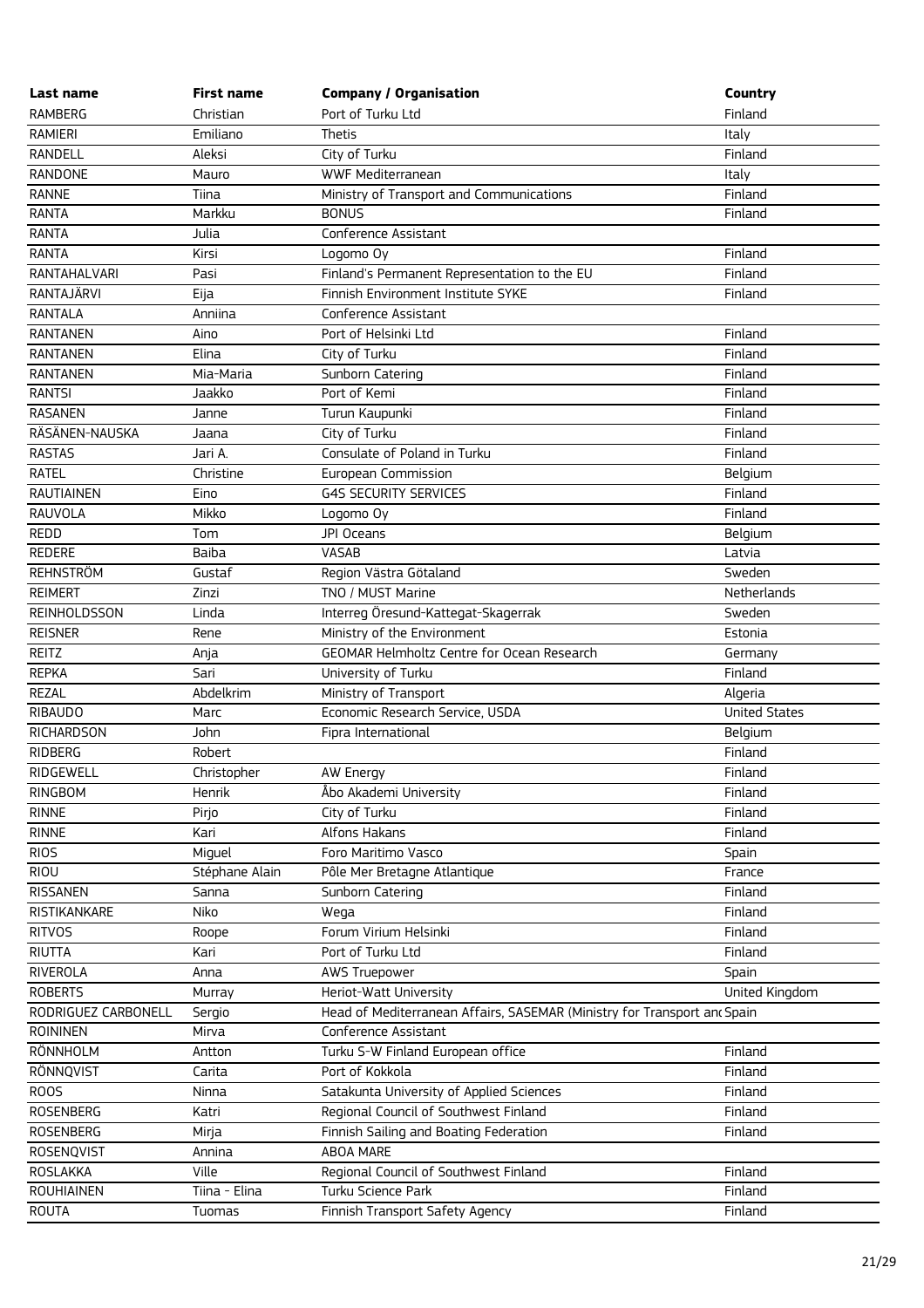| Last name         | <b>First name</b> | <b>Company / Organisation</b>                                 | Country                   |
|-------------------|-------------------|---------------------------------------------------------------|---------------------------|
| <b>ROVA</b>       | Risto             | University of Turku                                           | Finland                   |
| ROZHKOV           | Grigory           | "St Petersburg-London 2003"                                   | <b>Russian Federation</b> |
| <b>RUDBÄCK</b>    | Göran             | Swedish Maritime Administration (SMA)                         | Sweden                    |
| <b>RUDENKO</b>    | Andrii            | Maritime University of Szczecin - Baltic University Programme | Poland                    |
| RUGIU             | Luca              | Universoty of Turku                                           | Finland                   |
| <b>RUHL</b>       | Henry             | National Oceanography Centre                                  | United Kingdom            |
| <b>RUOHOLA</b>    | Jani              | Finnish Environment Institute                                 | Finland                   |
| <b>RUOKANEN</b>   | Lotta             | City of Helsinki, Baltic Sea Challenge                        | Finland                   |
| <b>RUUSKA</b>     | Heidi             | Oy Culmentor Ltd.                                             | Finland                   |
| <b>RYAN</b>       | Vanessa           | World Wide Fund for Nature (WWF)                              | Finland                   |
| <b>RYAN</b>       | Doeth Kate        | Borough of Poole                                              | United Kingdom            |
| RYTKÖLÄ           | Ilkka             | Wärtsilä                                                      | Finland                   |
| <b>RYTKÖNEN</b>   | Jorma             | Finnish Environment Institute, SYKE                           | Finland                   |
| <b>RYTSA</b>      | Paivi             | Logomo                                                        | Finland                   |
| SAARENOJA         | Anna              | <b>GROUND COMMUNICATIONS</b>                                  | Finland                   |
| <b>SAARENTAUS</b> | Anna              | John Nurminen Foundation                                      | Finland                   |
| SAARENTO          | Heikki            | Regional Council of Southwest Finland                         | Finland                   |
| SAARI             | Risto             | Ministry of Transport and Communications                      | Finland                   |
| <b>SAARI</b>      | Kari              | Liikenne- ja viestintaministerio                              | Finland                   |
| SAARIKANGAS       | Ari - Pekka       | Asset PerformanceOptimisation, Wärtsilä Services              |                           |
| SAARINEN          | Sassu             | Sassu Oy                                                      | Finland                   |
| <b>SAARINEN</b>   | Sofia             | Kauttu & Co Asianajotoimisto Oy Attorneys Ltd                 | Finland                   |
| SAARINEN          | Emmi              | Swedish Maritime Administration                               | Sweden                    |
| <b>SAARINEN</b>   | Henri             | <b>UBC Sustainable Cities Commission</b>                      | Finland                   |
| <b>SAARNI</b>     | Kaija             | Natural Resources Institute Finland (Luke)                    | Finland                   |
| SÄILÄ             | Veera             | Keep the Archipelago Tidy                                     | Finland                   |
| SAIRANEN          | Roosa             | Conference Assistant                                          |                           |
| SAKIOTIS          | Ioannis           | European Commission                                           | Belgium                   |
| SALAMA            | Harri             | RoyalCaribbean                                                | Finland                   |
| SALIBA            | George            | <b>UfM</b>                                                    |                           |
| <b>SALMELIN</b>   | Maria             | Logomo                                                        | Finland                   |
| <b>SALMI</b>      | Kai               | Sunborn Catering                                              | Finland                   |
| SALMI-LINDGREN    | Merja             | Finnish Marine Industries                                     | Finland                   |
| <b>SALMINEN</b>   | Pekka             | City of Turku                                                 | Finland                   |
| SALMINEN          | Kimmo             | Turun Messukeskus                                             | Finland                   |
| SALO              | Jouko             | Aura Marine                                                   | Finland                   |
| SALOKANNEL        | Jani              | <b>Border Guard</b>                                           | Finland                   |
| SALONEN           | Maria             | Sunborn Catering                                              | Finland                   |
| SALONEN           | Kimmo             | Kine Robot Solutions                                          | Finland                   |
| SALOVIUS-LAURÉN   | Sonja             | Åbo Akademi University                                        | Finland                   |
| SÁNCHEZ PIQUERO   | Javier            | Centro Integrado Formación Profesional del Mar                | Spain                     |
| SANDBLOM          | Cajsa - Malin     | Svinesundskommittén                                           | Sweden                    |
| SANDELIN          | Anu - Maria       | Finnish Fish Farmers Association                              | Finland                   |
| SANDQVIST         | Jim               | Region Vastra Gotaland/ SSPA Sweden AB                        | Sweden                    |
| SANITER           | Andreas           | <b>ITB Uni Bremen</b>                                         | Germany                   |
| SANS              | Juan Miguel       | Foro Maritimo Vasco                                           | Spain                     |
| SANSOGLOU         | Paraskos          | European Dredging Association - EuDA                          | Belgium                   |
| SANTORO           | Francesca         | <b>UNESCO</b>                                                 | Italy                     |
| SANTOS            | Conceição         | Directorate General for Maritime Policy                       | Portugal                  |
| <b>SANTURTUN</b>  | Angel             | Foro Maritimo Vasco                                           | Spain                     |
| SAPKOTA           | Krishna Prasad    | SHIP-Nepal                                                    | Nepal                     |
| SAPRYKA           | Bohdan            | Maritime University of Szczecin - Baltic University Programme | Poland                    |
| SARIN             | Goran             | Ministry of Maritime Affairs Transport and Infrastructure     | Croatia                   |
| <b>SARLIN</b>     | Laura             | Ministry of Transport and Communications                      | Finland                   |
| SARLUND           | Katri             | City of Turku                                                 | Finland                   |
| <b>SAURAMA</b>    | Antti             | <b>TSE</b>                                                    | Finland                   |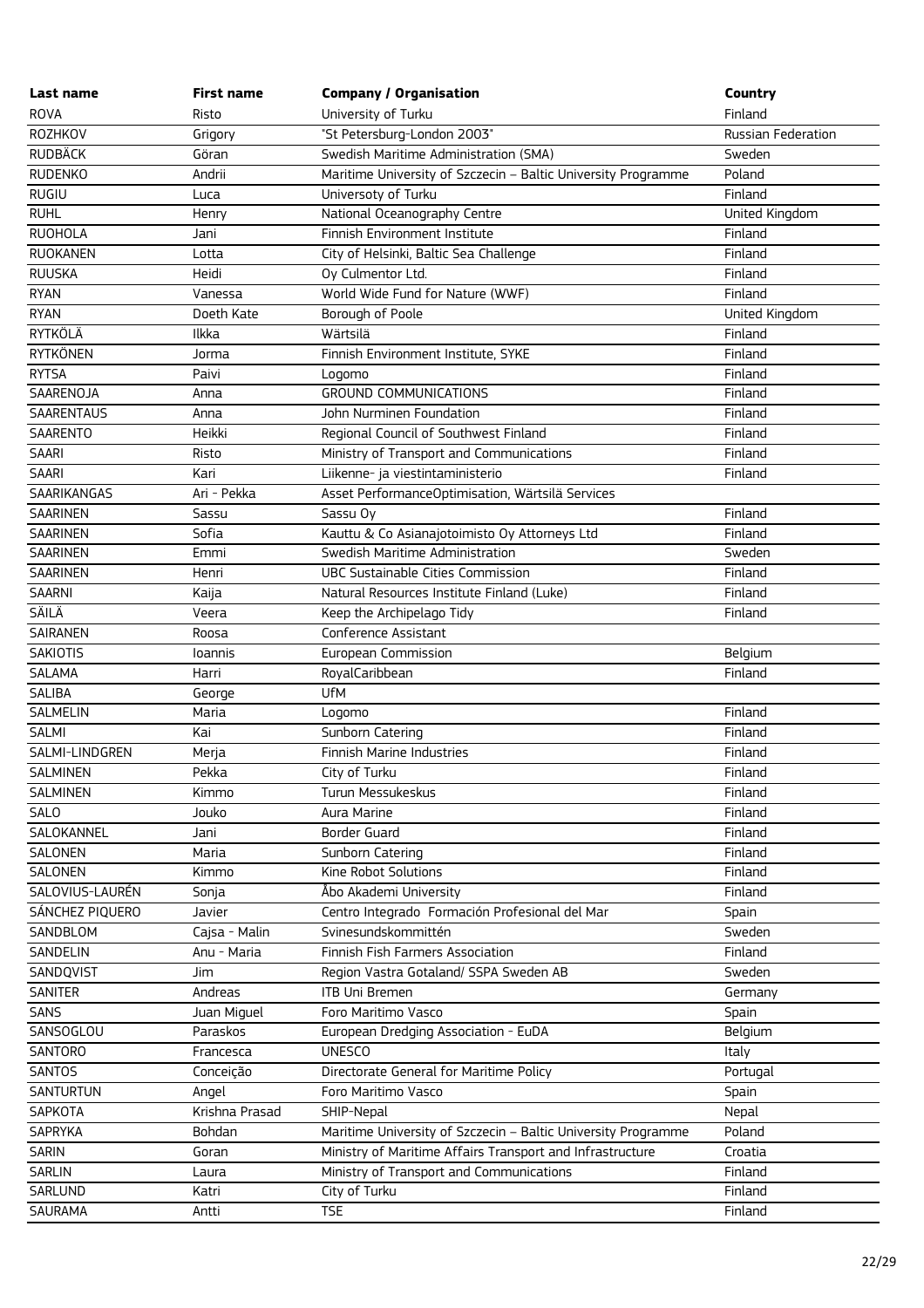| Last name         | First name       | <b>Company / Organisation</b>                                                  | <b>Country</b>       |
|-------------------|------------------|--------------------------------------------------------------------------------|----------------------|
| SAVO              | Juho             | Regional Council of Southwest Finland                                          |                      |
| SAVOLAINEN        | Ossi             | Helsinki-Uusimaa Region                                                        | Finland              |
| SAVOLAINEN        | Jukka            | finnish border guard/west finland CG                                           | Finland              |
| SAVOURET          | Pascal           | European Fisheries Control Agency                                              | Spain                |
| <b>SCARADOZZI</b> | David            | Università Politecnica delle Marche                                            | Italy                |
| <b>SCARVELIS</b>  | Sophie           | Interreg MED Programme                                                         | France               |
| <b>SCHEMBRI</b>   | Franco           | Malta Marittima Agency                                                         | Malta                |
| <b>SCHIAVI</b>    | Ilaria           | <b>IRIS SRL</b>                                                                | Italy                |
| <b>SCHILLAK</b>   | Lothar           | HCL Management Ltd.                                                            | Cyprus               |
| <b>SCHOUSTRA</b>  | Willem           | Ministry of Economic Affairs                                                   | Netherlands          |
| <b>SCHUBERT</b>   | David            | Stockholm County Council                                                       | Sweden               |
| <b>SCHULTZE</b>   | Claus            | European Commission                                                            | Belgium              |
| SCHULTZ-ZEHDEN    | Angela           | Sustainable Projects GmbH                                                      |                      |
| <b>SCHUPP</b>     | Maximilian Felix | Alfred-Wegener-Institute                                                       | Germany              |
| <b>SCHWARTZ</b>   | Philipp          | Interact                                                                       | Finland              |
| SEDIOLI           | Olga             | Emilia-Romagna Region                                                          | Italy                |
| <b>SEDYKH</b>     | Evgenii          | Telefonnye sistemy                                                             | Russian Federation   |
| <b>SEIKO</b>      | Pekka            | Eurotourmagazine                                                               | Finland              |
| <b>SEMEDO</b>     | José             | Arsenal do Alfeite S.A.                                                        | Portugal             |
| <b>SENTURK</b>    | Dilara           | PROMATECH                                                                      | Turkey               |
| <b>SHASTRI</b>    | Sunil Murlidhar  | University of Hull                                                             | United Kingdom       |
| SHCHERBYNA        | Ihor             | Maritime University of Szczecin - Baltic University Programme                  | Poland               |
| <b>SHEPHERD</b>   | lain             | Marine Southeast                                                               | United Kingdom       |
| <b>SHILUMBA</b>   |                  | Olavi Tangi Mekondjo KVM Trading CC                                            | Namibia              |
| SHIPANGA          | Immanuel         | Walvis Bay Corridor Group (WBCG)                                               | Namibia              |
| SHIRLING-ROOKE    | Chris            | Mersey Maritime                                                                | United Kingdom       |
| <b>SHORTLE</b>    | James            | PennState                                                                      | <b>United States</b> |
| <b>SHORTLE</b>    | Lou Anne         | Penn State                                                                     | <b>United States</b> |
| SHUQMAN           | Nourhan          | Ministry of Transport                                                          | Jordan               |
| <b>SIEMERS</b>    | Haitze           | European Commission                                                            |                      |
| <b>SIEVANEN</b>   | Paivi            | FIT AGENCY                                                                     | Finland              |
| SIHVOLA           | Sampsa           | Merimiespalvelutoimisto                                                        | Finland              |
| <b>SIIRIÄ</b>     | Simo             | SmartSea                                                                       | Finland              |
| <b>SIITONEN</b>   | Piia             | European Commission Representation in Finland                                  |                      |
| SIKUMBA SIKUMBA   | Francis          | Caprivi Building Contractors CC                                                | Namibia              |
| SILLANPÄÄ         | Kari             | Meyer Turku Oy                                                                 | Finland              |
| <b>SILVA</b>      | Eduardo          | <b>INESC TEC</b>                                                               | Portugal             |
| SIMAKHOV          | Vadim            | US Embassy, Helsinki                                                           | <b>United States</b> |
| SIMI              | Paivi            | Turku University of Applied Sciences                                           | Finland              |
| <b>SIMIŃSKI</b>   | Konrad           | Maritime University of Szczecin - Baltic University Programme                  | Poland               |
| SIMON             | Dominique        | French Marine Universities Network                                             | France               |
| <b>SIMULIK</b>    | Valerijus        | <b>Baltic Assembly</b>                                                         | Lithuania            |
| <b>SIPARI</b>     | Emma             | Conference Assistant                                                           |                      |
| <b>SIREN</b>      | Saara - Sofia    | Finnish parliament, Regional Council of Southwest Finland                      | Finland              |
| <b>SIRIRIKA</b>   | Chrisch          | IPBF Investment Holding (PTY) Ltd.                                             | Namibia              |
| <b>SIROLA</b>     | Maija            | BONUS, the joint Baltic Sea research and development programme                 | Finland              |
| <b>SIWE</b>       | Ulf              | Swedish Maritime Administration                                                | Sweden               |
| SJÖLUND           | Hanna            | Baltic Eye, Baltic Sea Centre                                                  | Sweden               |
| <b>SJÖSTEN</b>    | Timo             | Port of Hanko Ltd.                                                             | Finland              |
| <b>SKWARA</b>     | Sylwia           | Pomorskie Regional EU Office in Brussels                                       | Poland               |
| SLANGEN           | Donné            | Ministry Infrastructure and Environment - DG spatial development a Netherlands |                      |
| <b>SMANIS</b>     | Thanos           | Pescares                                                                       | Italy                |
| <b>SMIDT</b>      | Flemming         | 3F                                                                             | Denmark              |
| SMIDT             | Carmen           | Embassy of South Africa                                                        | Finland              |
| <b>SMIT</b>       | Marck            | Royal Netherlands Institute for Sea Research                                   | Netherlands          |
| <b>SMITH</b>      | Clive            | Walvis Bay Corridor Group (WBCG)                                               | Namibia              |
|                   |                  |                                                                                |                      |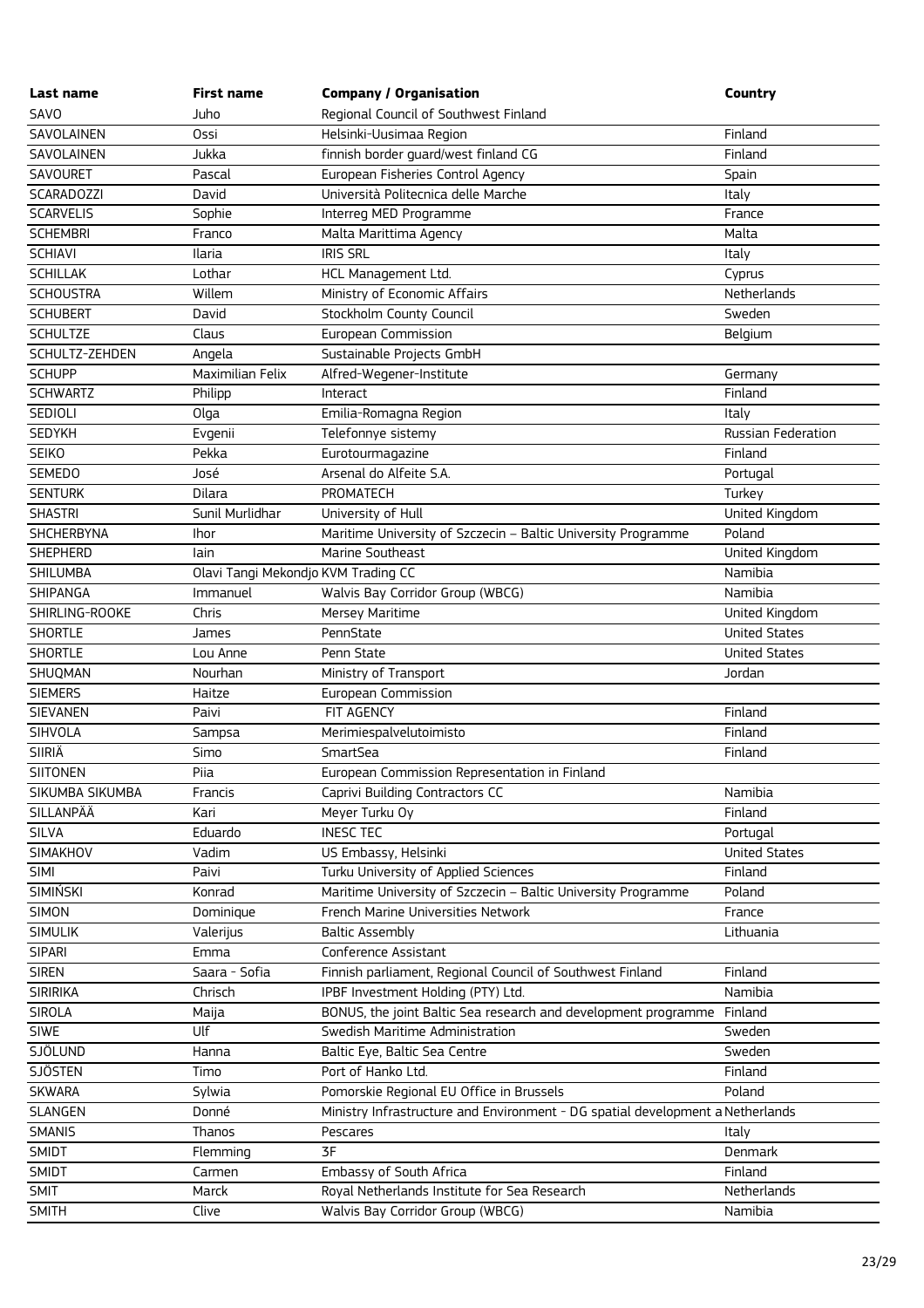| Last name                         | <b>First name</b>      | <b>Company / Organisation</b>                                 | Country                    |
|-----------------------------------|------------------------|---------------------------------------------------------------|----------------------------|
| <b>SMYTH</b>                      | Marcella               | Permanent Representation of Ireland to the EU                 | Ireland                    |
| <b>SNIKERIS</b>                   | Edmunds                | South Baltic Programme 2014-2020                              | Poland                     |
| SOBECKI                           | Przemysław             | Maritime University of Szczecin - Baltic University Programme | Poland                     |
| SÖDERHOLM                         | Päivi                  | Centre For Maritime Studies/ University of Turku              | Finland                    |
| SÖDERMAN                          | Lena                   | Stockholm County Council                                      | Sweden                     |
| SOFTIC                            | Admir                  | Ministry of Foreign Trade and Economic Relations              | Bosnia And Herzegovina     |
| SOINILA                           | Jarno                  | Meyer Turku                                                   | Finland                    |
| SONCK-RAUTIO                      | Kirsi                  | University of Turku                                           | Finland                    |
| SONNINEN                          | Sanna                  | Finnish Transport Safety Agency Trafi                         | Finland                    |
| SORAMAKI                          | Jussi                  | Prime Minister's Office                                       | Finland                    |
| SOUOB                             | Hussein                | Arab Bridge Maritime                                          | Jordan                     |
| SOYSAL                            | Ekin                   | Tilegal                                                       | Turkey                     |
| SPARKS&Y2@SPARKUP                 | Li Chen                | Turku Science Park Oy                                         | Finland                    |
| <b>STAFF</b>                      | Pasi                   | Finnish Navy                                                  | Finland                    |
| <b>STALMOKAITE</b>                | Igne                   | Södertörn University                                          | Sweden                     |
| STANISLOWSKI                      | Katja                  | University of Bremen                                          | Germany                    |
| <b>STANKIEWICZ</b>                | Monika                 | Helsinki Commission                                           | Finland                    |
| STANWELL-SMITH                    | Damon                  | NIRAS International Consulting                                | United Kingdom             |
| <b>STAREŃCZAK</b>                 | Piotr                  | PortalMorski.pl and Poland@Sea                                | Poland                     |
| <b>STAVNES</b>                    | Camilla                | North Sea Commission                                          | Norway                     |
| <b>STENSTRÖM</b>                  | Maaret                 | Ministry of the Environment                                   | Finland                    |
| <b>STEWART</b>                    | Jim                    | Poole Harbour Commmissioners, Borough of Poole                |                            |
| <b>STJERNBERG</b>                 | Kirsi                  | The Regional Council of Southwest Finland                     | Finland                    |
| <b>STOKES</b>                     | Leo                    | Thallatta                                                     | United Kingdom             |
| <b>STØLE</b>                      | Per Kjell              | PKS AS                                                        | Norway                     |
| <b>STOOKER</b>                    | Wim                    | Province of Noord-Holland                                     | Netherlands                |
| STOYANOV                          | Dimo                   | European Committee of the Regions                             | Belgium                    |
| <b>STRANG</b>                     | Tom                    | Carnival plc                                                  | United Kingdom             |
| <b>STRANGIS</b>                   | Davide                 | CPMR-Intermediterranean Commission                            | Spain                      |
| <b>STROBACH</b>                   | Petra                  | Interpreter                                                   | Belgium                    |
| <b>STUCHTEY</b>                   | Martin                 | McKinsey Center for Business& Environment                     |                            |
| <b>STYHRE</b>                     | Linda                  | IVL Swedish Environmental Research Institute                  | Sweden                     |
| <b>SULAJ</b>                      | Fatjon                 | Durres Port Authority                                         | Albania                    |
| SUNDMAN                           | Pekka                  | City of Turku                                                 | Finland                    |
| SUNDSTRÖM                         | Magnus                 | Swedish Maritime Administration                               | Sweden                     |
| SUOMALAINEN                       | Sinikka                | Åbo Akademi University                                        | Finland                    |
| SUOMALAINEN                       | Sakari                 | Sunborn Catering                                              | Finland                    |
| <b>SUOMELA</b>                    | Santeri                | Sunborn Oy                                                    |                            |
| <b>SUOMELA</b><br><b>SUOMINEN</b> | Janne<br>Kalle - Antti | Varsinais-Suomen ELY keskus<br>University of Turku            | Finland<br>Finland         |
| SUONPÄÄ                           | Päiviliis              | City of Turku                                                 | Finland                    |
| <b>SURIKOV</b>                    | Aleksandr              | Sea Port of Vysotsk                                           | Russian Federation         |
| <b>SUTNIKAS</b>                   | Andrius                | <b>KSTP</b>                                                   | Lithuania                  |
| SVAETICHIN                        | Irina                  | Freelance consultant                                          | Finland                    |
| <b>SVEGIN</b>                     | Mikael                 | <b>G4S SECURITY SERVICES</b>                                  | Finland                    |
| SVENSSON                          | Mats                   | Swedish Agency for Marine and Water Management                | Sweden                     |
| SYDÄNLAMMI                        | Vilma                  | Conference Assistant                                          |                            |
| SYDÄNLAMMI                        | Viivi                  | Conference Assistant                                          |                            |
| SYRJÄLÄ                           | Joonas                 | University of Turku                                           | Finland                    |
| <b>SZEFLER</b>                    | Kazimierz              | Maritime Institute in Gdansk                                  | Poland                     |
| SZOZDA                            | Zbigniew               | Maritime University of Szczecin - Baltic University Programme | Poland                     |
| <b>SZYDŁOWSKI</b>                 | Łukasz                 | Maritime Institute in Gdańsk                                  | Poland                     |
| T                                 | T                      | t                                                             | Saint Martin (French part) |
| <b>TABAK</b>                      | Seref                  | Ministry of Transport, Maritime affairs and Communications    | Turkey                     |
| <b>TAIPALE</b>                    | Krista                 | Helsinki EU Office                                            | Finland                    |
| <b>TAKEHIRO</b>                   | Nakamura               | International Waters, Division of GEF Coordination, UNEP      |                            |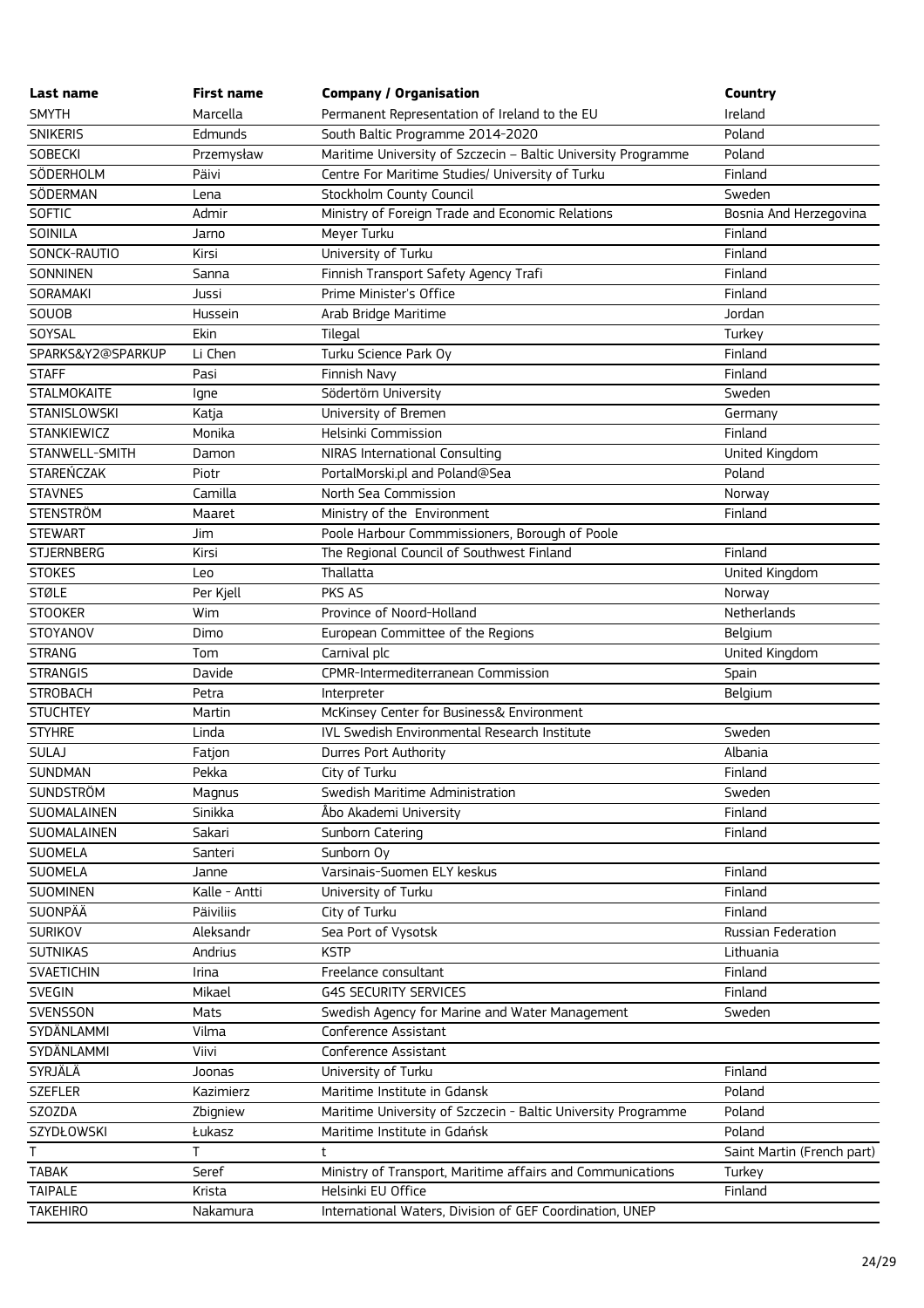| Last name                   | <b>First name</b> | <b>Company / Organisation</b>                                            | Country              |
|-----------------------------|-------------------|--------------------------------------------------------------------------|----------------------|
| <b>TALA</b>                 | Mikko             | <b>CORNFIELD &amp; PARTNERS LTD</b>                                      |                      |
| TALENINAWA NDAKUKAMO Samora |                   | Cybernam CC                                                              | Namibia              |
| <b>TALVE</b>                | Linda             | Interact Programme                                                       | Finland              |
| <b>TAMMINEN</b>             | Janne             | Helsinki-Uusimaa Region                                                  | Finland              |
| <b>TAPANINEN</b>            | Ulla              | City of Helsinki                                                         | Finland              |
| <b>TAPIA COTRINO</b>        | Janina            | FININISH TRANSPORT AGENCY                                                | Finland              |
| <b>TARE</b>                 | Auron             | Albanian National Coastline Agency                                       | Albania              |
| TARNANEN-SARIOLA            | Kirsti            | <b>Finnish Port Association</b>                                          | Finland              |
| <b>TASANTO</b>              | Teemu             | ATR Soft Oy                                                              | Finland              |
| <b>TASSE</b>                | Lena              | Region Östergötland                                                      | Sweden               |
| <b>TATTILA</b>              | Mika              | Turku Police Departement                                                 |                      |
| <b>TAYLOR</b>               | Alec              | WWF-UK                                                                   | United Kingdom       |
| <b>TEDCASTLE</b>            | Sam               | WWF UK - Celtic Seas Partnership                                         | United Kingdom       |
| <b>TEFKE</b>                | Joni              | <b>SITO</b>                                                              | Finland              |
| <b>TEMPAKKA</b>             | Riitta            | Satakunta University of Applied Sciences                                 | Finland              |
| <b>TEO</b>                  | Anita             | Rolls-Royce                                                              | United Kingdom       |
| <b>TERANEN</b>              | Jarmo             | SATAKUNNAN AMMATTIKORKEAKOULU                                            | Finland              |
| <b>TERESZKO</b>             | Szymon            | Maritime University of Szczecin - Baltic University Programme            | Poland               |
| <b>TERVA</b>                | Johanna           | Finnish Border Guard                                                     | Finland              |
| <b>TERVAHARTIALA</b>        | Katja             | Tapahtumallinen Oy                                                       | Finland              |
| <b>TERVALA</b>              | Juhani            | Finnish Transport Agency                                                 | Finland              |
| <b>TEULET</b>               | Thierry           | Interpreter                                                              | Belgium              |
| THEOPHILOU                  | Christos          | European Commission                                                      | Belgium              |
| <b>THEUNISSEN</b>           | Horward           | Nelson Mandela Metropolitan University                                   | South Africa         |
| <b>THODEY</b>               | Alan              | Epsilon Bulgaria                                                         | <b>United States</b> |
| <b>THOMAS</b>               | Hannah            | Independent                                                              | United Kingdom       |
| <b>THOMBRE</b>              | Sarang            | Finnish Geospatial Research Institute                                    | Finland              |
| <b>THORESON</b>             | Ottilia           | WWF Baltic Ecoregion Programme                                           | Sweden               |
| <b>THORGERSEN</b>           | Lena              | Nordland County Council                                                  | Norway               |
| THUNEGARD GRÅBERG           | Petra             | Swedish Institute                                                        | Sweden               |
| <b>THYLIACOS</b>            | Catherine         | Council of the European Union                                            |                      |
| <b>TIAINEN</b>              | Teemu             | Prosia Executive Search Oy                                               | Finland              |
| <b>TIETZE</b>               | Gunnar            | Inernational Maritime Pavilion ass.                                      | France               |
| <b>TIETZE</b>               | Gunnar            | GeoTopic Hydrographie                                                    | Germany              |
| TIHLMAN                     | Tiina             | Ministry of the Environment                                              | Finland              |
| TIILIKAINEN                 | Kimmo             | Ministry of the Environment                                              | Finland              |
| <b>TIIVEL</b>               | Kristina          | Estonian Marine Institute                                                | Estonia              |
| <b>TIKKA</b>                | Erja              | Ministry for Foreign Affairs                                             | Finland              |
| <b>TIKKANEN</b>             | Niklas Sebastian  | University Collage of Southeast Norway                                   | Finland              |
| <b>TIKKANEN</b>             | Sallamaria        | Museovirasto                                                             | Finland              |
| <b>TILLER</b>               | Rachel            | <b>SINTEF Fisheries and Aquaculture</b>                                  | Norway               |
| <b>TIMMS</b>                | Else              | Swedish Coast Guard                                                      | Sweden               |
| <b>TIMONEN</b>              | Hannele           | Prime Minister's Office                                                  | Finland              |
| <b>TIMONEN</b>              | Risto             | Centre for Economic Development, Transport and the Environment f Finland |                      |
| <b>TIRRI</b>                | Soile             | Finnish-Russian Society                                                  |                      |
| <b>TOCZEK</b>               | Ryszard           | City Hall of Gdynia                                                      | Poland               |
| <b>TOIVOLA</b>              | Jarkko            | FINISH TRANSPORT AGENCY                                                  | Finland              |
| <b>TOIVONEN</b>             | Lina              | Smooth it                                                                |                      |
| <b>TOKARSKI</b>             | Slawomir          | European Commission                                                      |                      |
| <b>TOLA</b>                 | Levi Graça        | Água bio                                                                 | Angola               |
| <b>TOLONEN</b>              | Petri             | Steerprop Ltd.                                                           | Finland              |
| <b>TOLVANEN</b>             | Harri             | University of Turku                                                      | Finland              |
| <b>TOMMELEIN</b>            | <b>Bart</b>       | Ministry of transport, Belgium                                           |                      |
| <b>TOMMI</b>                | Nurmi             | Sunborn Catering                                                         | Finland              |
| <b>TOMPERI</b>              | Kaisu             | Conference Assistant                                                     |                      |
| <b>TONTTI</b>               | Harri             | <b>G4S SECURITY SERVICES</b>                                             | Finland              |
|                             |                   |                                                                          |                      |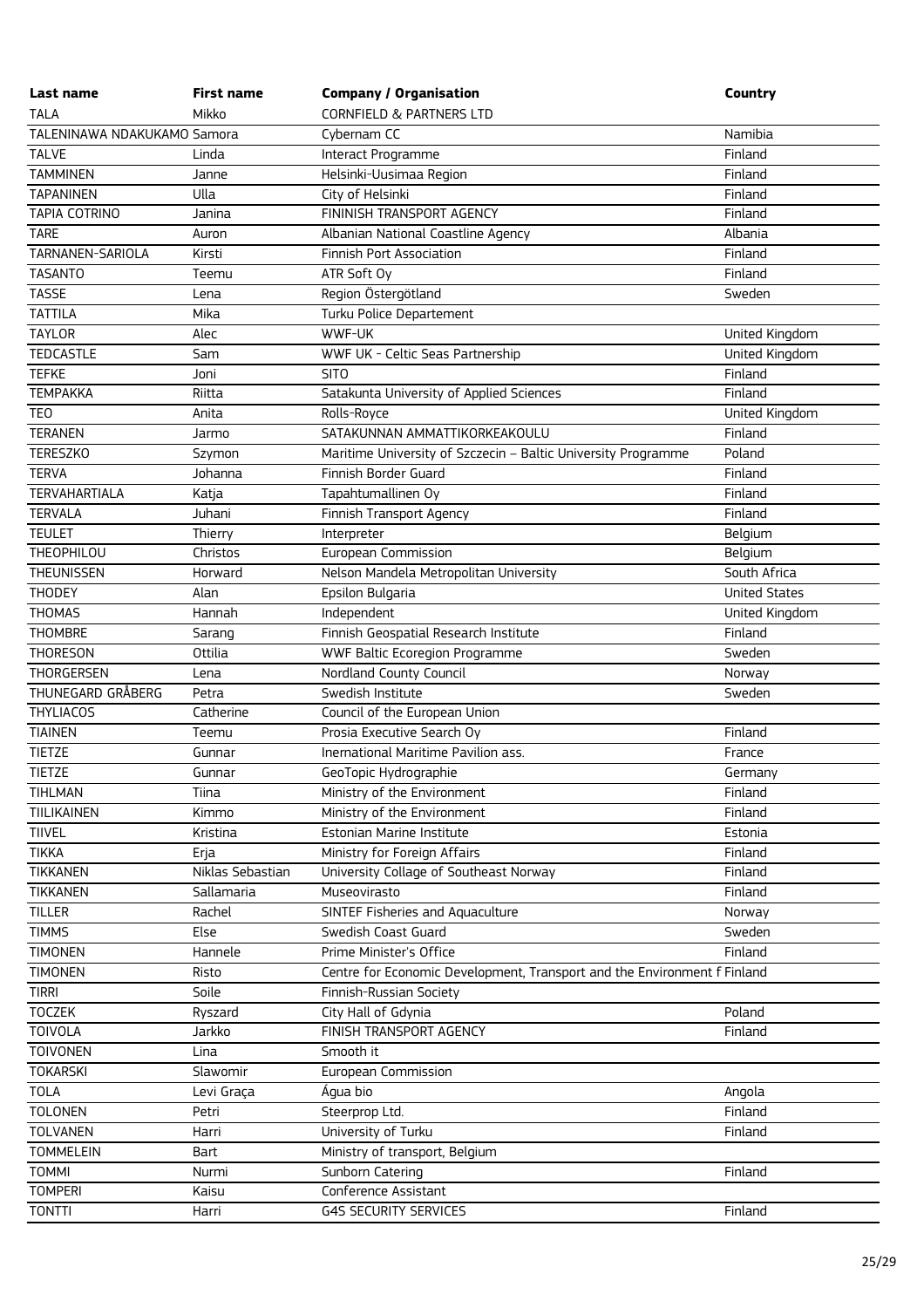| Last name                             | <b>First name</b> | <b>Company / Organisation</b>                                 | Country            |
|---------------------------------------|-------------------|---------------------------------------------------------------|--------------------|
| <b>TORAN</b>                          | Roxana            | EUROPIAN COMISSIO                                             |                    |
| <b>TORKKO</b>                         | Sari              | Natural Resources Institute Finland                           | Finland            |
| <b>TORNQVIST</b>                      | Mikael            | Kongressitekniikka                                            | Finland            |
| <b>TOYRYLA</b>                        | Ella              | Sunborn catering                                              | Finland            |
| <b>TREVETT</b>                        | Adrian            | Borough of Poole                                              | United Kingdom     |
| <b>TRIFONOVA</b>                      | Elvira            | LLC "Digit"                                                   |                    |
| <b>TROBERG</b>                        | Jessica           | Finnsh Seafarers' Union FSU                                   | Finland            |
| <b>TROHMANENKO</b>                    | Sergey            | Legislative Assembly of St. Petersburg                        | Russian Federation |
| <b>TUCKETT</b>                        | John              | Marine Management Organisation                                | United Kingdom     |
| <b>TUFFS</b>                          | Richard           | <b>ERRIN</b>                                                  | Belgium            |
| TUJULA                                | Lauri             | Turun Amk - taideakatemia                                     | Finland            |
| <b>TUNGA-MBOTI</b>                    | Hendrina          | Namibia Investment Centre                                     | Namibia            |
| <b>TUOHY</b>                          | Thomas            | National Maritime College of Ireland                          | Ireland            |
| TUOMASJUKKA                           | Saska             | University of Turku                                           | Finland            |
| <b>TUOMINEN</b>                       | Marko             | Finnish Border Guard                                          | Finland            |
| <b>TUOMINEN</b>                       | Emilia            | Machine Technology Center Turku Ltd.                          | Finland            |
| <b>TUOMINEN</b>                       | Miriam            | Conference Assistant                                          |                    |
| <b>TUOMISTO</b>                       | Esa               | City of Turku                                                 | Finland            |
| <b>TUOMOLA</b>                        | Juhana            | Europe Information / Ministry for Foreign Affairs of Finland  | Finland            |
| <b>TUOMOLA</b>                        | Niina             | Conference Assistant                                          |                    |
| <b>TUOVINEN</b>                       | Jussi             | University of Helsinki                                        | Finland            |
| <b>TURPAULT</b>                       | Anaïs             | Pôle Mer Bretagne Atlantique                                  | France             |
| <b>TURSKI</b>                         | Jakub             | Maritime Institute in Gdansk                                  | Poland             |
| <b>TURUNEN</b>                        | Sanni             | Ministry of the Environment of Finland                        | Finland            |
| <b>TURUNEN</b>                        | Villw             | Satakuntaliitto                                               | Finland            |
| <b>TUURA</b>                          | Kristiina         | Freelance artist                                              | Finland            |
| <b>TUURNALA</b>                       | Tiina             | Finnish Transport Agency                                      | Finland            |
| <b>TUUSVUORI</b>                      | Ossi              | Lingsoft                                                      | Finland            |
| <b>TWOMEY</b>                         | Sarah             | MaREI (Marine and Renewable Energy Ireland)                   | Ireland            |
| <b>TYNKKYNEN</b>                      | Nina              | University of Turku                                           | Finland            |
| <b>TYTGAT</b>                         | Christophe        | <b>SEA Europe</b>                                             | Belgium            |
| <b>ULLNER</b>                         | Danielle          | Windward                                                      | Israel             |
| <b>UMER</b>                           | Muhammad          | Student Ambassador                                            |                    |
| <b>URB</b>                            | Jaan              | Estonian Ministry of Finance                                  | Estonia            |
| <b>URTANE</b>                         | Inguna            | Ministry of Environmental Protection and Regional Development | Latvia             |
| <b>USCA</b>                           | Janis             | Ministry of Environmental Protection and Regional Development | Latvia             |
| <b>UTTULA</b>                         | Aleksi            | Finnish Transport Safety Agency                               | Finland            |
| <b>UUSIKARTANO</b>                    | Lari              | <b>G4S SECURITY SERVICES</b>                                  | Finland            |
| <b>UYTENDAAL</b>                      | Arjen             | Nederland Maritiem Land/Maritime by Holland                   | <b>Netherlands</b> |
| VAALIKIVI                             | Antti             | Regional Council of Southwest Finland                         | Finland            |
| VÄÄNÄNEN                              | Kalervo           | University of Turku                                           | Finland            |
| VÄHÄHEIKKILÄ                          | Elina             | Finnish Marine Industries                                     | Finland            |
| VAHATALO                              | Laura             | Sunborn Catering                                              | Finland            |
| <b>VAHTRA</b>                         | Silver            | Ministry of the Environment of Estonia                        | Estonia            |
| VAINIO                                | Kari Juhani       | City of Turku                                                 | Finland            |
| VAITKEVICIENE                         | Viktorija         | Klaipeda University Open Access Centre for Marine Research    | Lithuania          |
| <b>VALDEZ BANDA</b>                   | Osiris Alejandro  | Aalto University                                              | Finland            |
| VALENTIN                              | Christine         | World Ocean Council                                           |                    |
| VÄLIMAA                               | Ilona             | Pöyry Finland Oy                                              | Finland            |
| VÄLIMAA                               | Talvikki          | University of Turku, Centre for Maritime Studies              | Finland            |
| VÄLIMÄKI                              | Kari              | Seafarers' Pension Fund                                       | Finland            |
| VALLAT                                | <b>Francis</b>    | European Network of Maritime Clusters                         |                    |
| VALLÉE                                | Fabienne          | SeaTopic sas                                                  | France             |
| <b>VALLIUS</b>                        | Henry             | Geological Survey of Finland                                  | Finland            |
| VALO                                  | Riku - Petteri    | <b>G4S SECURITY SERVICES</b>                                  | Finland            |
| VALPAÇOS DE LEMOS LEAL Rafael Alberto |                   | Aalto University                                              | Portugal           |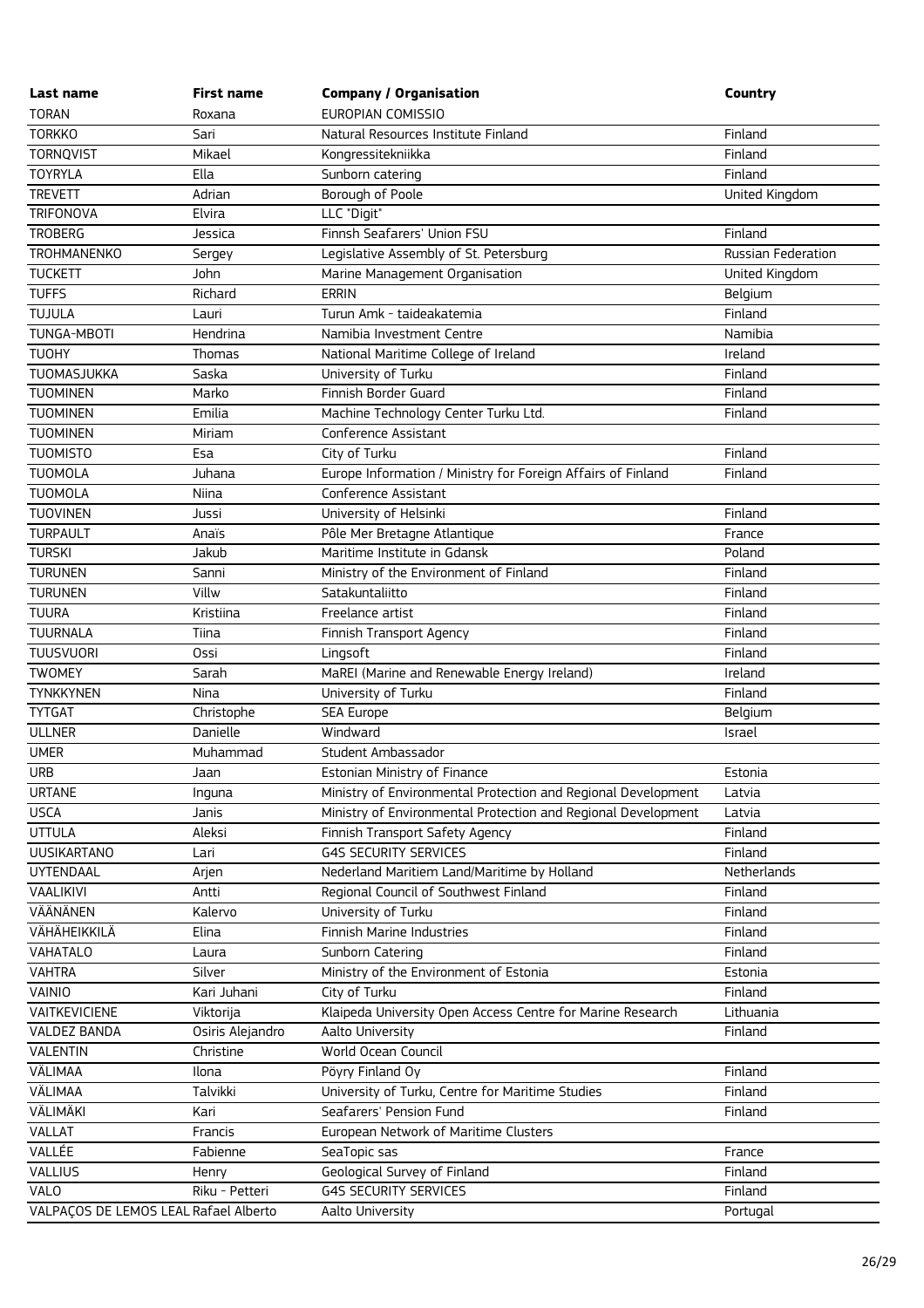| Last name                  | <b>First name</b> | <b>Company / Organisation</b>                                               | Country            |
|----------------------------|-------------------|-----------------------------------------------------------------------------|--------------------|
| VALTANEN                   | Juha              | Machine Technology Center Turku Ltd                                         | Finland            |
| <b>VALTONEN</b>            | Tuomas            | Technology Research Center, University of Turku                             | Finland            |
| VALVERDE                   | Pedro             | <b>EDP</b>                                                                  |                    |
| VAN DEN ABEELE             | Gilles            | <b>JK Events</b>                                                            | Belgium            |
| <b>VAN HEURN</b>           | Caroline          | Ministry of Infrastructure and the Environment                              | Netherlands        |
| VAN MEERBEECK              | Katrien           | Flemish government, Dep. Mobility and Public Works, Policy Division Belgium |                    |
| VAN RAEMDONCK              | Aileen            | <b>CVBA BRABO</b>                                                           | Belgium            |
| VAN ROOZENDAAL             | Michel            | MacGregor                                                                   |                    |
| VANHANEN                   | Markku            | <b>G4S SECURITY SERVICES</b>                                                | Finland            |
| VANHATALO                  | Juho              | <b>G4S SECURITY SERVICES</b>                                                | Finland            |
| <b>VANHOOREN</b>           | Romina            | Federal Government of Belgium                                               | Belgium            |
| VANREUSEL                  | Ann               | <b>Ghent University</b>                                                     | Belgium            |
| VARJOPURO                  | Riku              | Finnish Environment Institute                                               | Finland            |
| VÄRNE                      | Eena              | Novia                                                                       | Finland            |
| <b>VARVIKKO</b>            | Mika              | Ministry of Defence                                                         | Finland            |
| VAYOU                      | Mary              | <b>BMT Group Ltd</b>                                                        | United Kingdom     |
| VEEVO                      | Anne              | Narva City Government, Department for Development and Economy Estonia       |                    |
| VEHVILAINEN                | Antti             | <b>FTA</b>                                                                  | Finland            |
| VEIDEMANE                  | Elina             | VASAB                                                                       | Latvia             |
| <b>VEIVO</b>               | Risto             | City of Turku                                                               | Finland            |
| <b>VELIN</b>               | Eija              | Turun Yliopisto/MKK                                                         | Finland            |
| <b>VELLA</b>               | Karmenu           | European Commissionerfor Environment, Maritime Affairsand Fisheries         |                    |
| VENESJÄRVI                 | Riikka            | University of Helsinki                                                      | Finland            |
| VENESJÄRVI                 | Sakari            | Odfjell SE                                                                  | Finland            |
| VENHOLA                    | Riku              | BSAG (Baltic Sea Action Group)                                              | Finland            |
| <b>VERA</b>                | Julia             | Travelecoology                                                              | Spain              |
| <b>VESANEN</b>             | Esko              | <b>G4S SECURITY SERVICES</b>                                                | Finland            |
| <b>VESIKKO</b>             | Ljudmila          | Finnish Environment Institute (SYKE)                                        | Finland            |
| <b>VESTERINEN</b>          | Pauliina          | <b>PAUHAUS</b>                                                              | Finland            |
| <b>VICENTE GRABOVETSKY</b> | Alejandro         | Avalon AI                                                                   | United Kingdom     |
| <b>VIELMA</b>              | Jouni             | Natural Resources Institute Finland                                         | Finland            |
| <b>VIENO</b>               | Niina             | DG-Diving group Oy                                                          | Finland            |
| VIGMOSTAD                  | Paul              | <b>IRIS</b>                                                                 | Norway             |
| <b>VIITANEN</b>            | Vesa              | Tapahtumallinen Oy / City of Turku                                          | Finland            |
| <b>VIKTOROVA</b>           | Liudmila          | Tthe Herzen State Pedagogical University of Russia                          | Russian Federation |
| <b>VILHUNEN</b>            | Sampsa            | <b>WWF Finland</b>                                                          | Finland            |
| VILJAMAA                   | Tuomas            | City of Turku                                                               | Finland            |
| VILJANEN                   | Sara              | Ministry of the Environment, Finland                                        | Finland            |
| VILJANEN                   | Joose             | Marfle Oy                                                                   | Finland            |
| <b>VILLALOBOS</b>          | Patricia          | Åbo Akademi University                                                      | Mexico             |
| VILLANUEVA                 | Maria Sofia       | European Commission                                                         |                    |
| <b>VILLMANN</b>            | Agnes             | Ministry of the Environment of Estonia                                      | Estonia            |
| <b>VILO</b>                | Jyrki             | Kine Robot Solutions                                                        | Finland            |
| <b>VINDING</b>             | Charlotte         | Maritime Development Center of Europe                                       | Denmark            |
| <b>VIRKKI</b>              | Erkki             | Machine Technology Center Turku Ltd                                         | Finland            |
| <b>VIRKKUNEN</b>           | Henna             | European parliament                                                         | Finland            |
| <b>VIROLAINEN</b>          | Vilma             | Sunborn Catering                                                            | Finland            |
| VIRRANKOSKI-POULSEN        | Mariika           | ProMare ApS                                                                 | Denmark            |
| <b>VIRTA</b>               | Hanna             | Sunborn Catering                                                            | Finland            |
| <b>VIRTA</b>               | Emmi              | Sunborn Catering                                                            | Finland            |
| <b>VIRTA</b>               | Juha              | Sandvik Mining and Construction                                             | Finland            |
| <b>VIRTANEN</b>            | Janne             | Regional Council of Southwest Finland                                       | Finland            |
| <b>VIRTANEN</b>            | Ari               | Solidior Oy                                                                 | Finland            |
| <b>VIRTANEN</b>            | Tero              | Länsirannikon koulutus Oy, WinNova                                          | Finland            |
| <b>VIRTANEN</b>            | Jarkko            | City of Turku                                                               | Finland            |
| <b>VIRTANEN</b>            | Pekka             | YMPARISTOTOIMITTAJAT                                                        | <b>FINLAND</b>     |
|                            |                   |                                                                             |                    |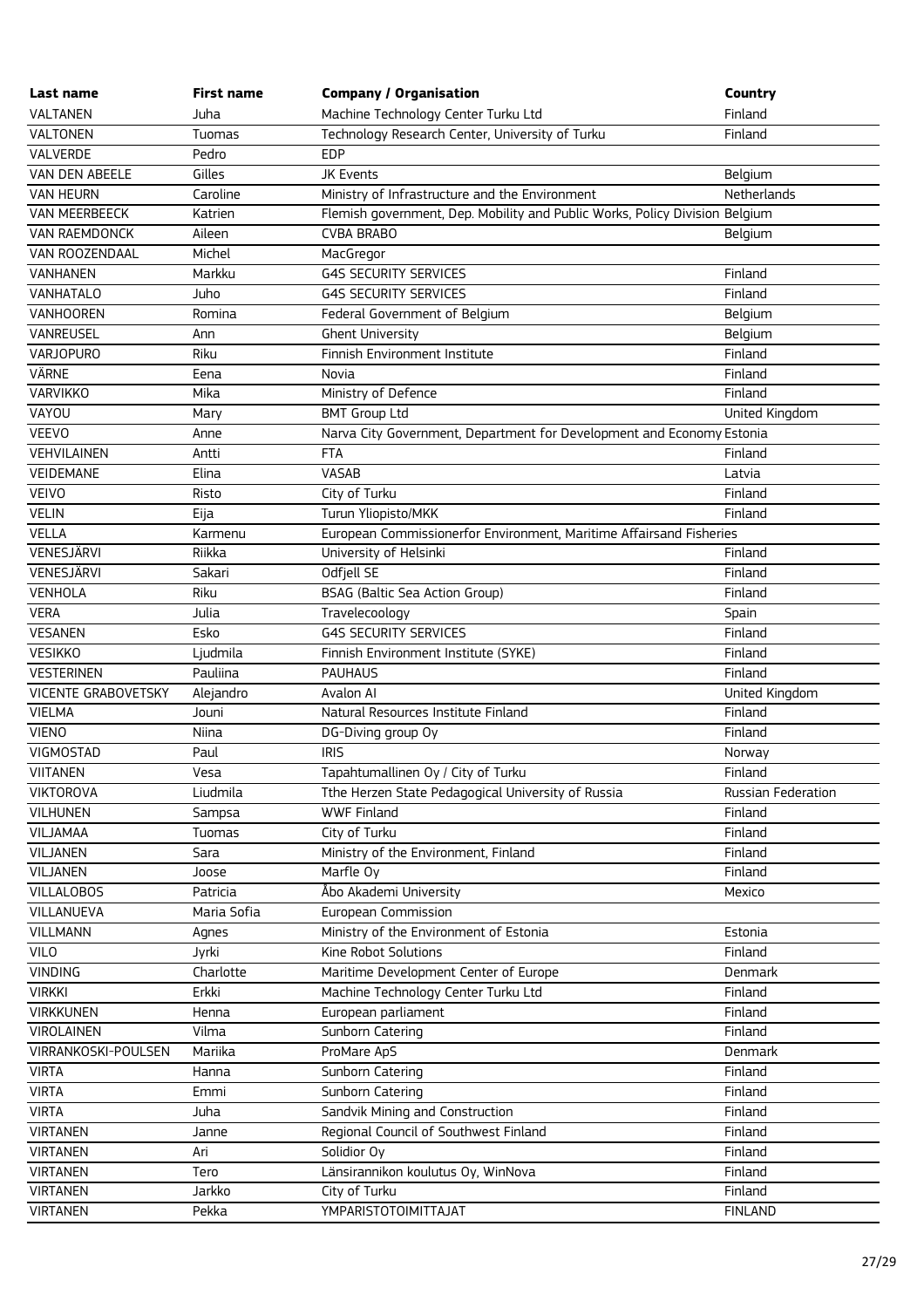| Last name                      | <b>First name</b> | <b>Company / Organisation</b>                                 | Country              |
|--------------------------------|-------------------|---------------------------------------------------------------|----------------------|
| <b>VIRTANEN</b>                | Janne             | Liikennevirasto                                               | Finland              |
| <b>VIRTASALO</b>               | Joonas            | Geological Survey of Finland (GTK)                            | Finland              |
| <b>VISBECK</b>                 | Martin            | GEOMAR Helmholtz Zentrum für Ozeanforschung Kiel              | Germany              |
| VLACHOGIANNI                   | Thomais           | MIO-ECSDE                                                     | Greece               |
| <b>VOCES DE ONAINDI</b>        | Daniel            | Europêche                                                     | Belgium              |
| <b>VOLLMANN</b>                | Tommi             | SUBMARINER Network for Blue Growth EEIG                       | Germany              |
| <b>VOLT</b>                    | Ivo               | Central Baltic Programme 2014-2020                            | Finland              |
| VON FRENCKELL-RAMBERG Christel |                   | City of Turku                                                 | Finland              |
| VON WEISSENBERG                | Ulla              | Borenius, Attorneys Ltd                                       | Finland              |
| VON ZWEYGBERGK                 | Anna              | Conference Assistant                                          |                      |
| <b>VOORNEVELD</b>              | Hans P.F.         | DAMEN SHIPYARDS GROUP                                         |                      |
| <b>VORNANEN</b>                | Jukka             | City of Turku                                                 | Finland              |
| VOSKOBOYNIKOVA                 | Nina              | St Petrsburg State University                                 | Russian Federation   |
| <b>VOUTILAINEN</b>             | Esko              | Hansania Oy                                                   | Finland              |
| VRIGNAUD                       | Stephane          | U.S. Mission to the EU                                        | <b>United States</b> |
| VUORENMAA                      | Johanna           | University of Turku / Centre for Maritime Studies             | Finland              |
| W. VILO                        | Veera             | Conference Assistant                                          |                      |
| <b>WALASEK</b>                 | Mateusz           | Maritime University of Szczecin - Baltic University Programme | Poland               |
| <b>WALDMANN</b>                | Clare             | s.Pro - Sustainable Projects                                  | Germany              |
| WALLHAGEN                      | Magnus            | Swedish Maritime Administration, FAMOS project                | Sweden               |
| <b>WANCKE</b>                  | <b>Nicklas</b>    | Finnish Broadcasting Company                                  | Finland              |
| WÄNNSTRÖM                      | Rolf              | County Administrative Board of Västerbotten                   | Sweden               |
| WÄRNHJELM                      | Henrik            | Frontex                                                       | Poland               |
| WĘGRZYNEK                      | Bogdan            | National Cluster of Innovative Enterprises                    | Poland               |
| WEIG                           | <b>Barbara</b>    | Submariner Network for Blue Growth EEIG                       | Germany              |
| <b>WELANDER</b>                | Jan - Christian   | Finnish Transport Safety Agency                               | Finland              |
| WENBLAD                        | Axel              | Swedish Maritime Administration                               | Sweden               |
| <b>WENNSTRÖM</b>               | Mikael            | Government of Åland                                           | Finland              |
| WEPPLING                       | Kjell             | Nordkalk Corporation                                          | Finland              |
| <b>WESTERBERG</b>              | Jonas             | Sweish Coastguard                                             | Sweden               |
| <b>WESTERBOM</b>               | Mats              | Metsähallitus                                                 | Finland              |
| <b>WESTILA</b>                 | Ossi              | Novia UAS, Aboa Mare Maritime Academy and Training Center     | Finland              |
| <b>WHITEMAN</b>                | Mariikka          | University of Turku, Centre for Maritime Studies              | Finland              |
| <b>WICKLANDER</b>              | Eva Marie         | Chalmers University of Technology                             | Sweden               |
| <b>WIDE</b>                    | Peter             | University of Tromsö                                          | Norway               |
| <b>WIHURI</b>                  | Paavo             | Paavo's Consultant Ltd                                        | Finland              |
| WILÉN                          | Dan               | Mare Command Consulting                                       | Finland              |
| WILLBERG                       | Ulla              | Europa-julkaisu                                               |                      |
| <b>WILLIAMS</b>                | Jonathan          | Marine South East                                             | United Kingdom       |
| <b>WILSON</b>                  | Penny             | WWF-UK                                                        | United Kingdom       |
| <b>WINNES</b>                  | Hulda             | IVL Swedish Environmental Research Intitute                   | Sweden               |
| <b>WINTERCROSS</b>             | Matthew           | Pau                                                           |                      |
| <b>WISELL</b>                  | Tomas             | <b>IVL Swedish Environmental Research Institute</b>           | Sweden               |
| WOŁEJSZA                       | Piotr             | Sup4Nav LLC                                                   | Poland               |
| <b>WOLTER</b>                  | Marcus            | MacGregor                                                     | Germany              |
| WOOD                           | Päivi             | Permanent representation of Finland to EU                     | Belgium              |
| <b>WOODALL</b>                 | Poul              | DFDS A/S                                                      | Denmark              |
| <b>WOOLLEY</b>                 | Tom               | Marine Management Organisation                                | United Kingdom       |
| <b>WOUTERS</b>                 | Noemie            | GreenBridge                                                   |                      |
| YANGUAS GUERRERO               | Federico          | Spanish Hydrographic Office                                   | Spain                |
| <b>YERARIS</b>                 | Costis            | European Parliament                                           | Belgium              |
| <b>YILDIR</b>                  | Emrah             | Student Ambassador                                            |                      |
| YLI-KNUUTILA                   | Helinä            | Regional Council of Southwest Finland                         | Finland              |
| <b>YLIRUUSI</b>                | Hannamaria        | Turku University of Applied Sciences                          | Finland              |
| YLISKYLÄ-PEURALAHTI            | Johanna           | University of Turku, Centre for Maritime Studies              | Finland              |
| YLI-URPO                       | 0ra               | Zink IT                                                       | Finland              |
|                                |                   |                                                               |                      |